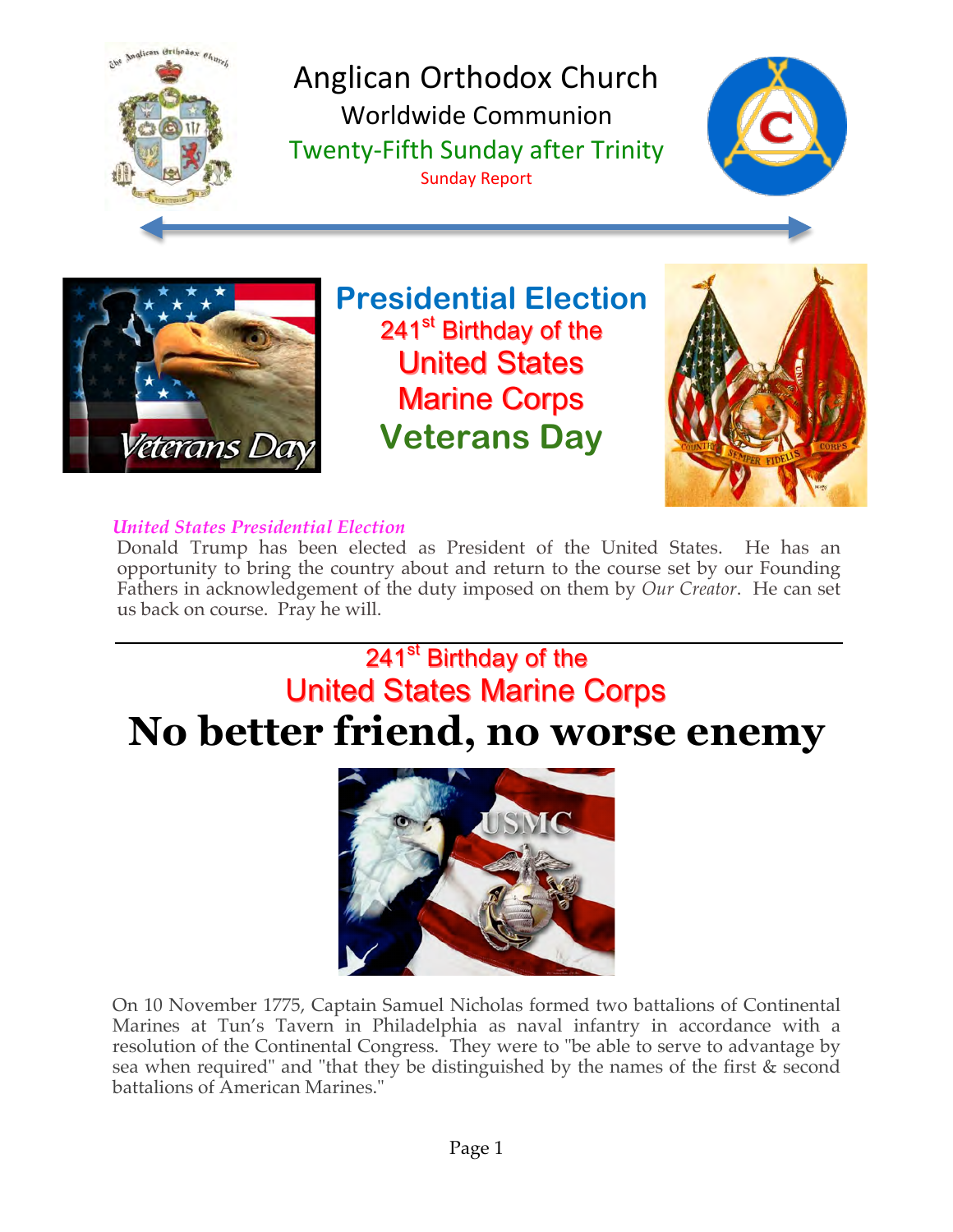No better friend: someone who will kill to protect you; someone who will give their life for you; someone who will be right there in your times of trouble and, thinking of you and your problems, will sacrifice so that you might get through your problem.

No worst enemy: someone who will not hesitate to destroy you even if that means destroying himself in the process; someone who will chase you down to the ends of the earth to extract revenge; someone who will cause you blood and tears and smile when it happens.

With a Marine as your friend, you have a person who will kill to protect you. With a Marine as your enemy, you have a person who will kill you. Pretty simple, huh?

The concept comes from the epitaph of Lucius Cornelius Sulla, famous general and legendary dictator of ancient Rome:

**"No friend ever served me, and no enemy ever wronged me, whom I have not repaid in full."**

# **Happy 241st Birthday, USMC!**

#### *Veterans Day – Guest Editorial*

Friday, 11 November 2016, was Veterans Day. It is Monday. The Eleventh Hour of the Eleventh Day of the Eleventh Month. Is not the first Monday in anything, it is not an occasion to sleep in or barbeque. It was originally Armistice Day, the day the Great War (World War I) ended. The armistice was signed on the eleventh hour of the eleventh day of the eleventh month ending the War to End all Wars which took the lives of about 20 million people. We remembered that day until World War II, a war which took the lives of about 70 million people, not including the 25 million killed by the Soviets internally. In total, almost 100 million people lost their lives during the period of this war.

Our country has chosen this day, Armistice Day, to honor those who have served our country. This is not the same as Memorial Day, the last weekend in May, during which we honor those who have given their lives for our country.

On this day, we honor those who have and do serve our country: men and women who have stepped forward when their country called; some even before the call. We honor those who have put their country before themselves and families.

Sometimes we forget the sacrifices made by the families. It is one thing to be in combat, forward deployed or on TDY at Christmas. It is another to have your son, daughter, husband or wife gone.

We can both tell you from personal experience that it is a lot easier to go to war than to send someone to war.

It is easy to think the country is going to hell, in or out of the proverbial hand basket and it may well be. Yet, so far we have young people who step forward and fill the breech in the line. How long we know not, but still they come forward. While they come we are safe. When they stop, we fall. Do not fail them.

Rev LTC Hap and Captain Dru Arnold, USAF Retired

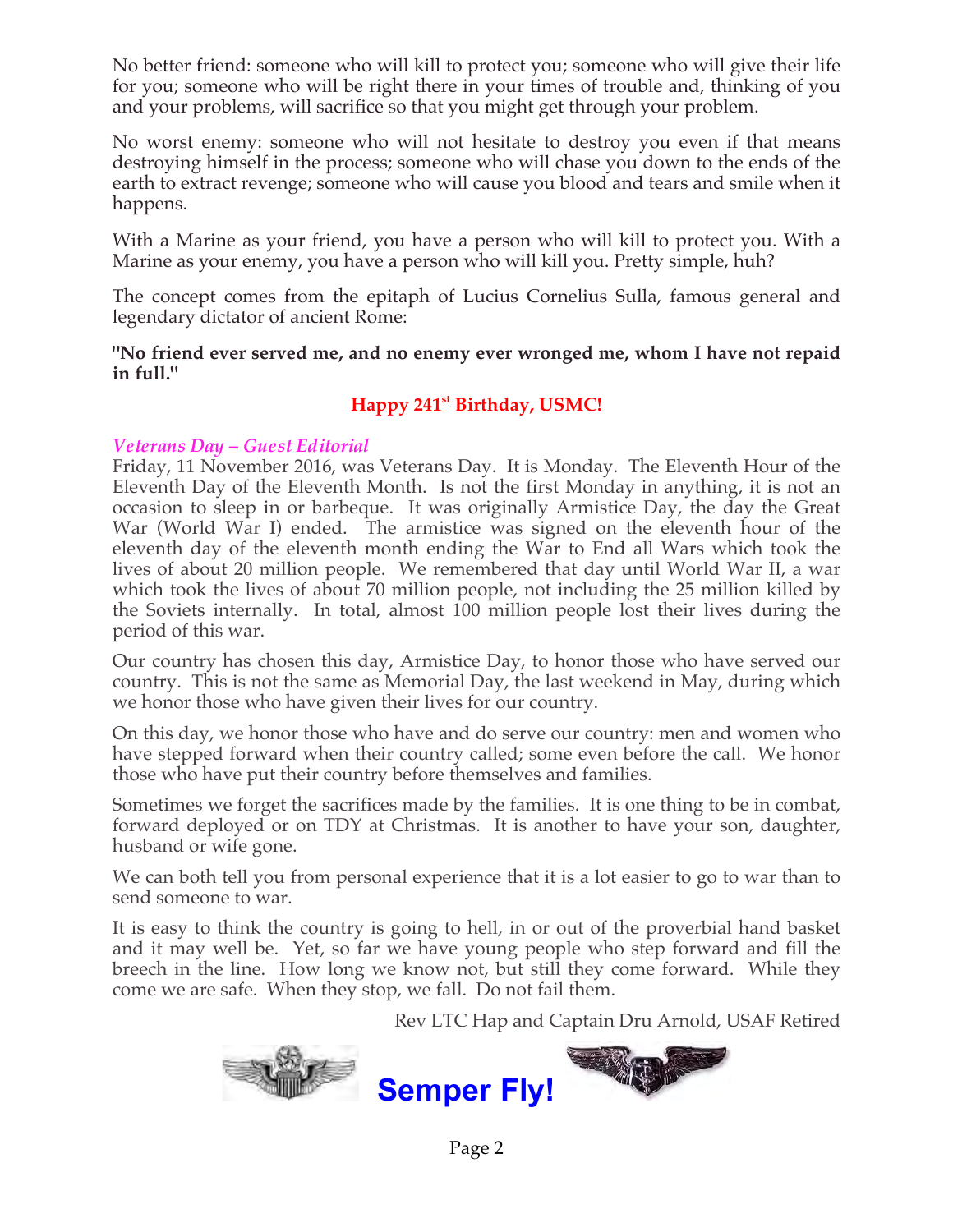# Twenty-Fifth Sunday after Trinity

Today was the Twenty-Fifth Sunday after Trinity. The last Sunday in what has seemed an almost everlasting Green Season.

#### *On Point*

Someone asked, where do the quotes come from? The answer is from the people who uttered them. But, how did you find them? Oh, that. Some from Bishop Jerry, many from Rev Bryan Dabney, a few from other places, some from Rev Geordie Menzies-Grierson, but overall mostly from Bryan. He always has some great ones to share. On to the On Point quotes –

#### *What denomination should I choose, and how do I know?*

I hope no reader will suppose that 'mere' Christianity is here put forward as an alternative to the creeds of the existing communions. . . . . It is more like a hall out of which doors open into several rooms. If I can bring anyone into that hall I shall have done what I attempted. But it is in the rooms, not in the hall, that there are fires and chairs and meals. The hall is a place to wait in, a place from which to try the various doors, not a place to live in. For that purpose the worst of the rooms (whichever that may be) is, I think, preferable. It is true that some people may find they have to wait in the hall for a considerable time, while others feel certain almost at once which door they must knock at. I do not know why there is this difference, but I am sure God keeps no one waiting unless He sees that it is good for him to wait. When you do get into your room you will find that the long wait has done you some kind of good which you would not have had otherwise. But you must regard it as waiting, not as camping. You must keep on praying for light: and, of course, even in the hall, you must begin trying to obey the rules which are common to the whole house. And above all you must be asking which door is the true one; not which pleases you best by its paint and panelling. In plain language, the question should never be: 'Do I like that kind of service?' but 'Are these doctrines true: Is holiness here? Does my conscience move me towards this? Is my reluctance to knock at this door due to my pride, or my mere taste, or my personal dislike of this particular door-keeper?'

When you have reached your own room, be kind to those who have chosen different doors and to those who are still in the hall. If they are wrong they need your prayers all the more; and if they are your enemies, then you are under orders to pray for them. That is one of the rules common to the whole house.

*Jack Lewis* Mere Christianity

#### *Called Home*

Eustace said to King Peter, "You haven't yet told us how you got here. You were just going to, when King Tirian turned up."

"There's not much to tell," said Peter. "Edmund and I were standing on the platform and we saw your train coming in. I remember thinking it was taking the bend far too fast. And I remember thinking how funny it was that our people were probably in the same train though Lucy didn't know about it—"

"Your people, High King?" said Tirian.

"I mean my Father and Mother—Edmund's and Lucy's and mine."

"Why were they?" asked Jill. "You don't mean to say they know about Narnia?"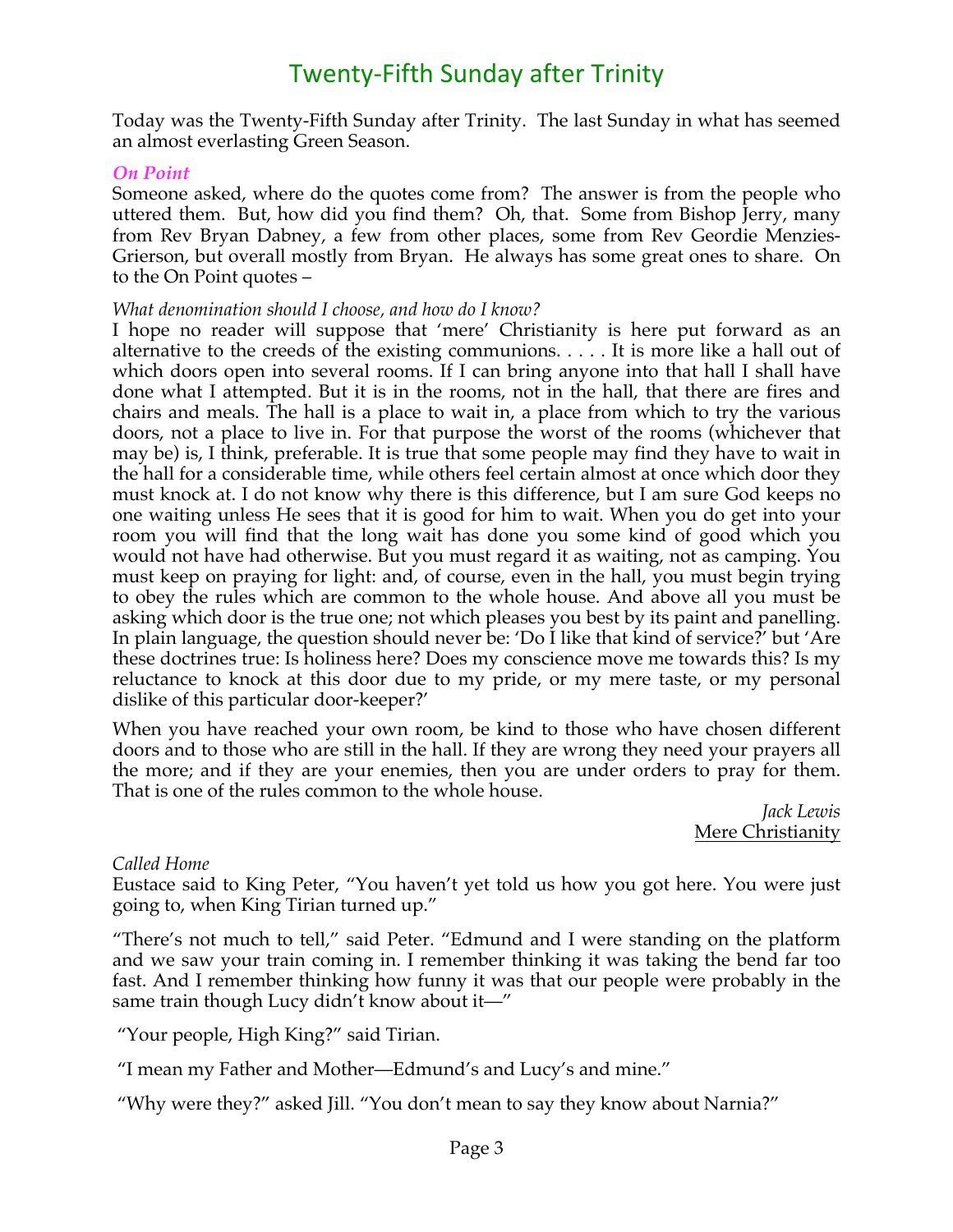"Oh no, it had nothing to do with Narnia. They were on their way to Bristol. I'd only heard they were going that morning. But Edmund said they'd be bound to be going by that train.". . .

"And what happened then?" said Jill.

"Well, it's not very easy to describe, is it, Edmund?" said the High King.

"Not very," said Edmund. "It wasn't at all like that other time when we were pulled out of our own world by Magic. There was a frightful roar and something hit me with a bang, but it didn't hurt. And I felt not so much scared as—well, excited. Oh—and this is one queer thing. I'd had a rather sore knee, from a hack at rugger. I noticed it had suddenly gone. And I felt very light. And then—here we were."

"It was much the same for us in the railway carriage," said the Lord Digory.... "Only I think you and I, Polly, chiefly felt that we'd been un-stiffened. You youngsters won't understand. But we stopped feeling old."

*Jack Lewis* The Last Battle

## *Right and Wrong*

It has sometimes been asked whether God commands certain things because they are right, or whether certain things are right because God commands them. . . . I emphatically embrace the first alternative. The second might lead to the abominable conclusion . . . that charity is good only because God arbitrarily commanded it—that He might equally well have commanded us to hate Him and one another and that hatred would then have been right. I believe, on the contrary, that "they err who think that of the will of God to do this or that there is no reason besides His will." God's will is determined by His wisdom which always perceives, and His goodness which always embraces, the intrinsically good. But when we have said that God commands things only because they are good, we must add that one of the things intrinsically good is that rational creatures should freely surrender themselves to their Creator in obedience. The content of our obedience—the thing we are commanded to do—will always be something intrinsically good, something we ought to do even if (by an impossible supposition) God had not commanded it. But in addition to the content, the mere obeying is also intrinsically good, for, in obeying, a rational creature consciously enacts its creaturely role, reverses the act by which we fell, treads Adam's dance backward, and returns.

*Jack Lewis* The Problem of Pain

## *Just Rewards*

And now, my son, waste no time on questions, but obey. This damsel is wounded. Your horses are spent. Rabadash is at this moment finding a ford over the Winding Arrow. If you run now, without a moment's rest, you will still be in time to warn King Lune."

Shasta's heart fainted at these words for he felt he had no strength left. And he writhed inside at what seemed the cruelty and unfairness of the demand. He had not yet learned that if you do one good deed your reward usually is to be set to do another and harder and better one. But all he said out loud was:

"Where is the King?"

*Jack Lewis* The Horse and His Boy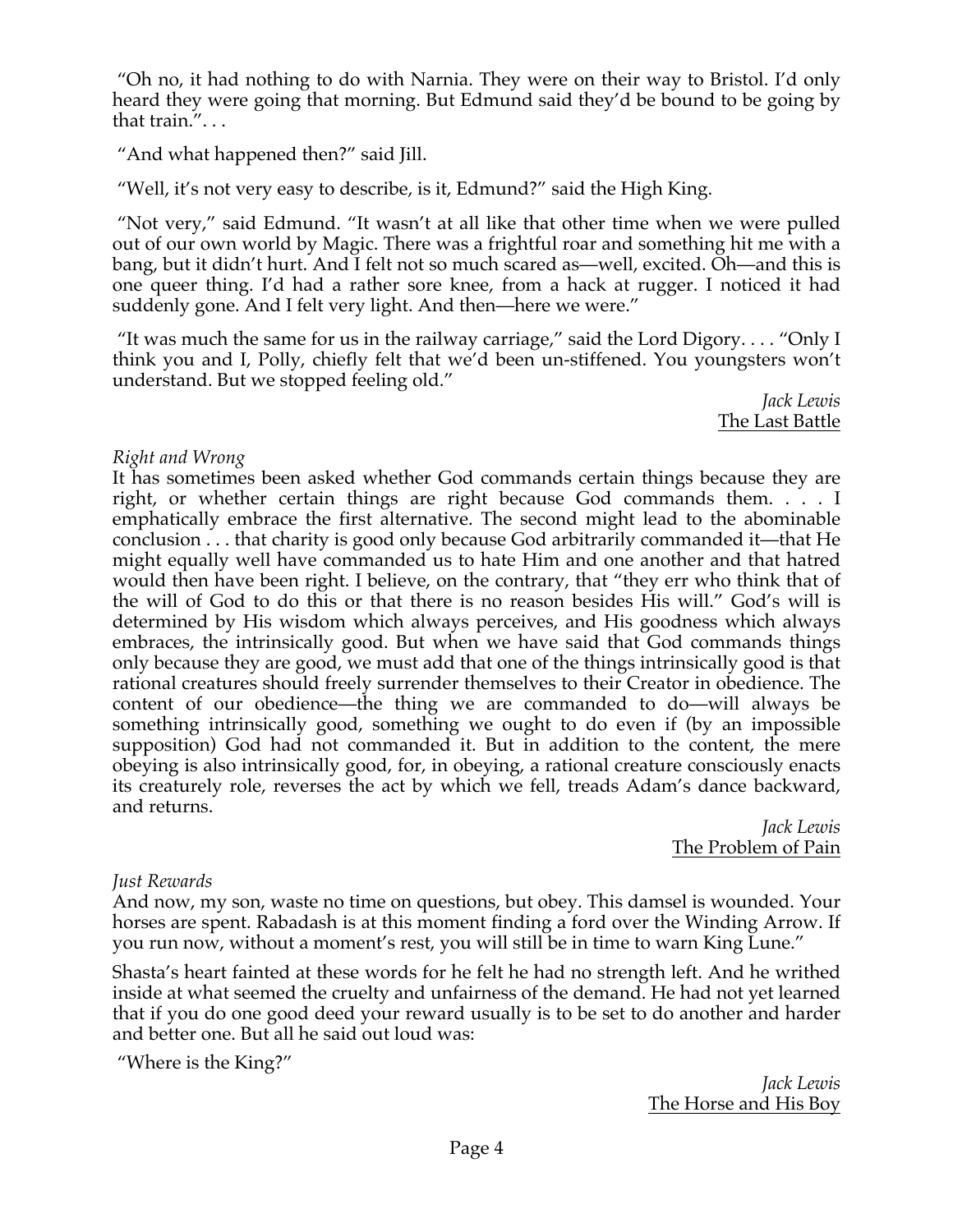For the day of the LORD of hosts shall be upon every one that is proud and lofty, and upon every one that is lifted up; and he shall be brought low.

*Isaiah 2:12*

Thus saith the LORD, Learn not the way of the heathen, and be not dismayed at the signs of heaven; for the heathen are dismayed at them.

*Jeremiah 10:2*

For I know your manifold transgressions and your mighty sins: they afflict the just, they take a bribe, and they turn aside the poor in the gate from their right. Therefore the prudent shall keep silence in that time; for it is an evil time. Seek good, and not evil, that ye may live: and so the LORD, the God of hosts, shall be with you...

*Amos 5:12-14*

Ye call me Master and Lord: and ye say well; for so I am. If I then, your Lord and Master have washed your feet; ye also ought to wash one another's feet.

*St. John 13:13-14*

To tell us, as some do... that the early churches were a model of perfection and purity is absurd. Even in apostolic days, it appears there were abundant errors both in doctrine and practice. To us... that clergymen ought never to handle controversial subjects and never to warn their people against erroneous views is senseless and unreasonable... Surely the dumb dog, and the sleeping shepherd are the best allies of the wolf, the thief, and the robber... Does anyone ask me, What is the best safeguard against false doctrine? I answer... The Bible... regularly read... prayed over... studied.

*JC Ryle* 19<sup>th</sup> century Anglican bishop and author

The moment the idea is admitted into society that property is not as sacred as the law of God, and that there is not a force of law and public justice to protect it, anarchy and tyranny commence.

*John Adams* Founding Father and Second president of the United States

As modern men look to the state as the source of rights and bread, increasingly they too become slaves to the governmental elite. As [with] all false gods, however, the state requires sacrifice to be made to it. The sacrifice it requires is indeed a most precious item— freedom.

> *John W. Whitehead* 20<sup>th</sup> and 21<sup>st</sup> century American lawyer, author

There is no such thing as "placing a cost on an employer." Each employee has a cost and salary (or hourly wage)... The rest are taxes, fees, overhead (e.g. the space you occupy and the machinery you use), and government mandates. This all adds up to a figure. If you increase one of those numbers then one of the others must decrease... If you attempt to force costs, such as health care, on the employer then salaries and wages will be decreased on a dollar-for-dollar basis since none of the others are under the employer's control. That is, taxes, fees and overhead are all numbers the employer cannot reduce. This leaves him only one place he can equalize that forced cost, and it's in salary. You can try to disagree with this all you want, but you can't argue with arithmetic. Businesses cannot remain open and functional if their costs exceed revenues... Only the government [does this sort of thing] by forcing someone to cough up more in taxes... [as it populated by folks who have never] run a real business or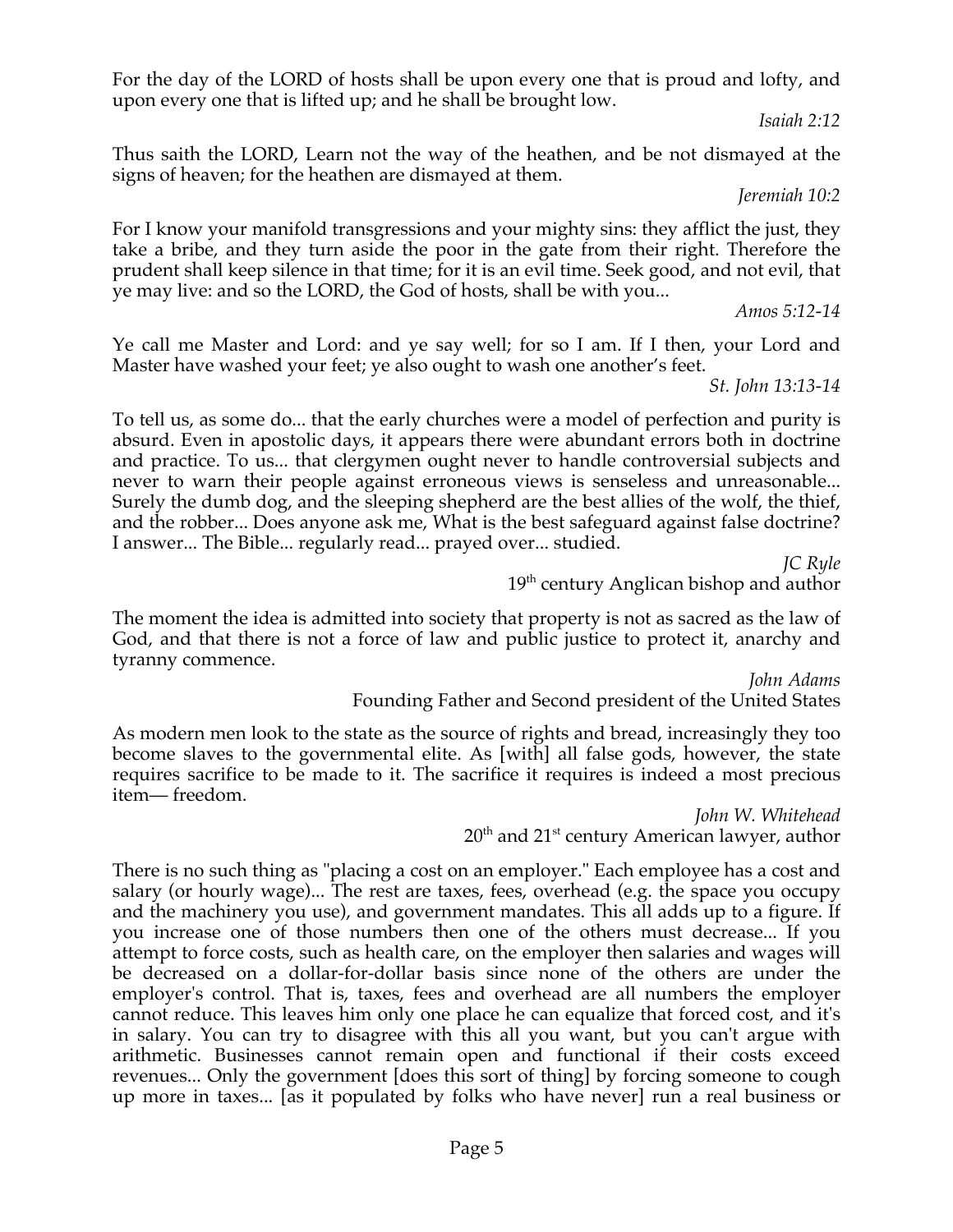worked for one ... [whose careers and ideals have] been [more about forcing] others to subsidize whatever cost increases [that] show up... Of course [since they never] had to balance an actual budget or make more than [they] spend (which all businesses in the private sector must do) [they feel] free to lie about the ability to play "cost-shift" since in the public sector you simply threaten to shoot anyone who refuses to comply with your demand for more and more of [other people's] money.

> *Karl Denninger*  $20<sup>th</sup>$  and  $21<sup>st</sup>$  century American entrepreneur and author The Big Lie

#### *Propers*

Each Sunday there are Propers: special prayers and readings from the Bible. There is a Collect for the Day; that is a single thought prayer, most written either before the refounding of the Church of England in the 1540s or written by Bishop Thomas Cranmer, the first Archbishop of Canterbury after the re-founding.

The Collect for the Day is to be read on Sunday and during Morning and Evening Prayer until the next Sunday. The Epistle is normally a reading from one of the various Epistles, or letters, in the New Testament. The Gospel is a reading from one of the Holy Gospels, Matthew, Mark, Luke and John. The Collect is said by the minister as a prayer, the Epistle can be read by either a designated reader (as we do in our church) or by one of the ministers and the Holy Gospel, which during the service in our church is read by an ordained minister.

The propers are the same each year, except if a Red Letter Feast, that is one with propers in the prayerbook, falls on a Sunday, then those propers are to be read instead, except in a White Season, where it is put off. Red Letter Feasts, so called because in the Altar Prayerbooks the titles are in red, are special days. Most of the Red Letter Feasts are dedicated to early saints instrumental in the development of the church, others to special events. Some days are particularly special and the Collect for that day is to be used for an octave (eight days) or an entire season, like Advent or Lent.

¶ If in any year there be twenty-six Sundays after Trinity, the service for the Sixth Sunday after the Epiphany shall be used on the Twenty- fifth Sunday. If there be twenty-seven, the service for the Sixth Sun- day after the Epiphany shall be used on the Twenty-sixth, and the service for the Fifth Sunday after the Epiphany on the Twenty-fifth. If there be fewer than twenty-five Sundays, the overplus shall be omitted.

The propers for the Twenty-Fifth Sunday after Trinity, which are actually the propers for the Sixth Sunday after Epiphany can be found on Page 117-118:

> The Twenty-Fifth Sunday after Trinity *from* The Sixth Sunday after Epiphany *The Collect.*

**OD**, whose blessed Son was manifested that he might destroy the works of the **GOD**, whose blessed Son was manifested that he might destroy the works of the devil, and make us the sons of God, and heirs of eternal life; Grant us, we beseech thee, that, having this hope, we may purify ourselves, even as he is pure; that, when he shall appear again with power and great glory, we may be made like unto him in his eternal and glorious kingdom; where with thee, O Father, and thee, O Holy Ghost, he liveth and reigneth ever, one God, world without end. *Amen*.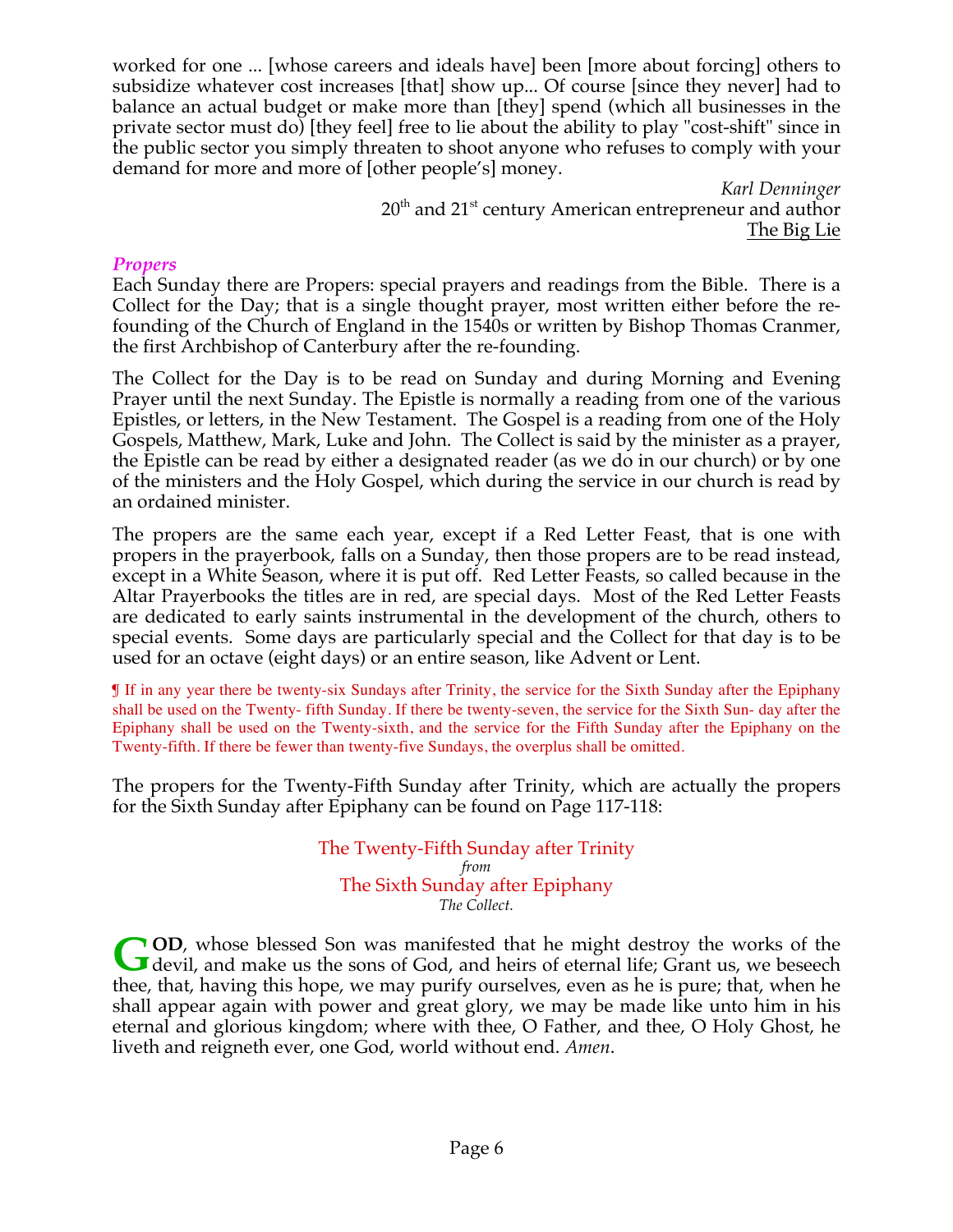The Epistle for today came from the First General Epistle of Saint John, the Third Chapter, beginning at the First Verse:

**EHOLD**, what manner of love the Father hath bestowed upon us, that we should be **B** EHOLD, what manner of love the Father hath bestowed upon us, that we should be called the sons of God: therefore the world knoweth us not, because it knew him not. Beloved, now are we the sons of God, and it doth not yet appear what we shall be: but we know that, when he shall appear, we shall be like him; for we shall see him as he is. And every man that hath this hope in him purifieth himself, even as he is pure. Whosoever committeth sin transgresseth also the law: for sin is the transgression of the law. And ye know that he was manifested to take away our sins; and in him is no sin. Whosoever abideth in him sinneth not: whosoever sinneth hath not seen him, neither known him. Little children, let no man deceive you: he that doeth righteousness is righteous, even as he is righteous. He that committeth sin is of the devil; for the devil sinneth from the beginning. For this purpose the Son of God was manifested, that he might destroy the works of the devil.

The Holy Gospel comes from the Gospel according to St. Matthew, the Twenty-Fourth Chapter, beginning at the Twenty-Third Verse:

**HEN** if any man shall say unto you, Lo, here is Christ, or there; believe it not. For there shall arise false Christs, and false prophets, and shall shew great signs and  $\blacksquare$  there shall arise false Christs, and false prophets, and shall shew great signs and wonders; insomuch that, if it were possible, they shall deceive the very elect. Behold, I have told you before. Wherefore if they shall say unto you, Behold, he is in the desert; go not forth: behold, he is in the secret chambers; believe it not. For as the lightning cometh out of the east, and shineth even unto the west; so shall also the coming of the Son of man be. For wheresoever the carcase is, there will the eagles be gathered together. Immediately af- ter the tribulation of those days shall the sun be darkened, and the moon shall not give her light, and the stars shall fall from heaven, and the powers of the heavens shall be shaken: and then shall appear the sign of the Son of man in heaven: and then shall all the tribes of the earth mourn, and they shall see the Son of man coming in the clouds of heaven with power and great glory. And he shall send his angels with a great sound of a trumpet, and they shall gather together his elect from the four winds, from one end of heaven to the other.

#### *Bishop Jerry Ogles' Sermon*

We are oft fortunate to get copies of Bishop Jerry's sermon notes. Today is one of those

Sundays. Today's sermon starts off with the collect, and like always, it will give you a lot to consider in your heart.

#### **Sermon Notes** Twenty-Fifth Sunday after Trinity 13 November 2016, Anno Domini

The Twenty-Fifth Sunday after Trinity *from* The Sixth Sunday after Epiphany *The Collect.*

**OD**, whose blessed Son was manifested that he might **G** OD, whose blessed Son was manifested that he might destroy the works of the devil, and make us the sons



of God, and heirs of eternal life; Grant us, we beseech thee, that, having this hope, we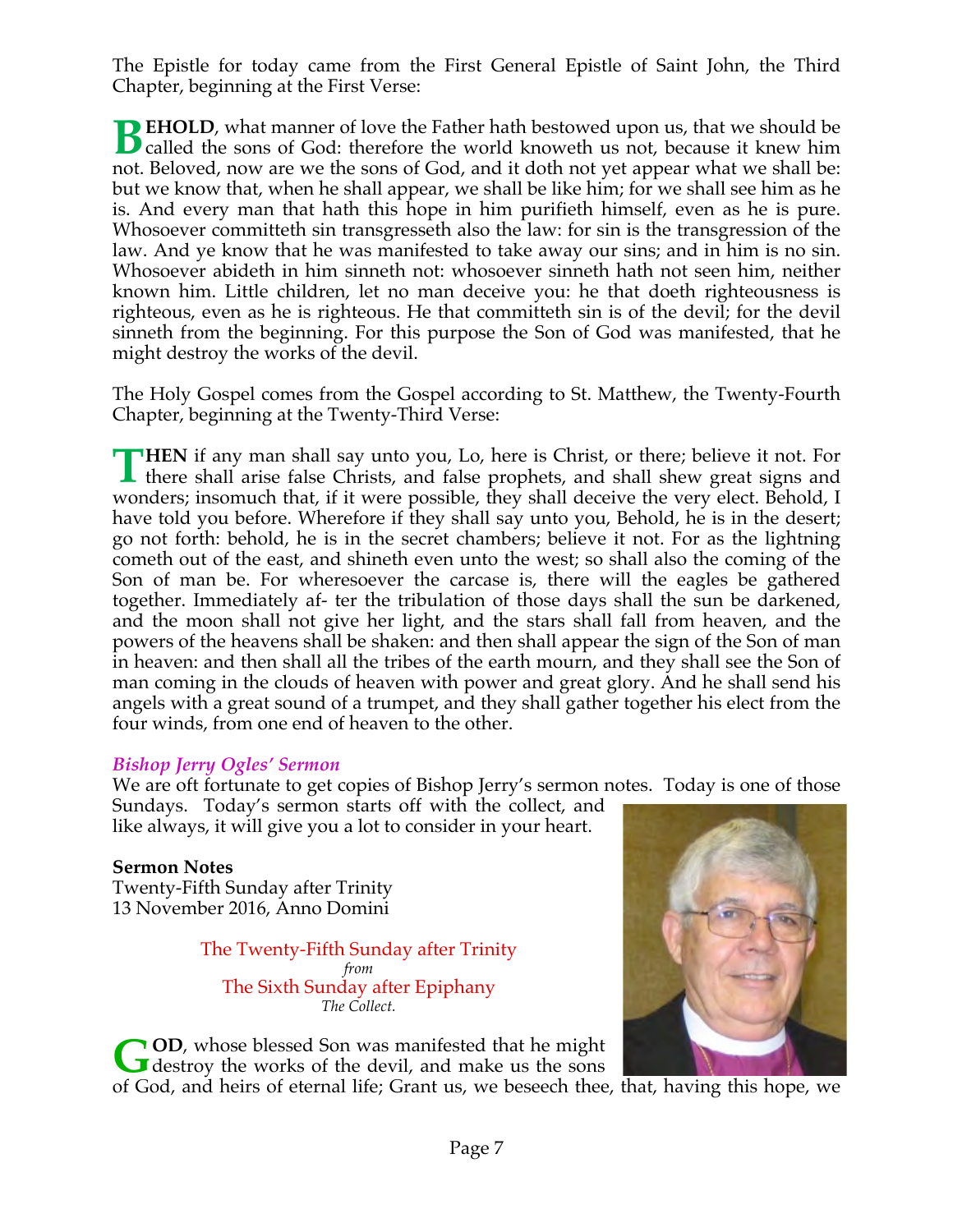may purify ourselves, even as he is pure; that, when he shall appear again with power and great glory, we may be made like unto him in his eternal and glorious kingdom; where with thee, O Father, and thee, O Holy Ghost, he liveth and reigneth ever, one God, world without end. *Amen*.

#### **The Second letter of Paul to the people of Thessaloniki**

*Paul, and Silvanus, and Timotheus, unto the church of the Thessalonians in God our Father and the Lord Jesus Christ: Grace unto you, and peace, from God our Father and the Lord Jesus Christ. We are bound to thank God always for you, brethren, as it is meet, because that your faith groweth exceedingly, and the charity of every one of you all toward each other aboundeth; So that we ourselves glory in you in the churches of God for your patience and faith in all your persecutions and tribulations that ye endure: Which is a manifest token of the righteous judgment of God, that ye may be counted worthy of the kingdom of God, for which ye also suffer: Seeing it is a righteous thing with God to recompense tribulation to them that trouble you; And to you who are troubled rest with us, when the Lord Jesus shall be revealed from heaven with his mighty angels, In flaming fire taking vengeance on them that know not God, and that obey not the gospel of our Lord Jesus Christ: Who shall be punished with everlasting destruction from the presence of the Lord, and from the glory of his power; When he shall come to be glorified in his saints, and to be admired in all them that believe (because our testimony among you was believed) in that day. Wherefore also we pray always for you, that our God would count you worthy of this calling, and fulfil all the good pleasure of his goodness, and the work of faith with power: That the name of our Lord Jesus Christ may be glorified in you, and ye in him, according to the grace of our God and the Lord Jesus Christ*

 As the Collect so well reveals, according to the Scriptures, the Lord has a day of appearance – not as His first Coming as a Babe in the Manger, but as an Almighty King. At that moment, we shall all be changed – both living and dead in Christ – to become like Him whose Name we have called upon and borne.

 The Epistle reading further reveals the truth of the Coming of the Lord. For the limp-wristed Christian who cannot bring himself to consider sin a serious offense, the Coming of Christ will bring a serious and shocking revelation. The day of decision will have passed by those who have lingered in their vile and wicked ways – Judgment stands at the door. The Love of Righteousness will bear the Sword of Vengeance – a long neglected truth – upon all who have willfully rejected the Sun of Righteousness.

 The Gospel reading calls into account, literally, the manner in which we have invested those talents of gold and silver with which the Lord has blessed us. Those who have been given talents of ministering to the sick, the ignorant, or the downtrodden, shall render the increase of the fruits of those talents. Most of us have been graced with mind, voice, understanding, love, and mobility. Have we studied diligently? Have we spoken out at every opportunity to press the Lord's interests? Have we had hearts of understanding like unto that Great Mind which we most assuredly should have taken upon ourselves? Have we loved God with all our being and not omitted that same love for others? *Thou shalt love the Lord thy God with all thy heart, and with all thy soul, and with all thy mind. This is the first and great commandment. And the second is like unto it, Thou shalt love thy neighbour as thyself.* (Matt 22:37-39) Many of the modern church will claim: "See, God has relieved us of obedience to the Ten Commandments. This is a NEW Commandment given by Christ to replace all others!" How untrue! Read the very next verse of the exhortation of Christ: *On these two commandments hang all the law and the prophets*. (Matt 22:40) Jesus was not uttering a new Commandment, but simply reinforcing those given in the Old Testament (see Deut 6:5 and Leviticus 19:18).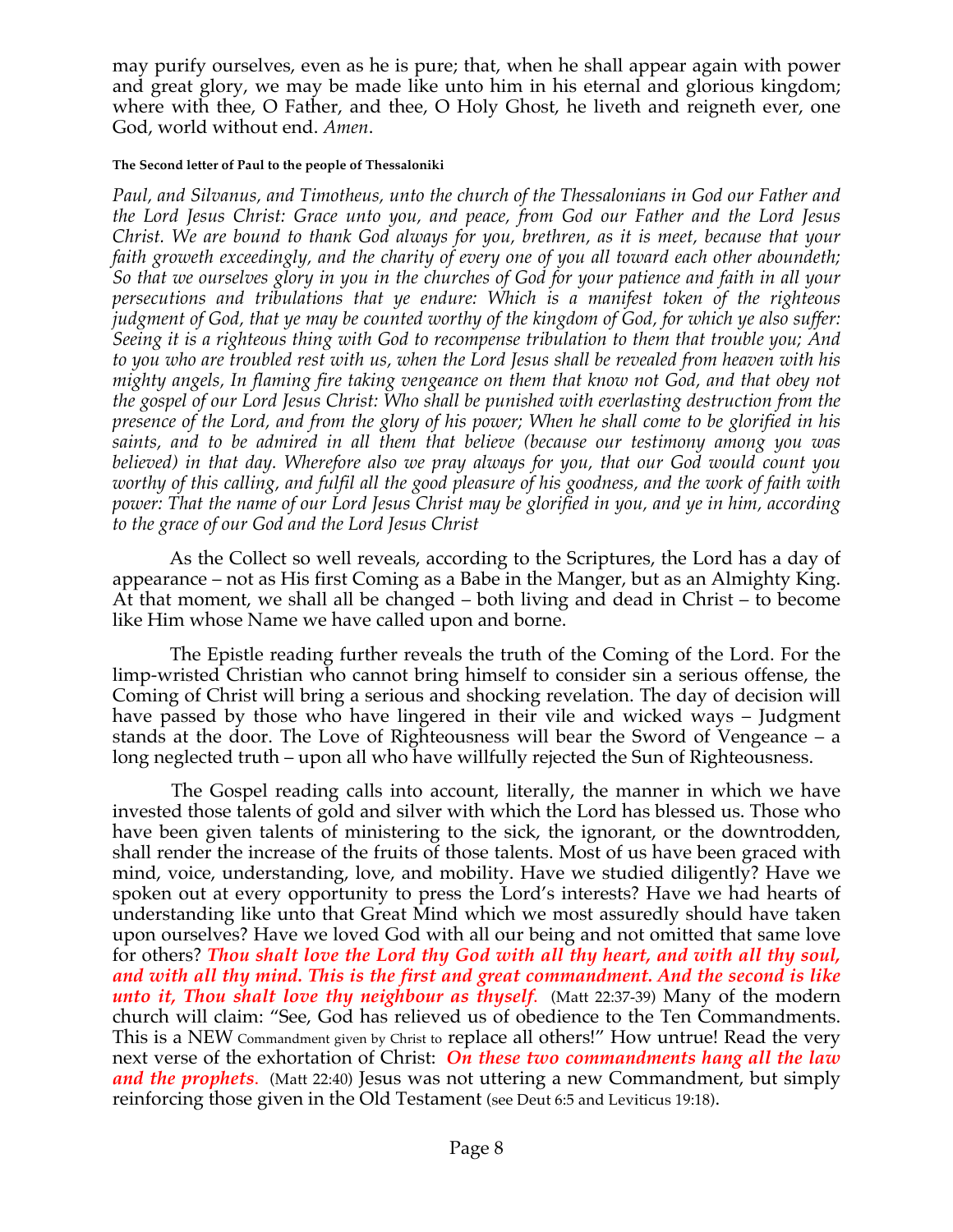The only NEW Commandment given by our Lord was that of LOVE! *<sup>35</sup> A new commandment I give unto you, That ye love one another; as I have loved you, that ye also love one another. <sup>35</sup> By this shall all men know that ye are my disciples, if ye have love one to another.* (John 13:34-35) It is the imperative of Love that seals our obedience and compels us to share that ultimate and sacrificial love that the suffering of Christ represents for us. LOVE compels obedience – even a higher standard of obedience than a code of laws written on stone tablets. *After those days, saith the LORD, I will put my law in their inward parts, and write it in their hearts; and will be their God, and they shall be my people*. (Jer 31:33) This principle truth is repeated in Hebrews 10:19. Love is the most valuable talent you have been given by God – more valuable than any 20 pound talent of gold! Now to the exposition of the Gospel of Matthew Chapter 25, Verses 14-30:

 *14 For the kingdom of heaven is as a man travelling into a far country, who called his own servants, and delivered unto them his goods. 15 And unto one he gave five talents, to another two, and to another one; to every man according to his several ability; and straightway took his journey. <sup>16</sup> Then he that had received the five talents went and traded with the same, and made them other five talents. 17 And likewise he that had received two, he also gained other two. 18 But he that had received one went and digged in the earth, and hid his lord's money. 19 After a long time the lord of those servants cometh, and reckoneth with them. 20 And so he that had received five talents came and brought other five talents, saying, Lord, thou deliveredst unto me five talents: behold, I have gained beside them five talents more. 21 His lord said unto him, Well done, thou good and faithful servant: thou hast been faithful over a few things, I will make thee ruler over many things: enter thou into the joy of thy lord. 22 He also that had received two talents came and said, Lord, thou deliveredst unto me two talents: behold, I have gained two other talents beside them. <sup>23</sup> His lord said unto him, Well done, good and faithful servant; thou hast been faithful over a few things, I will make thee ruler over many things: enter thou into the joy of thy lord. <sup>24</sup> Then he which had received the one talent came and said, Lord, I knew thee that thou art an hard man, reaping where thou hast not sown, and gathering where thou hast not strawed: <sup>25</sup> And I was afraid, and went and hid thy talent in the earth: lo, there thou hast that is thine. 26 His lord answered and said unto him, Thou wicked and slothful servant, thou knewest that I reap where I sowed not, and gather where I have not strawed: 27 Thou oughtest therefore to have put my money to the exchangers, and then at my coming I should have received mine own with usury. 28 Take therefore the talent from him, and give it unto him which hath ten talents. 29 For unto every one that hath shall be given, and he shall have abundance: but from him that hath not shall be taken away even that which he hath. 30 And cast ye the unprofitable servant into outer darkness: there shall be weeping and gnashing of teeth.* (Matt 25:14-30)

 This is the manner in which the Kingdom of Heaven operates. It is as a man (the Lord Jesus Christ) travelling to a far country – heaven is quite distant to say the least. This parable of the talents illustrates how we are to conduct our lives in waiting upon the Lord's return. Our lives are a continual investment of time, resources, and, most especially, love. We are not permitted to save up our talents in safe holding until the moment of the Master's return, but these must be invested over time in order to accrue a record of service and faith. It would be impossible for one who loves the Lord to squander his time away in idle disregard of the service he owes to God and man once he has received the Grace of Christ in his heart. In fact, such an investment is a joy and not a sacrifice of labor.

 *<sup>14</sup> For the kingdom of heaven is as a man travelling into a far country, who called his own servants, and delivered unto them his goods.* The 'goods' of Christ have been delivered to every faithful soul who has been the recipient of His saving Grace. That grace was bought and paid for us at Calvary before He ever departed for a far country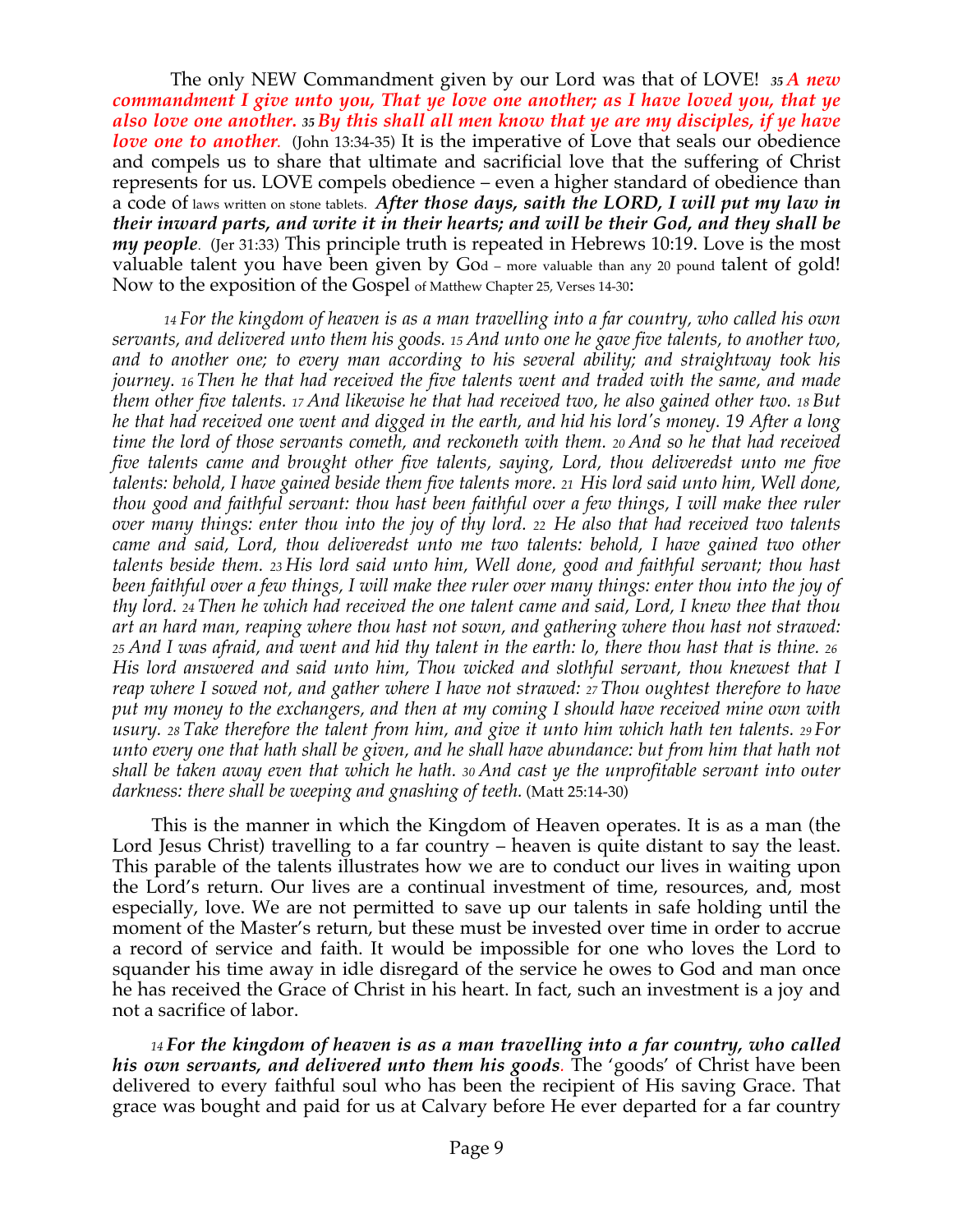and "*sitteth on the right hand of God the Father*" as the Creed avers. These 'goods' are treasures of faith, grace, wisdom, and love.

*<sup>15</sup> And unto one he gave five talents, to another two, and to another one; to every man according to his several ability; and straightway took his journey.* God will not place a greater responsibility upon us than we are able to bear and meet. Some of us are not constituted in such a way as to be able to handle five talents, so God will give us two, or even only one; but whatever talents we have received, we are responsible to invest those talents at good return. There is at least one talent that every chosen of God receives – that talent is LOVE. It is so very easy to invest this talent. The more we invest, the greater the percentage of return. It is inexhaustible! Can you comprehend that? The oil in that jug will never give out. The more profusely it is poured out, the greater is the reserve in the jug. This is a mystery that God has placed in the nature of love. There are other talents such as evangelism, teaching, music, and administration which many are not suited to perform, but we all have that talent of LOVE if we belong to Christ. Have we invested that one talent at the amazing return that it will yield? When Christ had paid the last measure of His precious blood, He made those talents to be granted to those of us according to our abilities. It was finished at Calvary!

 *<sup>16</sup> Then he that had received the five talents went and traded with the same, and made them other five talents.* This is a very wise servant. He wastes no time in putting the five talents to work at interest. He is aware of the principle given by Christ: *For unto whomsoever much is given, of him shall be much required: and to whom men have committed much, of him they will ask the more*. (Luke 12:48) There is no time to waste in our investment, for the time granted us in living is also a gift whose future course is not certain.

 *<sup>17</sup> And likewise he that had received two, he also gained other two.* The yield in both the five talents and the two are the same – that is 100% return. God gives you His 100% in talents. God wants your 100% percent in your investment of talents as well. If either of these first two servants had not immediately taken up their cross and followed Christ daily, they may have fallen short of their investment objective in service. If a socialist order prevailed in the kingdom of heaven, then one or the other may have been called upon to share some of their increase to the third servant who sat down on the talent God gave and did NOTHING to cause the talent to increase. But socialism is foreign to God, and the sharing of talents is not a reality. We go with that for which we have invested and labored.

 *18 But he that had received one went and digged in the earth, and hid his lord's money.* Those gifts that we have received from the generous hand of God must not be hoarded, but shared. The only reason we prosper is for the sake of others of God's creatures. This one servant was so greedy that, though he wasted nothing, it shared nothing either. He only had left that which the Lord had given. But that, too, would be taken away from such a selfish and faithless servant.

 *<sup>19</sup> After a long time the lord of those servants cometh, and reckoneth with them.* It has been now some two thousand years since our Lord went into a far country. Such an expanse of time makes any speculation of the time of His return an impossibility, but one thing is certain: He shall return at the time of His good pleasure and will. When He returns, there shall certainly be a reckoning. We shall each stand alone, face-to-face, with the Savior just as the woman taken in adultery stood alone and face-to-face with the Savior of her soul. At that day, excuses will not suffice. Our souls will be bared and our destinies known. How will we have persevered? If we have labored in earnest, our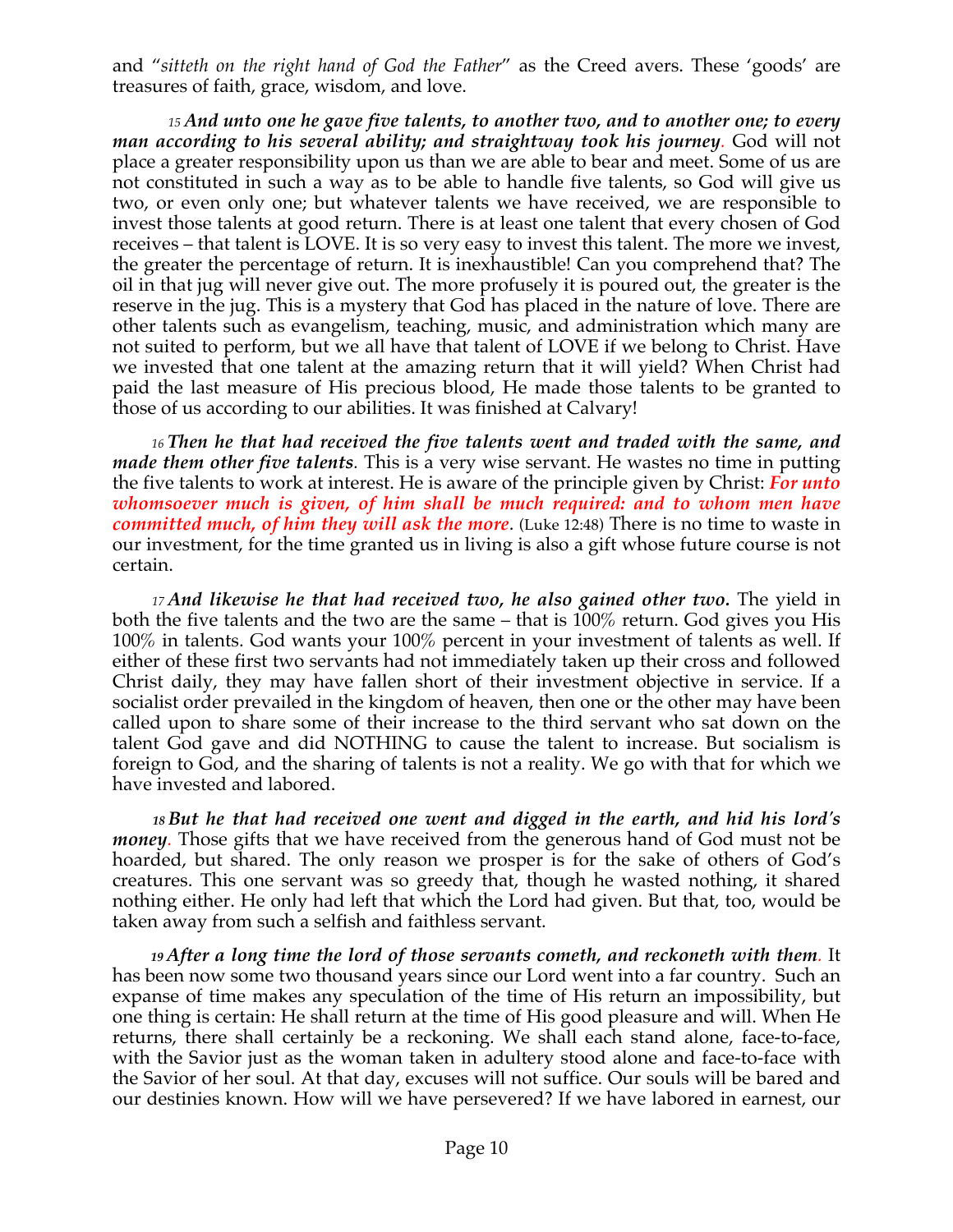spiritual muscles will grow with the use. The higher we climb the mountain slopes, the broader becomes the horizon.

 *<sup>20</sup> And so he that had received five talents came and brought other five talents, saying, Lord, thou deliveredst unto me five talents: behold, I have gained beside them five talents more.* How many talents will you have produced from the riches of your heart for Christ on that last day? You have known and received the benefits of grace in Christ. Will you bring others to stand with you before your Lord? What of your neighbors? Your friends, your family members? *<sup>21</sup> His lord said unto him, Well done, thou good and faithful servant: thou hast been faithful over a few things, I will make thee ruler over many things: enter thou into the joy of thy lord.* The reward is the ownership of all of the talents both given and produced, but more, too. Entering into the joy of the Lord is the blessing of greatest comfort of all others: "*You will take with you the satisfaction that proceeds from the consciousness of duty, faithfully performed; and I earnestly pray that a merciful God will extend to you his blessing & protection."* (General Robert E. Lee, Farewell Address to the Army of Northern Virginia, 9 April 1865) Such a satisfaction so far exceeds in joy that measure of humiliation Peter experienced when, for the third time, he denied Christ before the tribunal. Christ immediately turned and looked at Peter – a look that pierced the heart of Peter. Will you have your heart pierced by the look of Christ at His return?

 *<sup>22</sup> He also that had received two talents came and said, Lord, thou deliveredst unto me two talents: behold, I have gained two other talents beside them. <sup>23</sup> His lord said unto him, Well done, good and faithful servant; thou hast been faithful over a few things, I will make thee ruler over many things: enter thou into the joy of thy lord.* Though the reward given by Christ will be commensurate with our own labors of love, it will always exceed our grandest expectations. It will be enough!

 *<sup>24</sup> Then he which had received the one talent came and said, Lord, I knew thee that thou art an hard man, reaping where thou hast not sown, and gathering where thou hast not strawed: 25 And I was afraid, and went and hid thy talent in the earth: lo, there thou hast that is thine*. What conniving, sniveling, and devious scheming to actually blame our shortcomings on the Lord Himself! The servant accuses his master of being too harsh and demanding, therefore the servile one was too fearful to accomplish anything. One thing is certain: this servant has great cause for fear since he has abandoned his duties of love and service to the Lord.

 *<sup>26</sup> His lord answered and said unto him, Thou wicked and slothful servant, thou knewest that I reap where I sowed not, and gather where I have not strawed:* What is the great sin of the servant under discussion here? How do we categorize his sin? He did no overt sin. He simply did NOTHING! What does our prayer of General Confession say? "…..*We have erred, and strayed from thy ways like lost sheep. We have followed too much the devices and desires of our own hearts. We have offended against thy holy laws. We have left undone those things which we ought to have done; And we have done those things which we ought not to have done; And there is no health in us*……" This servant did no outrageous sin; he simply failed to do that which love demands. His sin was one of omission and not of commission, but the verdict is the same. *<sup>27</sup> Thou oughtest therefore to have put my money to the exchangers, and then at my coming I should have received mine own with usury.* This is evidence again that our labors of love in Christ are not ours at all, but His!

 Christ will now direct His commands to the Holy Angels as regards this unprofitable servant. He is finished speaking, forever, to such a one: *<sup>28</sup> Take therefore*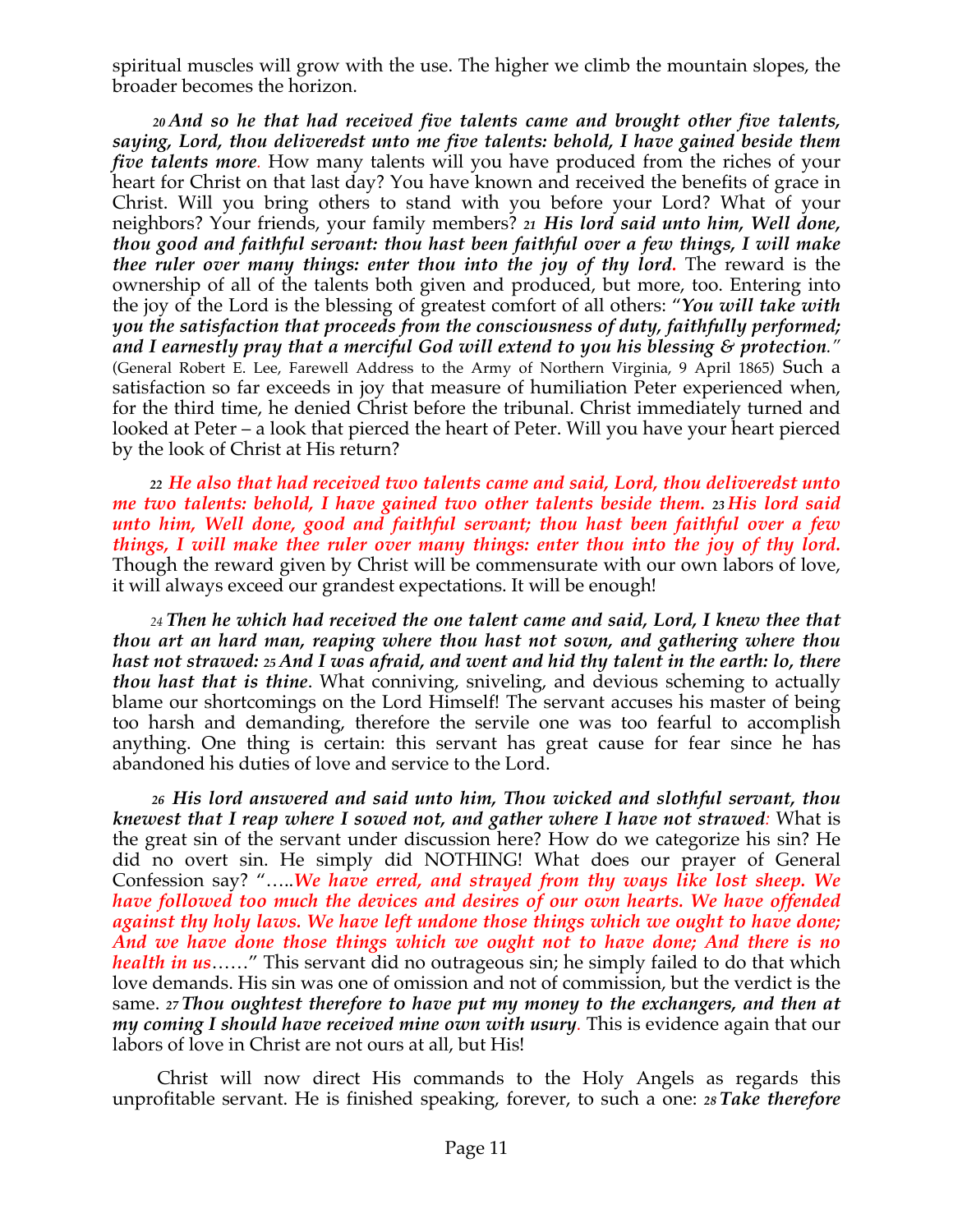*the talent from him, and give it unto him which hath ten talents. 29 For unto every one that hath shall be given, and he shall have abundance: but from him that hath not shall be taken away even that which he hath.* Have you love? If you have, the evidence of that love is the love that you have given away - the love that you have shared with the helpless little child, the widow, the orphan, the imprisoned, and the poor, will be multiplied on the back of that wicked servant who heard not the cry of poor Lazarus.

 *<sup>30</sup> And cast ye the unprofitable servant into outer darkness: there shall be weeping and gnashing of teeth*. Judas was an unprofitable servant who went out from the Lord's Supper into an eternally dark night. King Saul made his bed in Hell and left his first love for the Dark Angel. God sends no man to Hell – if we are sent, we send ourselves just as the Rich Man who failed to drop a crumb to Lazarus from his table ended up pleading for a drop of water from the finger of a beggar. In Hell, all are beggars without names or estates. The only light that is there is the dimly lit light of burning fires EVERYWHERE! Where do you plan to spend YOUR eternity, friend?

# *Sermon – Reverend Jack Arnold - Time and Action*

#### *Church of the Faithful Centurion - Descanso, California*

Today's sermon brought the Collect, Epistle and Gospel together because as is always

the case there is a unifying message in the Scripture for this Sunday. In this case, there is a different take on the same Scripture used earlier in the year.

> The Twenty-Fifth Sunday after Trinity *from* The Sixth Sunday after Epiphany *The Collect.*



**OD**, whose blessed Son was manifested that he might GOD, whose blessed Son was manifested that he might destroy the works of the devil, and make us the sons of God, and heirs of eternal life; Grant us, we beseech thee, that, having this hope, we may purify ourselves, even as he is

pure; that, when he shall appear again with power and great glory, we may be made like unto him in his eternal and glorious kingdom; where with thee, O Father, and thee, O Holy Ghost, he liveth and reigneth ever, one God, world without end. *Amen*.

The Collect reminds us Jesus was sent to destroy the works of the devil in us so we might be accounted as perfect at the final tally point allowing us, with the Holy Ghost's help, make ourselves act more like Him, less like we want.

The Gospel reminds us we have to choose a side and so does the Gospel, in that if we choose the way of sin, we are on the Devil's side. We are either on God's side or on Satan's side. There are only two sides in this matter and there is no in between ground that we can stay in. One man cannot serve to masters, as Christ aptly pointed out. He will hold to one and despise the other. He cannot be stuck in between the two positions; man is ultimately forced to choose a side on which he wishes to stay on. For us the choice is pretty clear. It is to follow God and His Word to the best of our abilities and to spread it through ought the whole wide world. For the other way is clearly a unpleasant alternative, permanent separation from God. Whereas following God will bring us closer to our Creator for all eternity, which is the most pleasant existence after death one can imagine. In fact, due to our feeble minds and bodies, we cannot comprehend how wonderful it will be to spend eternity with God and our fellow believers.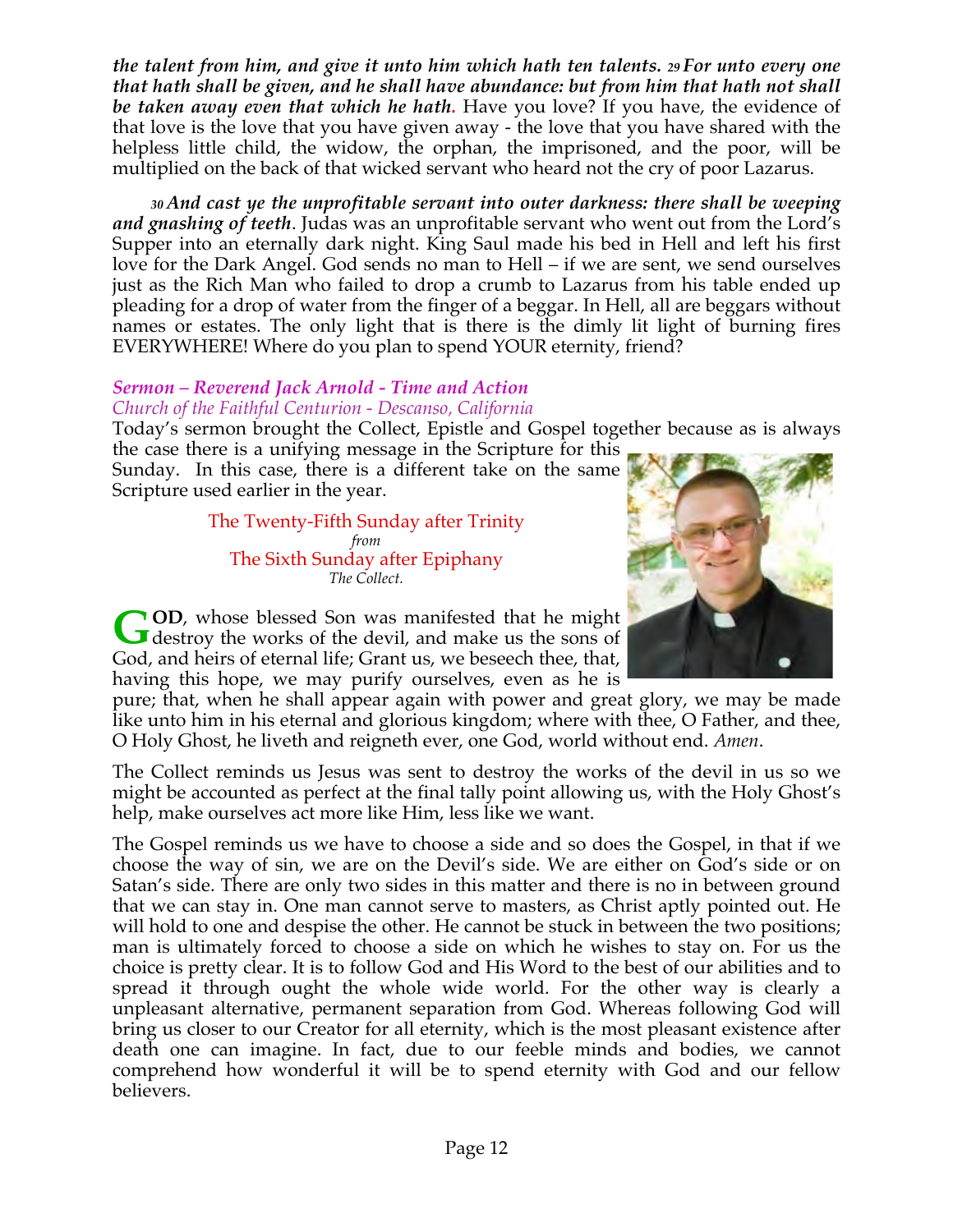The Gospel and the Epistle both tell us those who follow God to the best of their abilities, which manifests itself in good works, are on God's side, while those who follow themselves and fall into temptation are on Satan's side. Clearly it is an easy choice to see who we *should* follow. It is harder in practice to remain on the course; but with God and the Holy Spirit guiding us, we should be able to remain on a constant path towards eternal life.

We cannot be on the side of the Devil, if we want eternal life. So, what path should we take if we wish to inherit eternal life? We read the Word of God, and take it as a whole to our life, not just one really nice verse we like, but we must take it as a whole. It is all about the big picture and not just the little itty bitty part of Scripture that we pick up on. Otherwise we become like many so called "theologians", debating the meaning of one verse and how it applies to their "theology." When the only theology we should be concerned about is reading Scripture and following Christ and his principles and applying it to our lives. Too many people subscribe to various theological theories such as Calvinism, Zwigiliism, etc., and lose sight of the fact those men ultimately would choose to be known as "Christians" or followers of Christ and not Calvinists, Cramnarians, etc. If they were known as those then, then they would be followers of the Devil and not of God. So, let us be careful when we read Scripture we are taking in as a whole and not just a part.

Saint John points out in his Epistle that Christ was brought down here to take away our stain of sin which prevents us from entering into heaven. He points out to actually turn over a new leaf, we need to do as Christ counsels and do our best to go forth and sin no more. If we say we are a Christian, that means we hold fast to Christ's principles. But if we say we are a Christian and go out and rob a bank or be thoughtlessly cruel to our neighbor, then John points out we cannot really be a Christian, for we are not holding to Christ's principles. We would be in fact rejecting Him by our actions. As I often say in my sermons, actions speak louder than words. So, we need to do our best to align our actions with what Christ teaches in Scripture.

The unifying theme of the Gospel, Collect and Epistle is there are two sides in this spiritual conflict and the right light side will defeat the dark evil side in the end. Which side do you want to be on, eternal life or that of eternal death? The side of good is eternal life and the side of evil and Satan of eternal death. There may not be as many short term gain on Good, but if we perform a cost-benefit analysis, the CBA suggests the side of God, of goodness, of light is the best in the long term, which is what the Bible is all about, planning for the long term.

If we focus on the short term, doing what is easy, rather than righteous, we shall find ourselves shorted, in a loss, rather than a profit. Our liabilities will be more than our assets. But, if we choose the side of righteousness, then, we shall be able to have more assets then liabilities and be profitable, not in a financial sense, but rather in the spiritual sense.

So, to sum up the lessons we have learned; we are pitifully weak creatures, with free will. There may be a form of predestination; but the key is, we are free to choose God or Satan. It lies upon us to choose the fork in the road. One will lead to goodness, like cherry pie, and the other will lead to coal. Which do we want to choose?

Heaven is at the end of an uphill trail. The easy downhill trail does not lead to the summit.

The time is now, not tomorrow. The time has come, indeed. How will you ACT?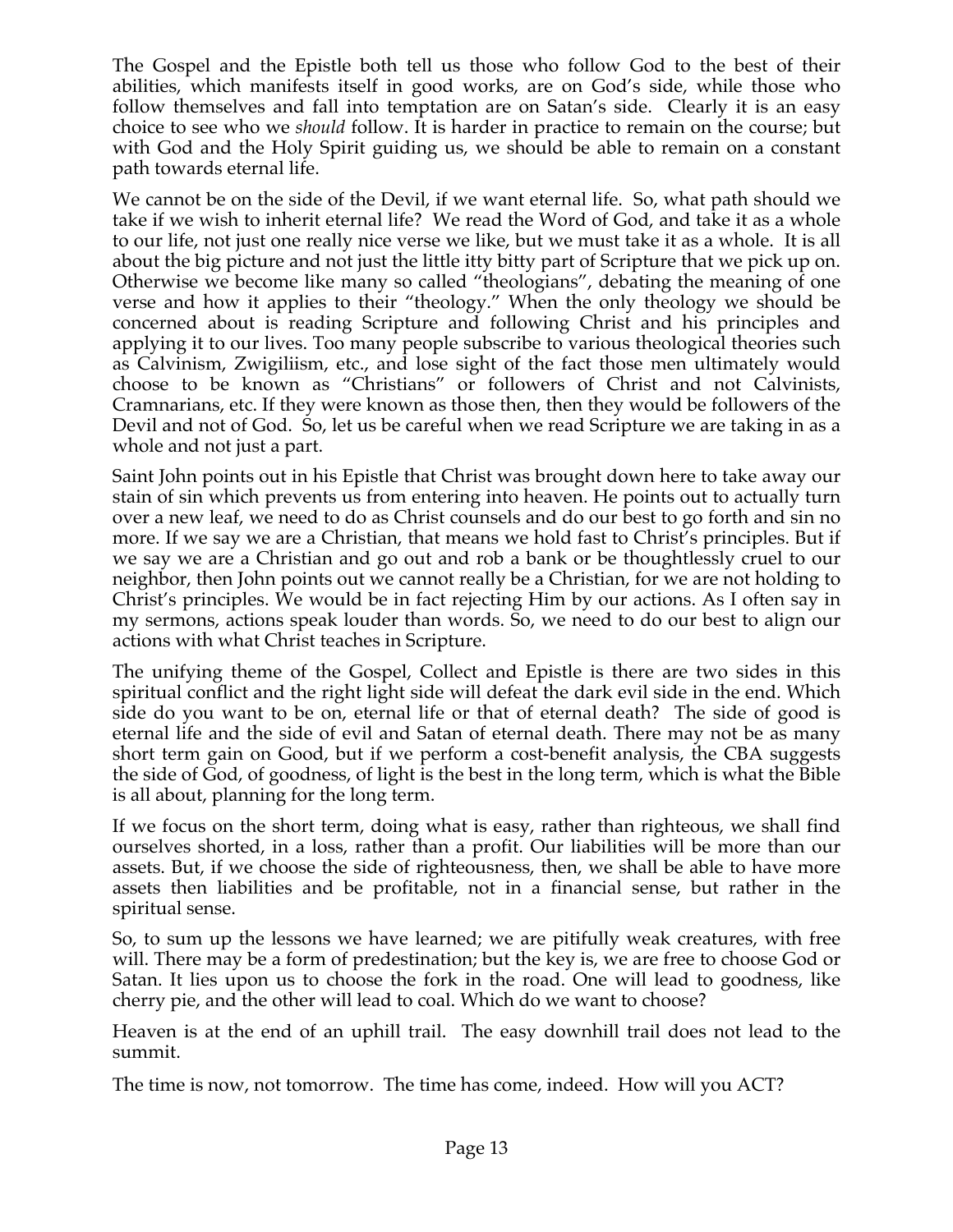It is by our actions we are known.

# **Be of God - Live of God - Act of God**

#### *Rev Bryan Dabney of Saint John's Sunday Sermon*

We are fortunate to have Bryan's Sunday Sermon. If you want people to come to The

Truth, you have to speak the truth, expouse the truth and live the truth. This is really a good piece and I commend it to your careful reading.

#### **Twenty-Fifth Sunday after Trinity**

Parables are short stories which contain a moral lesson. Our Lord used them to communicate the truth of God's word written to those around him. For the most part, they were not well received and this bothered his disciples who questioned saying, *Why speakest thou unto them in parables?* (Matthew 13:10b),



to which he replied, *Because it is given unto you to know the mysteries of the kingdom of heaven, but to them it is not given. .. Therefore speak I to them in parables: because they seeing see not; and hearing they hear not, neither do they understand. And in them is fulfilled the prophecy of Esaias, which saith, By hearing ye shall hear, and shall not understand; and seeing ye shall see and shall not perceive, for this people's heart is waxed gross, and their ears are dull of hearing, and their eyes they have closed; lest at any time they should see with their eyes and hear with their ears, and should understand with their heart, and should be converted, and I should heal them* (Matthew 13:11b-15)

In that same chapter in Saint Matthew's gospel, our Lord presented the parable of the Wheat and the Tares (13:24b-30, 37b-43*). The kingdom of heaven is likened unto a man which sowed good seed in his field: but while men slept, his enemy came and sowed tares among the wheat, and went his way. But when the blade was sprung up and brought forth fruit, then appeared the tares also. So the servants of the householder came and said unto him, Sir, didst not thou sow good seed in thy field? from whence then hath it tares? He said unto them, An enemy hath done this. The servants said unto him, Wilt thou then that we go and gather them up? But he said, Nay; lest while ye gather up the tares, ye root up also the wheat with them. Let them both grow together until the harvest: and in the time of the harvest I will say to the reapers, Gather ye together first the tares, and bind them in bundles to burn them: but gather the wheat into my barn.*

Afterward, he supplied the explanation: *He that soweth the good seed is the Son of man; the field is the world; the good seed are the children of the kingdom; but the tares are the children of the wicked one; the enemy that sowed them is the devil; the harvest is the end of the world; and the reapers are the angels. As therefore the tares are gathered and burned in the fire; so shall it be*  in the end of this world. The Son of man shall send forth his angels, and they shall gather out of *his kingdom all things that offend, and them that which do iniquity; and shall cast them into a furnace of fire: there shall be wailing and gnashing of teeth. Then shall the righteous shine forth as the sun in the kingdom of their Father. Who hath ears to hear, let him hear.*

The wicked of this world are referred to as tares, or weeds. Their product feeds no one. They live mainly to serve themselves, yet in so doing they often interfere with the spiritual growth of the good seed. The good seed, on the other hand, produces usable fruit for sustenance and for increased production. While it is desirable to remove the tares, great care must be exercised so as not to uproot the plants of the good seed. Our Lord's admonishment of Let both grow together until the harvest makes it clear that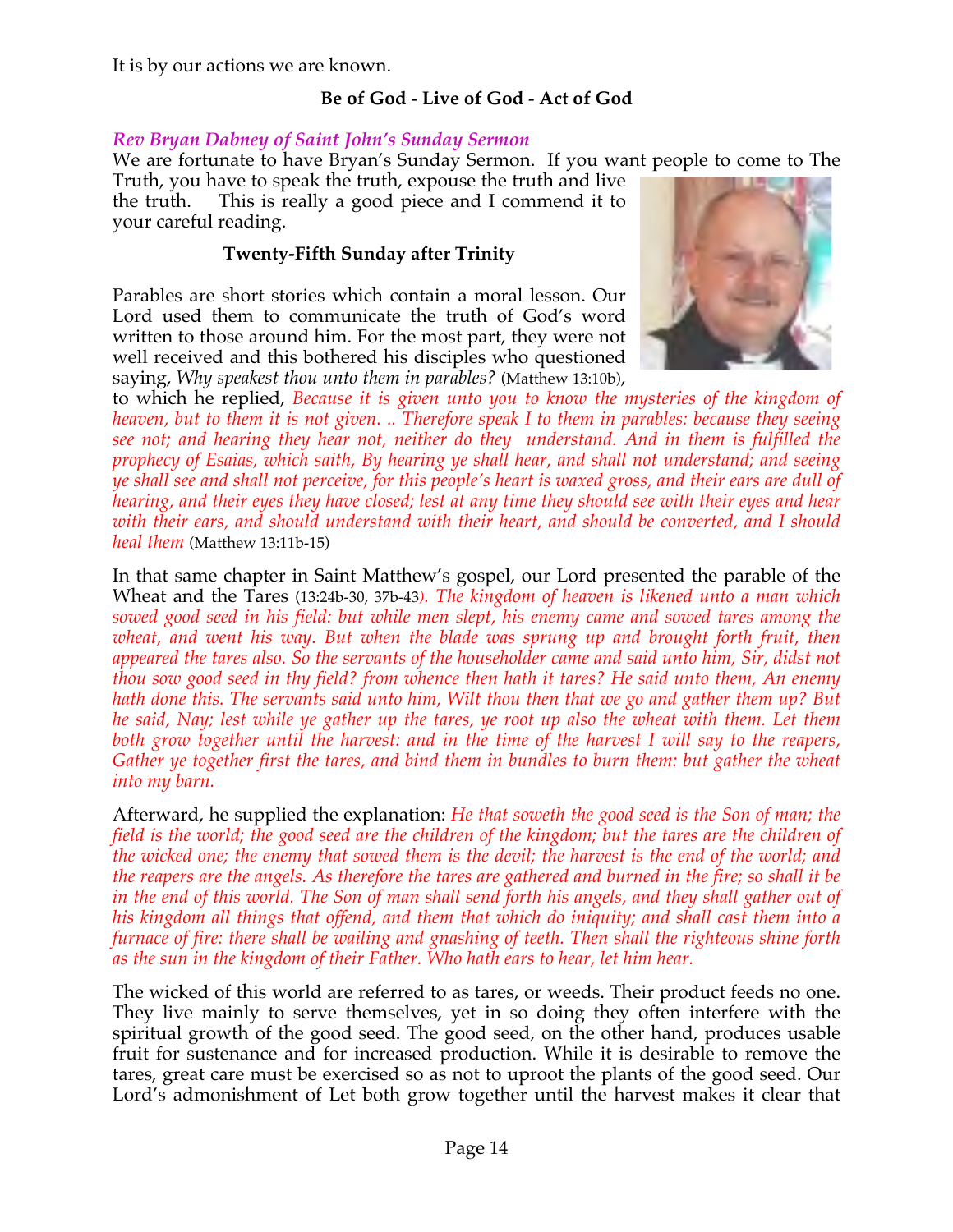only at an appointed time in the future will the good grain be harvested and taken into his barn, while the tares of the wicked will then be uprooted and cast into the fires of perdition.

But to qualify as good seed, we must be properly fed and nurtured in God's word written. Therein lies the problem for many Christians today as they have not prepared themselves for the Lord's service. They might be content to read this parable and say to themselves, "Oh I know I am saved" and "I read my Bible." They may be able to rattle off one or more of the Ten Commandments and even a few gospel verses; yet when it comes to knowing their particular calling to serve, they waffle back and forth because they are not well versed in the very work which God has given us to improve our understanding and assist us in becoming mature Christians.

Paul's admonition to Timothy (II Timothy 3:16-17) that, *All scripture is given by inspiration of God, and is profitable for doctrine, for reproof, for correction, for instruction in righteousness: that the man of God may be perfect, throughly furnished unto all good works* makes it clear that in order to be thoroughly furnished as a servant of God, we must read and follow those doctrines and tenets as found in Scripture. We have been called to witness to a sin-darkened world and that means letting our lives be as lighted candles placed upon lampstands. Only by being well-versed in his word written can we be those bright and shining lights which God would have us be in his service, properly radiating the truth which he would have us proclaim in our daily walk and witness.

Every truly regenerated soul in Christ understands we are engaged in a great spiritual conflict with the forces of darkness which includes not only the Devil and his angels but his human agents as well. These will do their level best to undermine our efforts to win souls for Christ. So, being able to identify our enemies is of paramount importance to us for as our Lord said, *Ye shall know them by their fruits* (Matthew 7:16). But we will not be successful in this type of warfare without a proper understanding of the Holy Scriptures. We have to learn to do things in God's way thinking and not our own. Human wisdom which does not correspond to Scripture is to be rejected. Only by following those prescriptions which are found within the Holy Bible, will we ever truly be the victorious saints of the Most High God.

I cannot emphasize this enough. We are involved in spiritual warfare with an adversary who gives no quarter and who is intent on taking as many captive as he can. In order for us to prevail in this struggle, we must be filled with the Holy Ghost and live that victory which our Lord and Saviour Jesus Christ purchased for us with his most precious blood. Letting your light shine before men is the best way to reveal the faith which is within you. But in order to be successful in this quest, we must live the walk not just talk about it. Our actions speak louder than our words. Therefore avoid hypocrisy. Avoid the temptation to stray from the narrow path. Avoid the snares of the devil. Put on the whole armor of God and stand fast, occupying till our Lord returns. For in so doing you will prove yourself to be wheat and not tares. And on every occasion, give God the glory for the victory which he has wrought for us in Jesus Christ and then live that victory!

Let us pray,

**O** HEAVENLY Father, who hast given us the gift of eternal life through the regenerating power of the Holy Ghost; grant us wisdom and courage to stand and regenerating power of the Holy Ghost; grant us wisdom and courage to stand and shine forth as children of righteousness bearing the light of the gospel to this sindarkened world; that others might come and join us in accepting Jesus Christ as their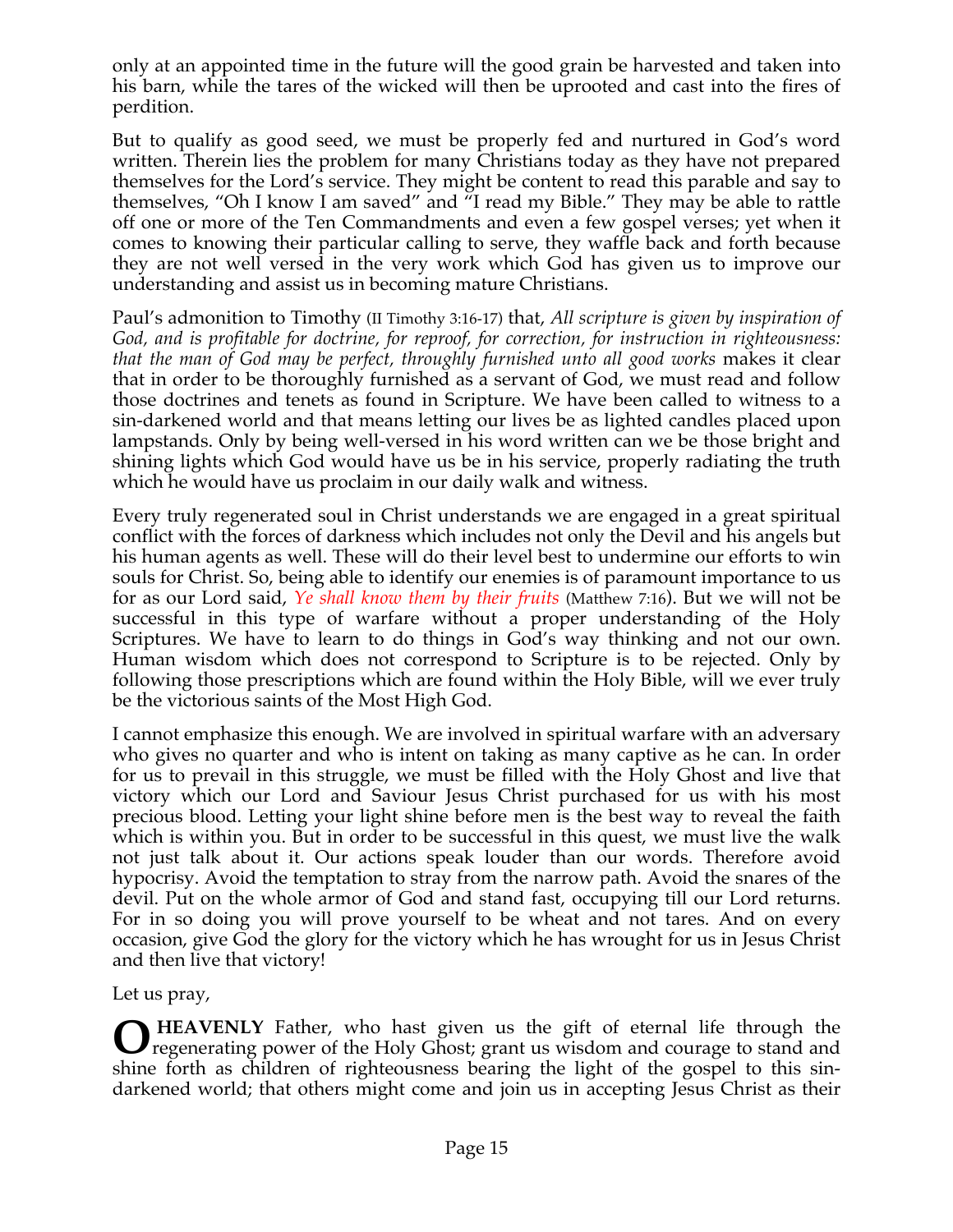Saviour, Redeemer and Friend; and these things we ask in his most precious name. *Amen*.

Have a blessed week, Bryan+

## *After Church Hospitality*

We would like some pictures of your after service gatherings. Come on! Help out!

# *People in our Prayers* - http://faithfulcenturionprayerteam.blogspot.com/

## **Why? Prayer is an extremely important activity.**

It is not that God knows not our needs, for He surely does. Yet, Jesus commanded us to ask God for those same needs. In addition to the obvious of asking God for help, offering thanksgiving and the like, prayer helps us focus our thoughts on how we might do God's work.

The Prayer Team of the Anglican Orthodox Church was established to help our members and fellow Christians pray for those in need and to give thanks as well for the blessings we have been granted.

#### **Who can be on the list? Do I have to be a member of the Anglican Orthodox Church to be prayed for?**

No! The only qualification to be on the list is that you want our prayer team to pray for you. We are Christians and are happy to pray for you, no matter who you are. If you want help from God, you are our kind of people.

## **What is the commitment from the prayer team?**

Each member of the team will pray for the desired outcome at last once per day.

# **How do I get myself or someone else on the prayer list?**

You can email one of the prayer team leaders: Jack - jack@faithfulcenturion.org or Dru dru@ faithfulcenturion.org, or call the office at (619) 659-3608 or fill out a prayer card at your church.

## **What should I ask for?**

Depends on what you want. Some people merely want God to be asked to heal their ills and be mentioned by their first name, others want a specific outcome and / or have more of their personal information known to the team. Ask for what you want. It is your desire and need for prayer the team is attempting to meet. For typical examples, see the list below.

## **Updating the Team**

If you are on our prayer list, or if you have submitted a person that you have asked us to pray for, please update one of the team members or Hap in person, by telephone or email. It helps to be able to pray specifically for these individuals including their specific needs; plus if they get better, it is nice to give thanks!

Please note that on the yellow (maybe green or orange if you get an old one) cards at church, you can ask that those to be prayed for have their names disseminated to the prayer team. Those names will be said in church and appear here. Or, you can ask that their names and purpose be kept confidential, then only Hap will know to pray for them.

#### *Prayer List Notice – If you have someone on the prayer list and their needs have changed, please let us know. We'd like to update our prayers to reflect the need and most important to give thanks!*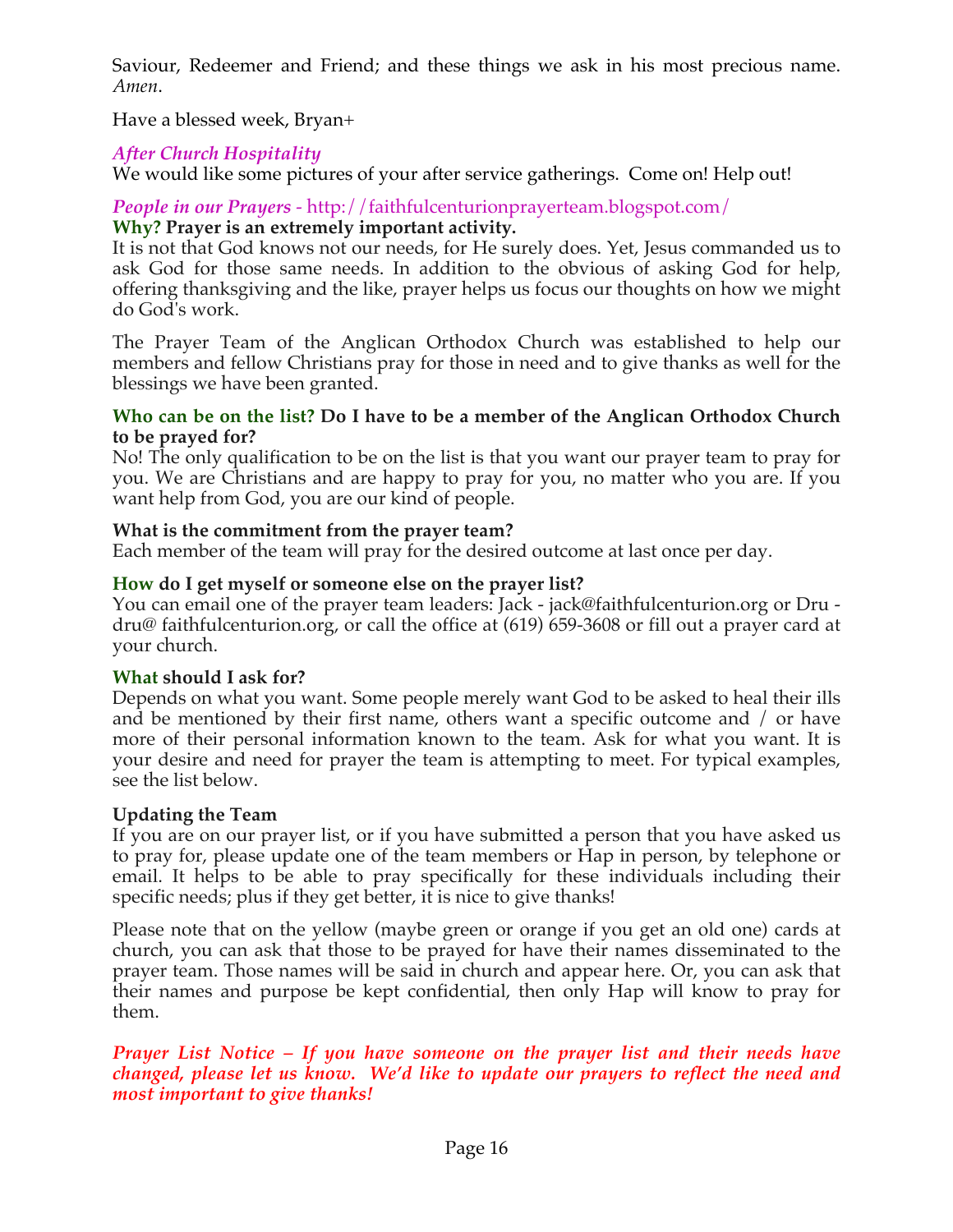#### *Immediate Prayer Please*

- *Ben* has had a stroke and lives far from his family. Please pray for trust in the Lord, strength and courage for Ben and guidance for those treating him.
- *Jessica and her unborn baby* are having neo-natal and diabetic issues brought on by her pregnancy. Jessica and her husband have three other children under eight. The doctors think they will soon be putting her to bed rest. Pray that all will go well for Jessica and her new unborn baby.
- *Victor Knowles* had a massive heart attack the morning of 7 August 2016, he made it to the hospital alive and is undergoing treatment. Pray for the doctors, nurses and technicians treating him to pay attention, to be open to God's guidance and do their very best. Pray for trust in our Lord and peace of mind for Victor and his family.

#### *Travel*

No known travel this week.

#### *Move*

*The Thomas Family* is now in Okinawa for a second short tour. Please pray for this new assignment to go well for Kurt and for Mary and the kids to make new friends.

#### *Birthdays*

- *Moses Andrew* (son of Rev Jack Andrew in Fiji) celebrated his 26<sup>th</sup> birthday 24 October 2016.
- Betty Hoffman celebrated her 83<sup>rd</sup> birthday on 18 October 2016, pictured to the right at GHQ in Statesville!
- Al Ryan celebrated his 76<sup>th</sup> birthday on 18 October 2016

#### *Anniversary*

Barbara and *Bob Apple* celebrated their 60<sup>th</sup> wedding anniversary on 15 September 2016.

#### *Departed*

- *Karon* passed away on 26 September 2016, after brief stay in hospice. Please pray for comfort, strength and above all trust in the Lord for her family and friends who of necessity remain behind.
- *Don* passed away after a stroke on 7 September 2016, and then a heart attack. Please pray for comfort, strength and above all trust in the Lord for his family and friends who of necessity remain behind.

#### *Nearing the end of their time here on earth*

*Danny E.* a good friend of Bishop Roy, is nearing

the end of his time here on earth, his nervous system is being attacked by a non-Parkinson disease which is causing his body to slowly decline. Since March 2016, he is no longer able to walk, his speech is very difficult to understand, he is under full-time care by his wife Linda who is a Registered Nurse. Danny and Linda would much appreciate your prayer for trust in the Lord and strength for Danny

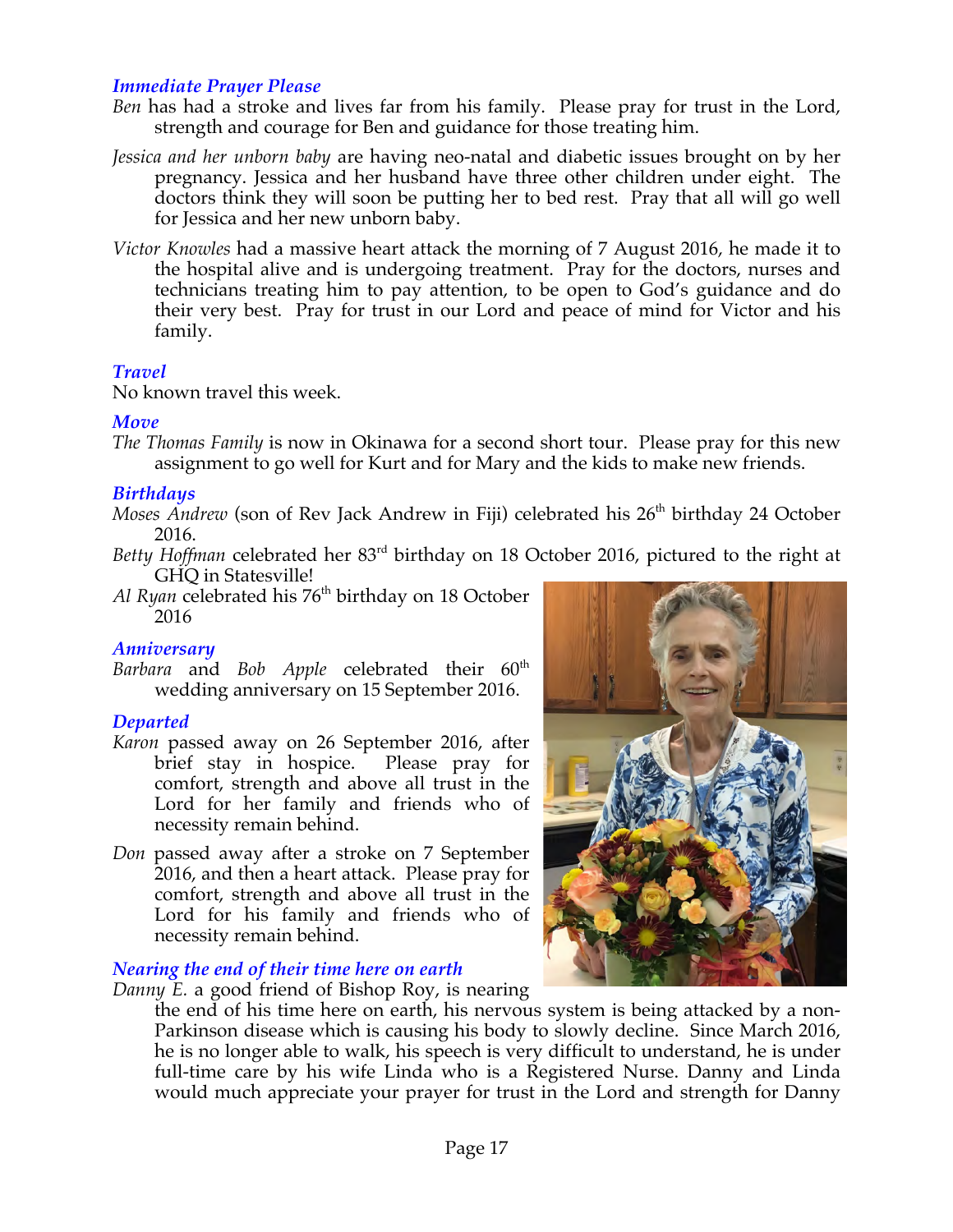to pass from this world to home in a Christian manner and to enjoy what time he has here on earth.

- *Neal* has heart problems and is very weak, he also has COPD, kidney problems, his potassium is too high, he came back from the point of death. He is now home and permanently on oxygen. He is doing well, for that he and his family are grateful and ask your thanksgiving prayers. More importantly, please pray Neal will accept salvation through our Lord and Savior.
- *Paul* is in Hospice and ready to meet His Lord. Please pray for Paul as he prepares to go home to be with his family who have gone before him. Pray for the faith of his family to build and the transition to be good.
- *Dot* is an elderly woman with liver cancer. Please pray for Dot as she prepares to go home to be with her family who have gone before her. Pray for the faith of her family to build and the transition to be good.
- *Mrs. Tiffany (90)* has chosen to refuse extraordinary care as it will not gain much earthly time. The Tiffanys have been together for a long, long, long time. Pray for Mrs. Tiffany and her husband as together they begin this Journey to be with their Lord.
- *Saundra* is in ICU with congestive heart failure after a heart operation. She is aged and frail. Saundra is near the end of her time here on earth. Please pray for comfort, understanding, strength and guidance for Saundra and her family who will of necessity remain behind. Pray for the love of God to stay foremost in their hearts.
- *Polly* is in hospice care with dementia and spinal stenosis. Please pray for her as she prepares to go home to be with her family who have gone before her. Pray for the faith of her family to build and the transition to be good.

#### *In need of a miracle or understanding of God's Plan*

- *Krysti* is off life support and able to talk, please give thanks for the good news. She is still unable to feel her legs. When that comes back she will go to a rehabilitation facility. Krysti has used drugs, has high blood pressure, is diabetic and has organ failure. Her families are with her and will appreciate your prayers.
- *Pat* has metastatic osteosarcoma; there is little that can be done. Please pray for a miraculous remission; that Pat's remaining time here on earth might be good. Help Pat and family put their trust in the Lord and let Him carry their sadness, fear, worry and terror.
- *Amy* has been diagnosed with metastatic melanoma and has cancer all over her body, and in one of her kidneys which are no longer functioning. Amy and her family have asked for prayer to stop the growth and to aid the family financially with the medical bills. At present she has to have surgery every two months to place stents. Pray Jesus will be close to all.
- *Gemma Dillinger* has been treating for breast cancer for over a year now, after surgeries, radiation and chemotherapy, she is reaching the limit of her tolerance with no end in sight. Please pray for her to gain strength and ground on the cancer. Help her to continue with her faith in our Lord, she is not afraid to go home, but wants to make sure it is time. Pray she will be encouraged to not give up until it is her time to go and that her time here on earth with her family will be good.
- *Janet* has had a blood borne cancer for several years. Her faith in the Lord is great and she is ready to be with Him. Pray she will be encouraged to not give up until it is her time to go.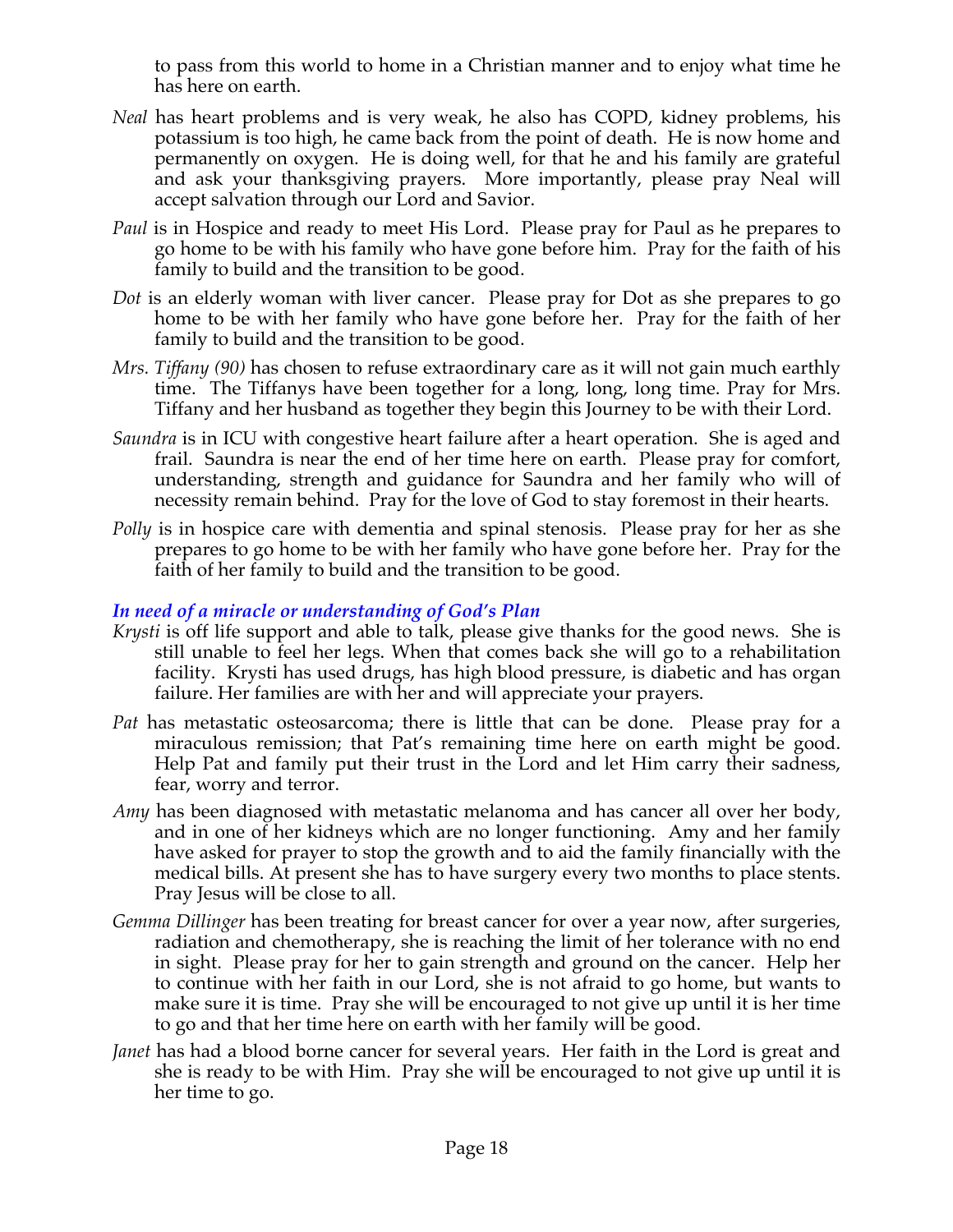- *Holly* has had Colon Cancer, Breast Cancer and now it is in her spine. Please pray for guidance for the medical personnel treating Holly, for a miraculous remission; that Holly's remaining time here on earth might be good. Help Holly and her family put their trust in the Lord and let Him carry their sadness, fear, worry and terror. Pray for strength and courage for Holly.
- *Tim* was on a kidney transplant list and started dialysis and was taken off the transplant list for a heart problem that required stents, while putting in stents a leaking valve was found. A port was put in and something happened and it has to be redone. In several days he will have a valve replaced, after heart surgery and recover he will go back on the transplant list. Please remember him in prayer in the days and weeks ahead. Pray he will put his worry on God's shoulders so he might be at peace and rest. Pray for those treating him that they might pay attention and do their best.
- *Marilyn* has been diagnosed with non-operable pancreatic cancer. Please pray for a miraculous remission; that Marilyn's remaining time here on earth might be good. Help Marilyn and her family put their trust in the Lord and let Him carry their sadness, fear, worry and terror.
- *June* found she has a recurrence of colon cancer, which is now Stage Four, that is it has spread. Please pray for a miraculous remission; that June's remaining time here on earth might be good. Help June and her family put their trust in the Lord and let Him carry their sadness, fear, worry and terror.
- *Cindy* has been diagnosed with two aggressive malignant brain tumors. We have been praying for a miraculous remission; one shrank and the other disappeared; now the shrinking one has started to grow agian. Please pray for a miraculous remission; that Cindy's remaining time here on earth might be good. Help Cindy and and her family will continue to put their trust in the Lord and let Him carry their sadness, fear, worry and terror.
- *Leon McKay* suffered a stroke a few weeks back that has left him unable to speak and while undergoing evaluation the doctors also found he has a very aggressive cancer. Please pray for a miraculous remission; that Leon's remaining time here on earth might be good. Help Leon and his family put their trust in the Lord and let Him carry their worry.
- *Rev. Thomas Brooks* is not improving and being kept alive by artificial machines. Please pray for a miraculous recovery and if that not be God's Will, a rapid passing to home. Help Thomas' family put their trust in the Lord and let Him carry their worry
- *Ronnie* has kidney cancer that has spread and the surgeons are very concerned. Please pray the medical team to formulate a successful treatment plan and for a miraculous remission; that Ronnie's remaining time here on earth might be good. Help Ronnie and family put their trust in the Lord and let Him carry their worry.
- *Levi* was cancer free for 4 years and just discovered he has kidney cancer. Levi has a great deal of faith and said whether he is healed or God takes him home he will be fine. Please pray for the medical team to pay attention and to their best and for a good outcome. Pray also that Levi and family will be able to put their worry on God's shoulders. In particular, please pray for pain relief; Levi is 22 years old.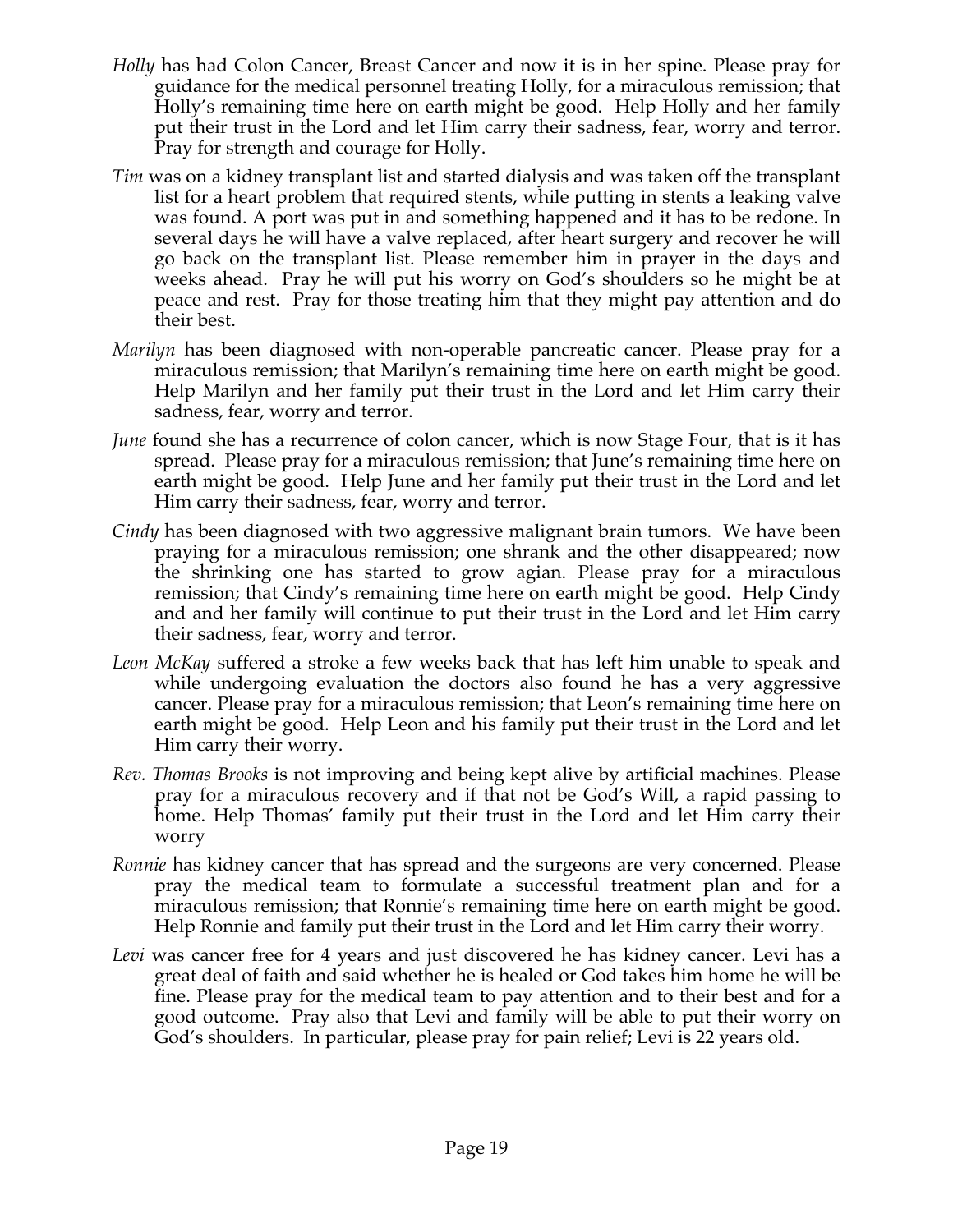- *Ray Daley* is a member of the Royal Canadian Legion and served his country during the Korean War era. Ray is taking chemotherapy treatments for cancer. Meanwhile his son Trevor is in the hospital in a coma and seems to have lost the will to live.
- *Pat* has been under treatment for colon cancer for sometime. He has had major complications the last few days and your prayers will be appreciated by family and friends.
- *Dorothy* had pneumonia, on checking her lungs they found tumors which permeated the lung area. Further investigation found a primary site in the colon, with the lung being secondary. It would appear there is no viable treatment at this time. Please pray for a miraculous remission; that her remaining time here on earth might be good. Help Dorothy and her family put their trust in the Lord and let Him carry their worry.
- *Becky* has fourth stage metastasized lung cancer and is not doing well with chemotherapy treatments. Please pray for Becky and her husband as they are together during this difficult time in their lives.
- *Jane* has fourth stage cancer and is not doing well. Please pray for Jane and her family as they are together during this difficult time in their lives.
- *Colleen* has been battling pancreatic cancer over the last year and it has now spread to one of her lungs. Please keep her and her family in your prayers.
- *Christine* has cancer of the colon, which spread to her liver; she is receiving chemotherapy and is having difficulty eating. Please pray for the medical team treating her to pay attention and do their very best; pray also for confidence in our Lord for Christine and her family.
- *Todd* and *Kenny* have both been fighting osteocarcinoma for over five years and have been told their time here on earth is nearing its end, absent a miracle from God. Both are ready to go home and leave the pain, but would like to stay. Please pray for them and their families.

#### *Homebound or Infirm*

- *Larry H* has general weakness as the result of extreme fatigue, he has reached a point where he cannot walk without assistance and is fairly naturally somewhat depressed. Please pray for help for Larry to put his trust in the Lord, relax and build strength and give Pastor Roy guidance on helping him.
- *Laurel Bessessen* (95) has begun to lose her mental abilities to recall people, places and things around her. Her family is no longer able to care for her at home and she is in a skilled care facility. She is the last of that family's generation. Please pray for the mental degradation to stop or for her to leave for home. Pray for her family who do their best to care for her, visiting every day; for her children Cookie, John and Bill, as well as the other members of the family.
- *Judith Clingwall* is afflicted with Multiple Sclerosis (MS). She is currently in Laurel Place, an extended care facility in Surrey, British Columbia. Judith's condition has worsened recently. Please pray for her to take an active part in her own life, for her strength, peace of mind, trust in God and remission of the disease so she might return home to her family. Pray also for strength for her husband Martin as he deals with all the problems and stress of Judith's situation.
- *John* has Alzheimer's, pray he will call on God to help him as he deals with this time in his life.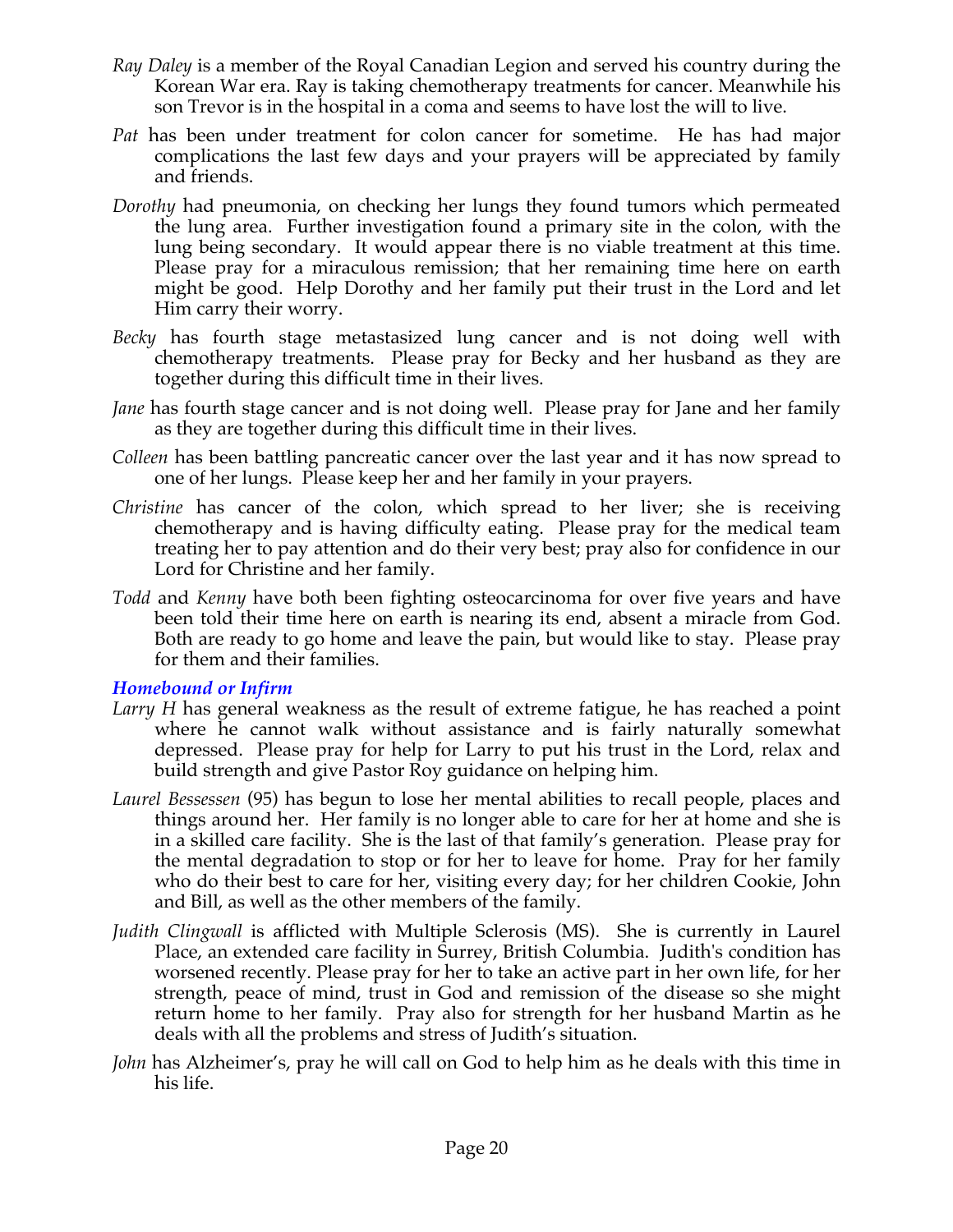- *Steve,* brother in law of Paul Martin, appears to have early onset dementia. Steve had teenage children and is very concerned for them. Please pray for the disease to stall or abate and for peace of mind for Steve and his family.
- *James* is on oxygen all the time, this is bothersome to him and terrifying as well. Please pray for James to put his worry, his bother and his terror on the Lord. Pray for strength and guidance for James and his family. They suggest this verse, I am thine, save me, for I have sought thy precepts.
- *Joan* has had serious medical problems that have kept her confined. Please pray her health will remain stable.
- *Norma, Sara's mother* is in a state of deteriorating health, both physically and mentally, with both dementia and Alzheimer's. She is slowly drifting away, though she still recognizes Sara and prayer gives her a sense of peace. Please pray for both Sara and her mother to put their cares and worries on God's shoulders so they can deal with the many problems involved.

#### *Surgery*

- *Maria Carla* is going to the hospital for corrective surgery. Pray tht our Lord Jesus Christ will be close to her as she has this operation. Pray for her father who will be taking her a long distance for the operation.
- *Bob Apple* is having surgery for a squamous cell carcinoma. Pray the surgical team will be open to guidance, pay close attention and do their very best. Pray for peace of mind and trust in God for Bob and his family.
- *Marcia* has had a biopsy of a mass in her breast which indicated a tumor that must be removed. Pray the surgical team will be open to guidance, pay close attention and do their very best. Pray for peace of mind and trust in God for Marcia and her family.
- *Edware* is having his fourth back surgery (in the last four years) Please pray for the medical team to pay attention and to their best and for a good outcome. Pray also that Edware and his family will be able to put their worry on God's shoulders.
- *Jeff* has been undergoing surgery, chemo and radiation since October for pancreatitis and Pancreatic cancer. Please pray for the medical team to pay attention and to their best and for a good outcome. Pray also that Jeff, his wife and family will be able to put their worry on God's shoulders.
- *Albert* had a pacemaker installed recently. He will require surgery soon for a leaking heart valve and has just been told he has esophageal cancer. Pray he will turn to God and come to know Him on a more personal basis as the days go by.
- *Mario* has early-diagnosed prostate cancer and had surgery. Pray for complete remission and that Mario and his family will be able to put their worry on God's shoulders.
- *Eddie* has upcoming bladder surgery. Please pray for the surgical team to pay attention and to their best and for a good outcome. Pray also that Eddie and family will be able to put their worry on God's shoulders.

## *Testing and Treatment*

*Lou* is a retired Missionary and has just been told he has Pancreatic Cancer. Pray with Lou and his family and friends the physicians treating him will be guided in their assessment and treatment plan, for a full and speedy recovery to good health and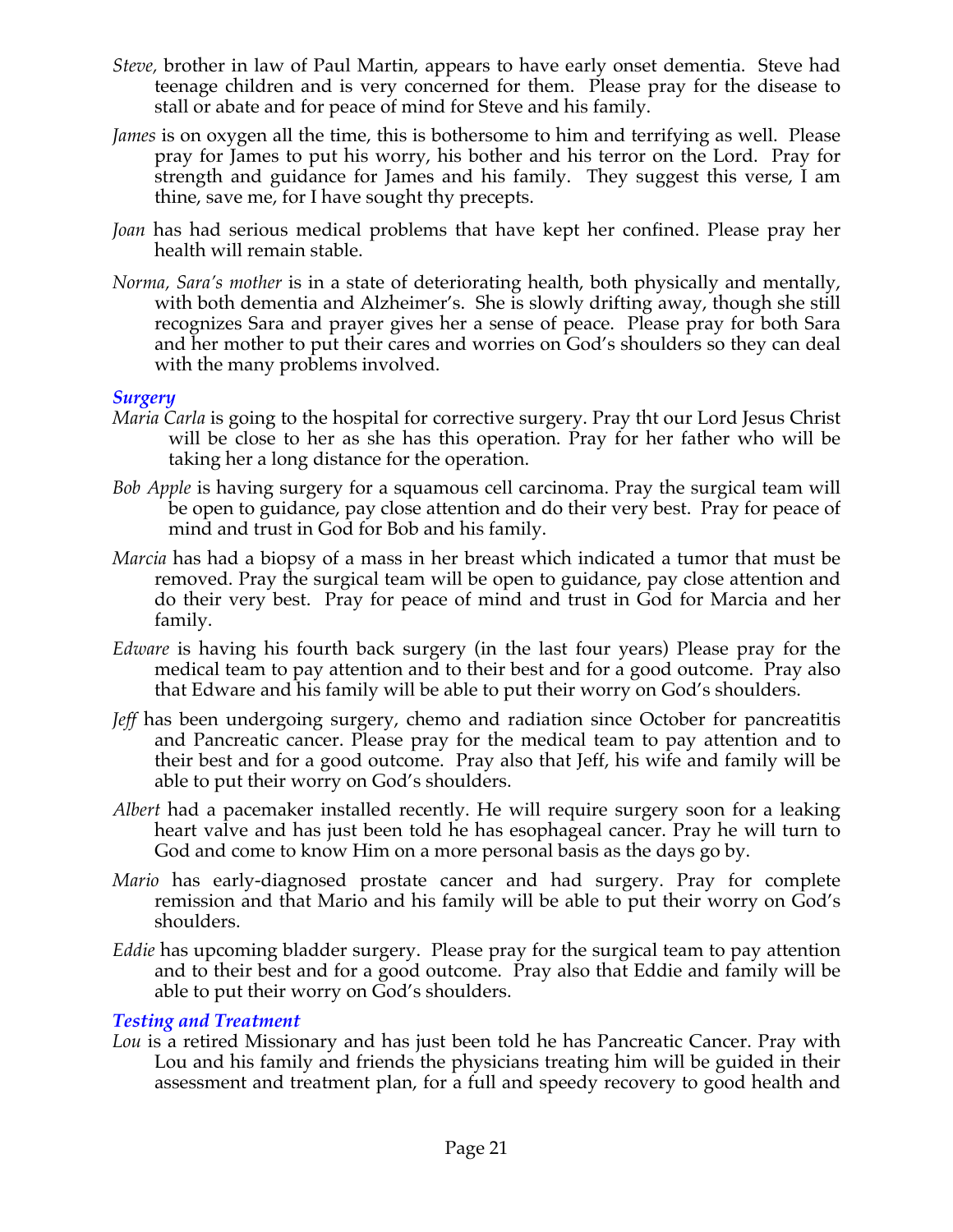for continued trust in the Lord for Lou, his family and friends in this worrisome time.

- *Ross* an elderly gentleman has been diagnosed with Leukemia. Ross has had good health until now, your prayers at this time will be appreciated by his family and friends.
- *Carman* was just diagnosed with breast cancer. Pray for her family as they continue to help her get the proper care. Pray with Carman, her family and friends that the physicians treating her will be guided in their assessment and treatment plan, for a full and speedy recovery to good health and for continued trust in the Lord for Carman, her family and friends in this worrisome time.
- *Jesus Valenzuela* was just diagnosed with Stage Four lung cancer. Please pray for him to benefit from the upcoming chemotherapy and to tolerate it well. Pray with Jesus, his family, in particular his son Alfonso and friends that the physicians treating him will be guided in their assessment and treatment plan, for a full and speedy recovery to good health and for continued trust in the Lord for Jesus, his family and friends in this worrisome time.
- *Kathie Lynn Holter* sister of Rev Phil Ternahan, was just diagnosed with Stage Four lung cancer (never smoked) which spread to the brain. She was operated on 26 June 2016. Please pray with Kathie, her family and friends that the physicians treating her will be guided in their assessment and treatment plan, for a full and speedy recovery to good health and for continued trust in the Lord for Kathie, her family and friends in this worrisome time.
- *Tina* just found out she has cancer on her left kidney. Please pray for guidance for the people treating her and for trust in our Lord for Tina and her family.
- *Martha* is now home after testing and she does not have cancer, but she does have bad kidneys and is adjusting and getting ideas to work with that. Please pray for guidance for the people treating her and for trust in our Lord for her.
- *Spencer* has been diagnosed with Autism. Please pray for guidance for the people treating him and for trust in our Lord for him and his mother Lorna.
- *Madisun Hanks* (13) has Cerebral Palsy, Epilepsy and Tourette's Syndrome, she also gets debilitating migraine headaches. There are various very high risk treatments which provide some relief. None of them are close and none are easy. Please pray for Madisun, her mom Hilda who guides her through all this and those treating her.
- *Patrice Li* is in the early stages of Congestive Heart Failure. Please pray with Patrice, her husband William, family and friends the physicians treating her will be guided in their assessment and treatment plan, for a full and speedy recovery to health and for trust in the Lord for Patrice, her husband William, family and friends in this worrisome time.
- *Jane* has Multiple Myeloma and is set for back surgery on Monday 9 May2016. Please pray with Jane, her family and friends the physicians treating her will be guided in their assessment and treatment plan, for a full and speedy recovery to good health and for continued trust in the Lord for Jane, her family and friends in this worrisome time.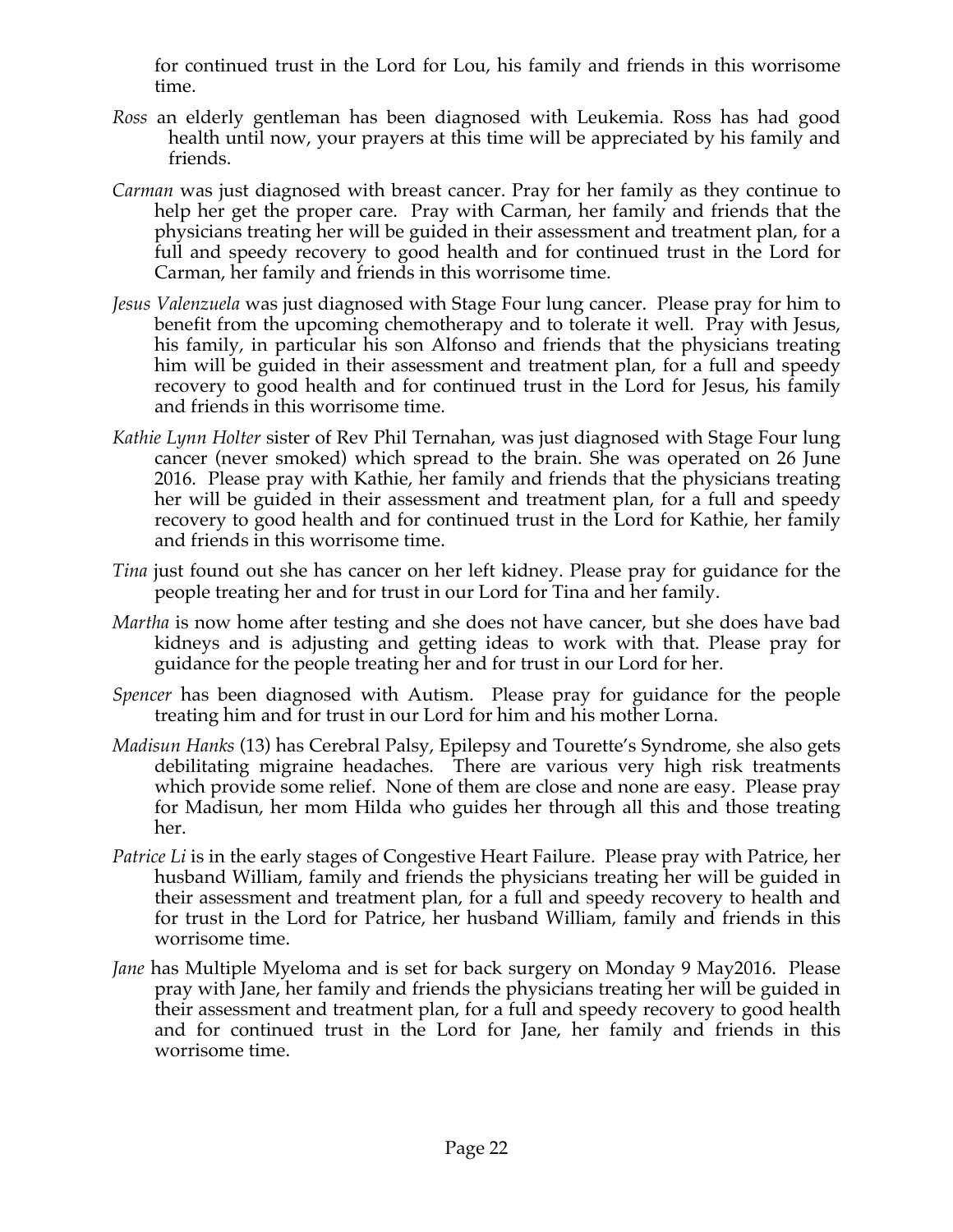- *Michael* has cancer of the blood and is starting chemotherapy. Please pray for the physicians treating him to be guided in their assessment and treatment plan, for a full and speedy recovery to good health and for trust in the Lord for Michael.
- *Clay* has a large gallstone; he is in poor health and not currently a surgical candidate. Please pray for the physicians treating him to be guided in their assessment and treatment plan, for a full and speedy recovery to good health and for trust in the Lord for Clay.
- *Jim Sevier* has been in the hospital for heart related troubles. Please pray with Jim and his family the physicians treating him will be guided in their assessment and treatment plan, for a full and speedy recovery to good health and for trust in the Lord for Jim and his family in this worrisome time.
- *Claude* has been falling and he does not know why. Pray doctors will discover what the problem is and he can continue without any more difficulties.
- *Sungeun (Janice)* has been experiencing persistent stomach pain, fevers, and incontinence. Please pray with Janice and her family the physicians treating her will be guided in their assessment and treatment plan, for a full and speedy recovery to good health and for trust in the Lord for Janice and her family in this worrisome time. She is a founding member of St. Andrews Parish in Enterprise, Alabama.
- *Jieun*, a concert pianist and founding member of St. Andrews Parish in Enterprise, Alabama, and sister of Janice above has a persistent cough that has nagged her for several months. She has undergone clinical tests and may know something tomorrow, Please pray with Jieun and her family the physicians treating her will be guided in their assessment and treatment plan, for a full and speedy recovery to good health and for trust in the Lord for Jieun and her family in this worrisome time.
- *Gretchen* has been diagnosed with severe osteoporosis and is now being treated with exercise, nutrition and vitamins. Please pray with Gretchen and her family the physicians treating her will be guided in their assessment and treatment plan, for a full and speedy recovery to good health and for trust in the Lord for Gretchen and her family in this worrisome time.
- *Pete* has not been well and is back in the hospital with another stroke. Please pray for the physicians treating him to be guided in their assessment and treatment plan, for a full and speedy recovery to good health and for trust in the Lord for Pete and his family in this worrisome time.
- *Kamil* has heart problems and they are trying to stabilize his medication, now he been admitted to the hospital because of breathing problems. Please pray for the physicians treating him to be guided in their assessment and treatment plan, for a full and speedy recovery to good health and for trust in the Lord for Kamil and his family in this worrisome time.
- *Mary Lee* has bleeding into her stomach and they cannot find the sources. Mary Lee is in CCU and her husband *Maurice* is not eating until she returns home for is so upset. Please pray for the physicians treating her to be guided in their assessment and treatment plan, for a full and speedy recovery to good health and for trust in the Lord for her, Maurice, as well as the rest of the family in this worrisome time.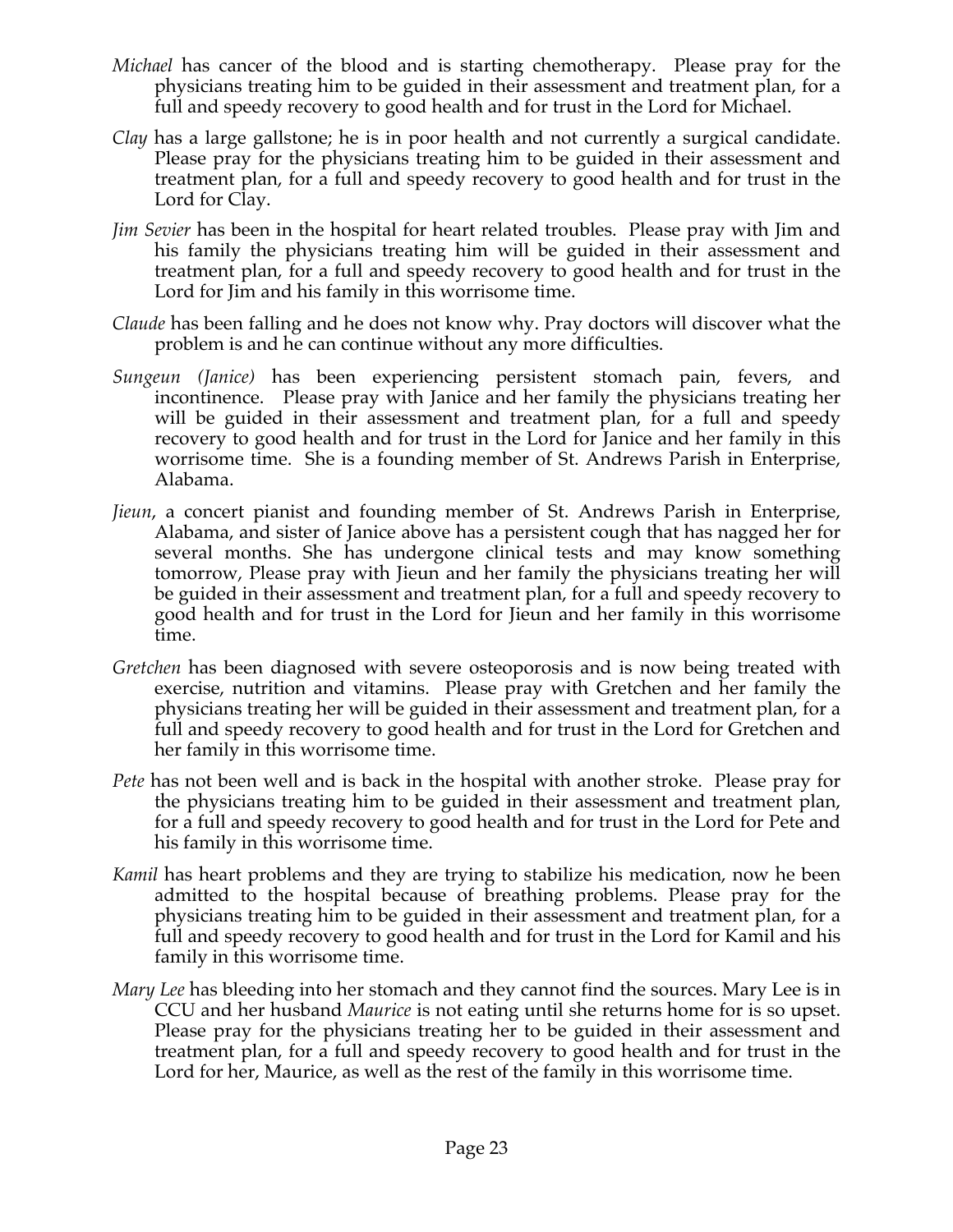- *Glenn Porter, MAJ USMC Retired,* has Interstitial Pulmonary Fibrosis, which causes him to be unable to get enough oxygen into his system without supplemental oxygen all the time. The only real treatment is a lung transplant, without a transplant he has between two to five years here on earth. Please pray for him to continue in his faith and for a set of lungs to become available.
- *Kathy Cardin* appears to have macular telangiectasia, a degenerative eye condition which ultimately results in blindness for which there is no apparent cure. Please pray for the physicians treating her to be guided in their assessment and treatment plan, for no loss of vision and trust in the Lord for her, her husband Ron, as well as the rest of the family in this worrisome time.
- *Pat* has an aneurism of the brain, Pray she will make the right decision on how to treat this problem and it will be healed.
- *Gwen Savarese* (Sandy Patton's mom) had what was thought to be a min-stroke this week, when they looked at her carefully, they found a large mass, thought to be a tumor. At this point, it appears it can stay. Please pray for continued guidance for the medical team treating Gwen and patience and trust in God for Gwen, her husband and family. Pray also for a full recovery for Gwen.
- *Dan* is very sick with cancer and is starting an experimental treatment. This treatment will take Dan away from their family business and put even more stress on him and his family. Please pray for Dan's wife who is meeting with Steve who plans to keep the family business going while Dan is ill. Pray for Steve as he has many new responsibilities.
- *Timothy* has brain cancer. He had surgery and is waiting for the pathology report to find out what kind of chemo he will need. Please pray for continued guidance for the medical team treating Timothy and patience and trust in God for Timothy and his family. Pray also for a full recovery for Timothy.
- *Helen* was admitted from her doctor's office 15 July 2015, as the result of a blood test, to the University of Pennsylvania Hospital with an extremely high white blood count. She and her husband are very active in the ministry of their church and are asking for believers to pray for them and their family, as they are facing very serious problems in the days to come. Please pray for guidance for the medical team and patience and trust in God for Helen and her family. Pray also for a full recovery for her.
- *Elma* has been suffering with headaches for a long time. Doctors have not been able to discover the reason for them. Pray for strength, courage and understanding for Elma and her family; as well as for God's guidance for the medical people caring for her that they might find the best treatment method to banish the headaches completely.
- *Corissa* has been diagnosed with a blockage. As soon as the Physicians determine the exact problems they expect Major Surgery will proceed.
- *Barbara Apple* is bedridden after a fall which left her with two paralyzed limbs. She continues to experience pain in the effected limbs and will be totally bed bound for the remainder of her life. Your continuing prayers for her are appreciated and are great comfort to her. Please pray for Barbara to put her trust in the Lord, look to Him for strength and for her to gain energy so she does not lose the mobility she has; pray for a miraculous full and rapid recovery. Also, please continue to pray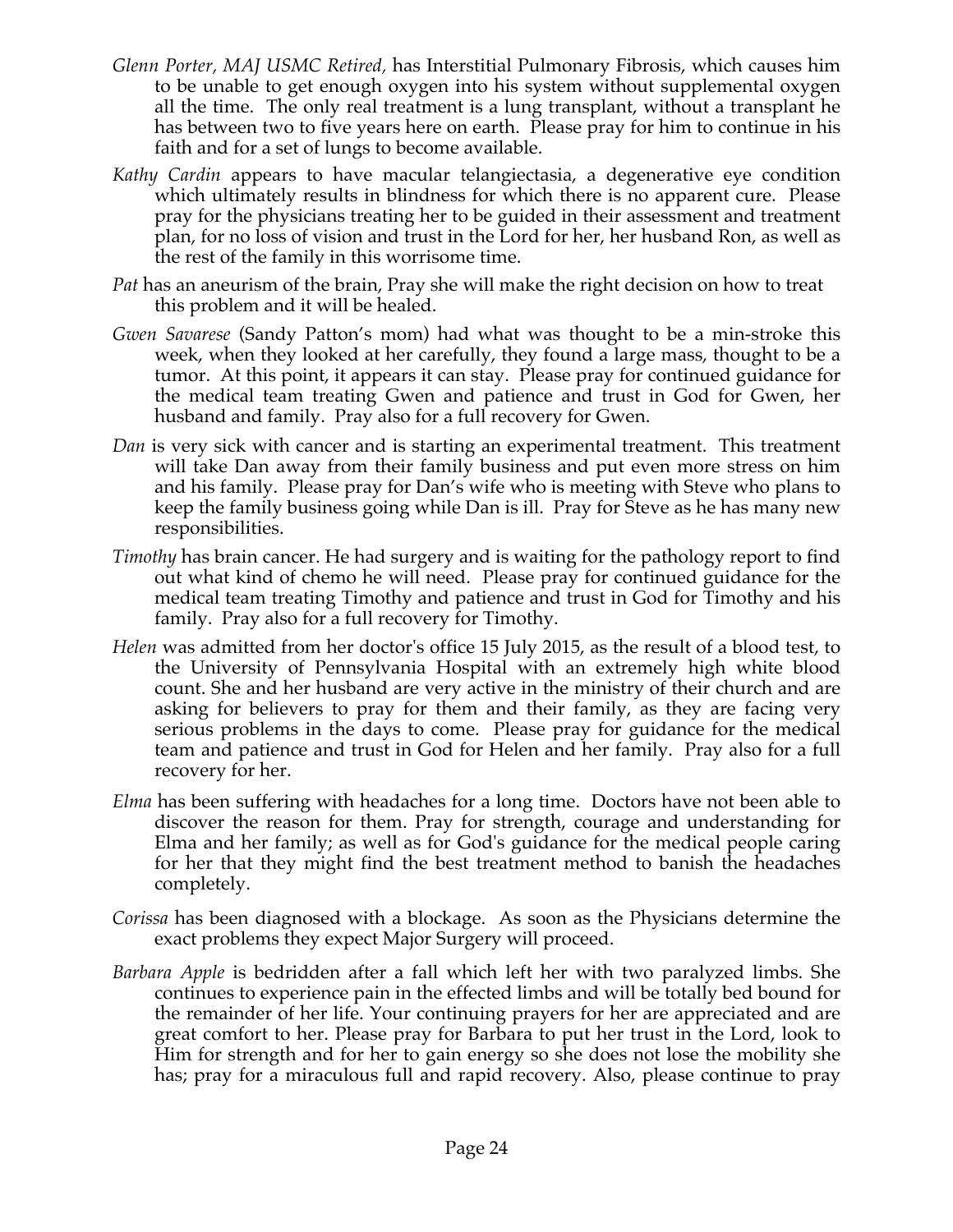for her husband Bob who is taking care of her that he be comforted and strengthened in this time of stress.

- *Deborah* has had a stroke, she is doing much better and out of the hospital. She has a problem with anemia and is taking supplements for that. Pray our Lord will be close to her and her family. Pray for strength, courage and understanding for Deborah and her family; as well as for God's guidance for the medical people caring for her that they might find the best treatment method to allow her to heal completely.
- *Rev. Steve Boardman* has been diagnosed with stage 3 cancer. Pray that Jesus will be close and comfort his family and members of his congregation*.*
- *Hang So Ryu* has cancer. Please pray for medical team contemplating and evaluating the treatment that they might be guided to the correct choice and do their very best. Pray also for peace of mind and trust in God for him and his family, as well as physical strength.
- *Olivia,* age 7, has been diagnosed with Stage 3 Lymphoma. The prognosis is good at this time, please pray for medical team contemplating and evaluating the treatment that they might be guided to the correct choice and do their very best. Pray also for peace of mind and trust in God for Olivia and her family, as well as physical strength.
- *Paul* has been hospitalized recently several times because of persistent high fevers. He is being tested and checked by physicians and seems to have a slight scoliosis, a node and Schuermann's disease. Please pray it will be discovered how to treat these problems and healing will begin so he will be inspired to continue his education.
- *Carol Anne* needs God's comfort and healthy test results as she is anxiously undergoing tests related to previous hysterectomy and experiencing symptoms in the surrounding area.
- *Rick* has heart problems. Please pray for guidance for the medical people treating him that they might pay attention, do their very best and make the right recommendations regarding treatment. Pray for help for Rick and his wife Wanda to keep their trust in the Lord and let Him carry their worry.
- *Stacy* has Multiple Sclerosis and was hospitalized for what turned out to be food poisoning. Pray for trust in God for Stacy and Chris as they deal with Stacy's illness.
- *Faye* is in the hospital because she is weak has been receiving blood transfusions. Pray for strength, courage and understanding for Faye and her family; as well as for God's guidance for the medical people treating her that they might find the best course of treatment and allow Faye to heal completely.
- *Tom* has heart and kidney problems. Pray for strength, courage and understanding for Tom and his family; as well as for God's guidance for the medical people treating him that they might find the best course of treatment and allow Tom to heal completely.
- *Harold* is having surgery on 30 September 2016 to repair a hole in his aorta bleeding into the abdomen which caused stroke like symptoms.
- *Joe* has had a preliminary ALS diagnosis. Pray the final diagnosis will something that will allow him to continue taking care of his devoted young family. Pray for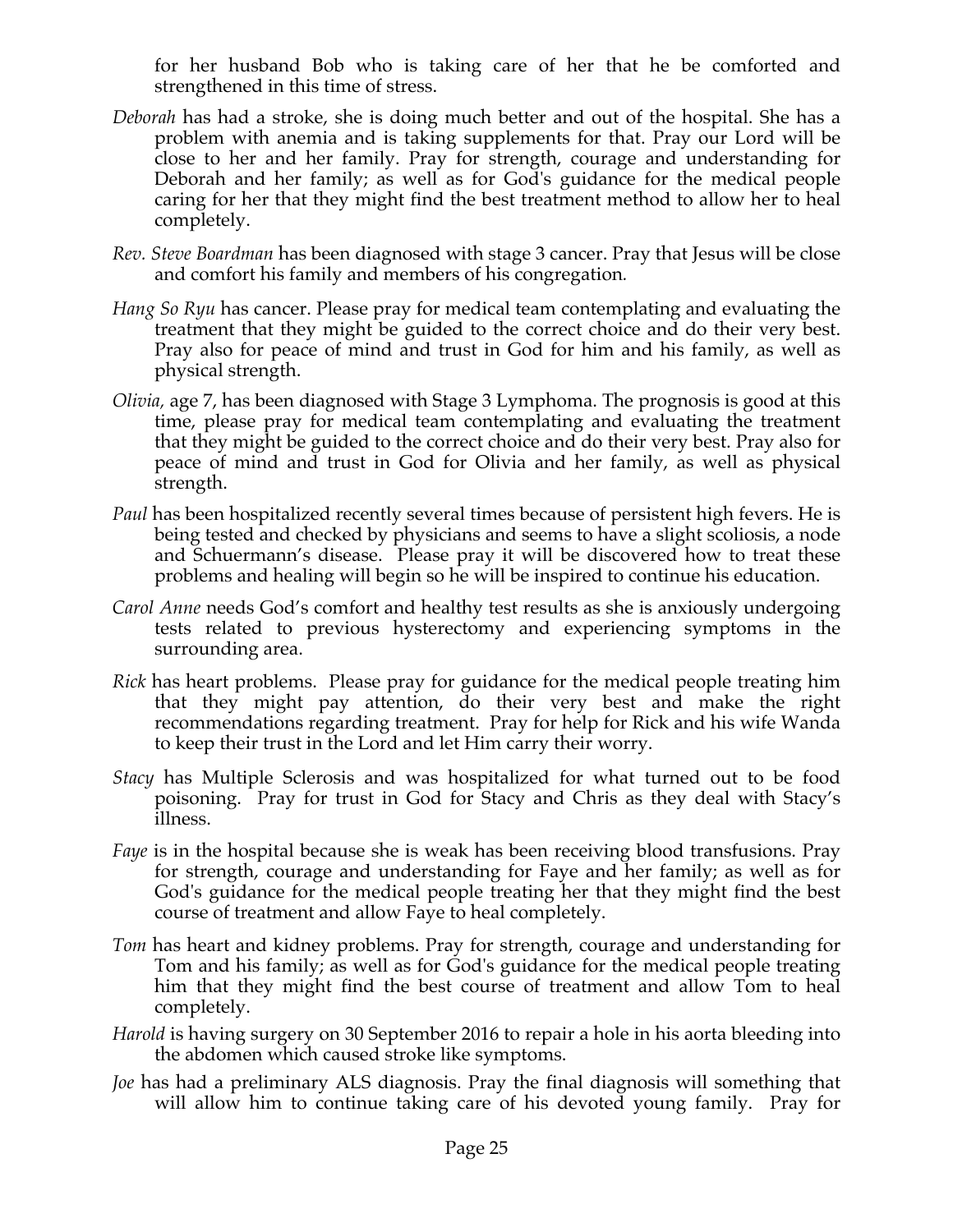strength, courage and understanding for Joe and his family; as well as for God's guidance for the medical people treating him that they might find the best course of treatment.

- *Preston* is reacting poorly to recent neck surgery and now has problems with his liver count; Physicians feel that dialysis will help. There may be a blockage in the bowel and an operation might be necessary. Please pray for the medical team to pay attention and to their best to determine how to help Preston and for a good outcome. Pray also that Preston and family will be able to put their worry on God's shoulders while Preston does his best to facilitate a return to good health.
- *Erica* has a non-malignant Brain Tumor which cannot be surgically removed due to the size and location. They are going to attempt chemotherapy. Please pray for peace of mind and trust in the Lord for Erica, as well as for her family, and for God's guidance for the medical people treating her that they might find the best course of treatment.
- *Brenda* is in the hospital because of bleeding on her brain. Please pray for peace of mind and trust in the Lord for Brenda, as well as for her family, and for God's guidance for the medical people treating her that they might find the best course of treatment.
- *Mackenzie* is a young girl with leukemia. Please pray for peace of mind and trust in the Lord for Mackenzie, as well as for her family, and for God's guidance for the medical people treating her that they might find the best course of treatment.
- *Mack* has had diabetes most of his adult life. Circulation in his legs is very bad and doctors are considering amputation. Please pray his medication will help and he will not face amputation. Please pray for peace of mind and trust in the Lord for Mack and for God's guidance for the medical people treating him that they might find the best course of treatment.
- *Michael* has been diagnosed with lung cancer recently after making it through gastro intestinal cancer last year. Please pray for peace of mind and trust in the Lord for Michael and his wife Gayle; as well as for God's guidance for the medical people treating him that they might find the best course of treatment.
- *Adriano* is in the hospital due to high sugar and high blood pressure. He is very weak and will appreciate your prayers.
- *Heather* recently found out she has cancer. Please pray for peace of mind for her and for the medical team treating her will be guided to the right solution.
- *Jim* has had an aneurism and blood clots. Pray that healing will come.
- *Georgia* has liver and pancreatic cancer. The doctors are evaluating whether to do surgery and how to tackle the disease. Georgia is a faithful Christian and appreciates your prayers. Pray for God's guidance for the medical people treating her that they might find out the source of the problem and best course of treatment. Pray also for peace of mind and trust in God for Georgia and her family.
- *Lana's* doctor found something on her lymph nodes and ovaries. Pray for God's guidance for the medical people treating her that they might find out the source of the problem and best course of treatment. Pray also for peace of mind and trust in God for Lana and her family.

#### *Healing*

*Kathy Cox Merritt* has been receiving Chemo and 12 November 2016, had bowel resection surgery and was given a very bad prognosis. Kathy just retired as an RN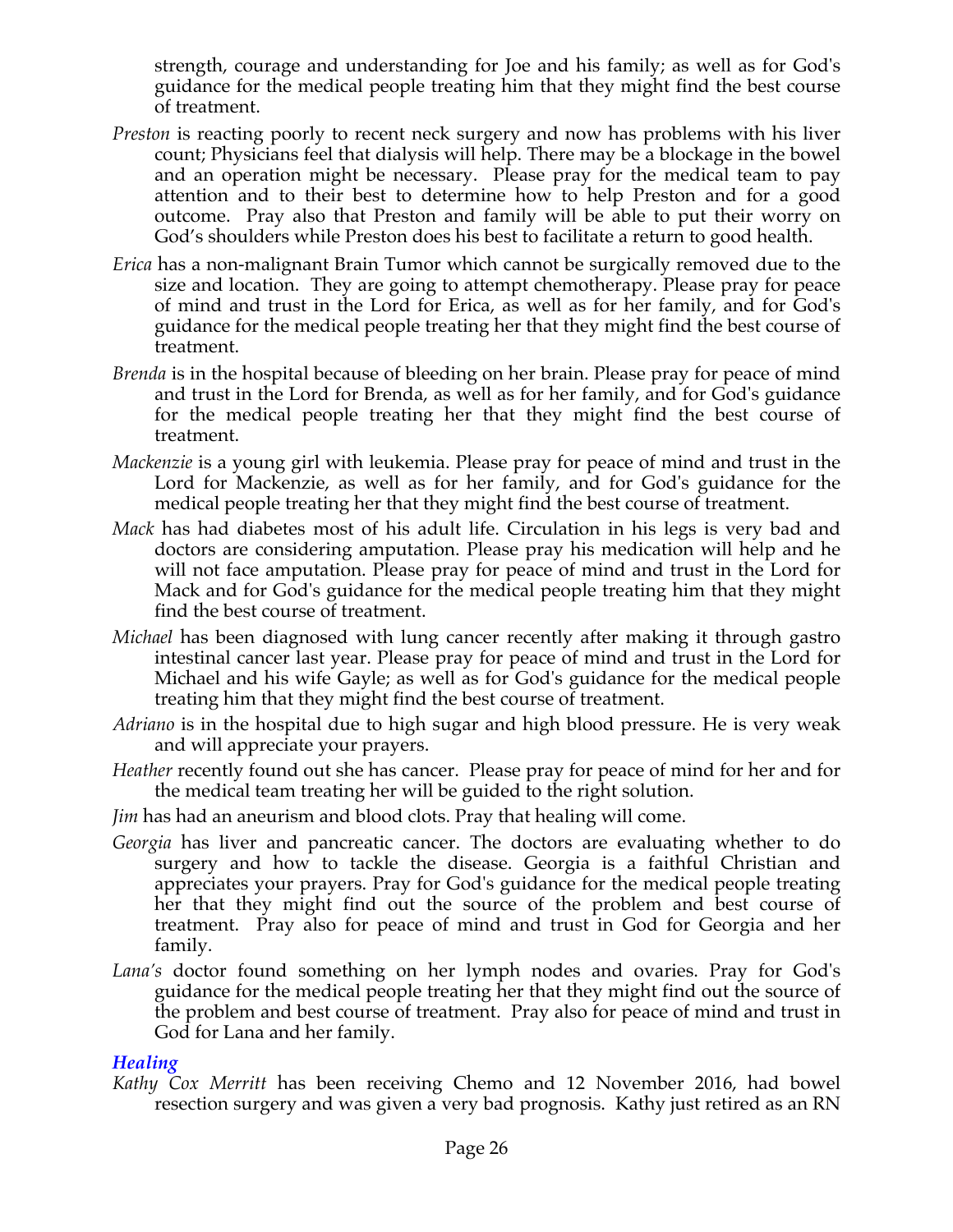in Orthopedics at a local hospital; sometimes a little medical knowledge can be dangerous to the patient but she remains positive.. PLEASE pray for Kathy's healing and peace and comfort for her and her family, both spiritually and physical

- *Jim Thornell (Jet)* recovered from the five stomach ulcers, then found to have bowel cancer, that was removed and he is doing pretty well all things considered. He started on a bi-weekly three month course of chemotherapy at the City of Hope on the same schedule as his wife Mary; he is still dealing with blocked coronary arteries and taking care of Mary. Jim is doing considerably better with the side effects of the chemotherapy. Please pray for remission of the cancer, for tolerance of the chemotherapy and give thanks for the strength, guidance and peace of mind our Lord gives Jet and his wife Mary, as well as daughter Janice and son Jimmy, through these difficult times.
- *Dylan Klein,* 10, grand-nephew of Chet O'Brien, lost his 41 year old father last April, there was no insurance; his grandmother died in December with brain cancer. Dylan is the middle boy of Chet's niece, Erin. On 18 January 2016, Dylan was found to have a brain tumor; an operation on 25 January 2016, appears to have been successful in removing all of the tumor. The biopsy showed it was cancerous. Dylan is still going back and forth to Mass. General Hospital for chemo and blood transfusions. He gets healthy and eats well, and then there is a relapse. The doctors do not give a firm positive or negative indication of his prognosis. His mother is a saint. The doctors at Mass General are fantastic. Dylan is almost always upbeat. (He hates the blood transfusions). Please pray for healing and for trust in the Lord and peace of mind for Dylan, Erin and the rest of the family.
- *Rev Bill* had a stroke. Pray he will stay comfortable and Jesus will be close by, please pray for a full and rapid recovery.
- *Dennis* will begin chemotherapy for an active cancer spot on his spine on 17 September 2015. Please pray for a good result and tolerance of the treatment for him.
- *Vickie* has been bothered with Migraines and all that go with the headaches. Please pray for relief from the pain for Vickie.
- *Amelia Perez* had a small stroke on 11 July 2015 and drove herself to the emergency room, she was admitted for three days, had her carotid artery opened up and is recovering. Amelia's faith and spirit are strong. Please give thanks for the progress so far, for her continued and full recovery and her faith to continue to support her. Pray also for her family who are still quite worried for her.
- *Jon* has Stage 4 mantle cell lymphoma There is good news in that he is in remission; however the chemotherapyis producing neuropathy in his legs so that it is a challenge for him to get around. Please pray that he will be as comfortable as possible; he has been a Marathoner runner so this is especially difficult.
- *Margaret,* from California, fell and broke her on 7 July 2015, while visiting her daughter in Arizona. She will stay in Arizona for the rehabilitation and return to her home when able. Furthermore, Margaret is in good spirits; however she will be away from her church family which is important to her for an extended period of time.
- *Cindy* is very ill, she is young and has children, she and her family need your prayers that they might stay close to our Lord and Saviour Jesus Christ as she heals.
- *Diana*, age 15, broke her leg while in school and now has a cast on. Pray she will adjust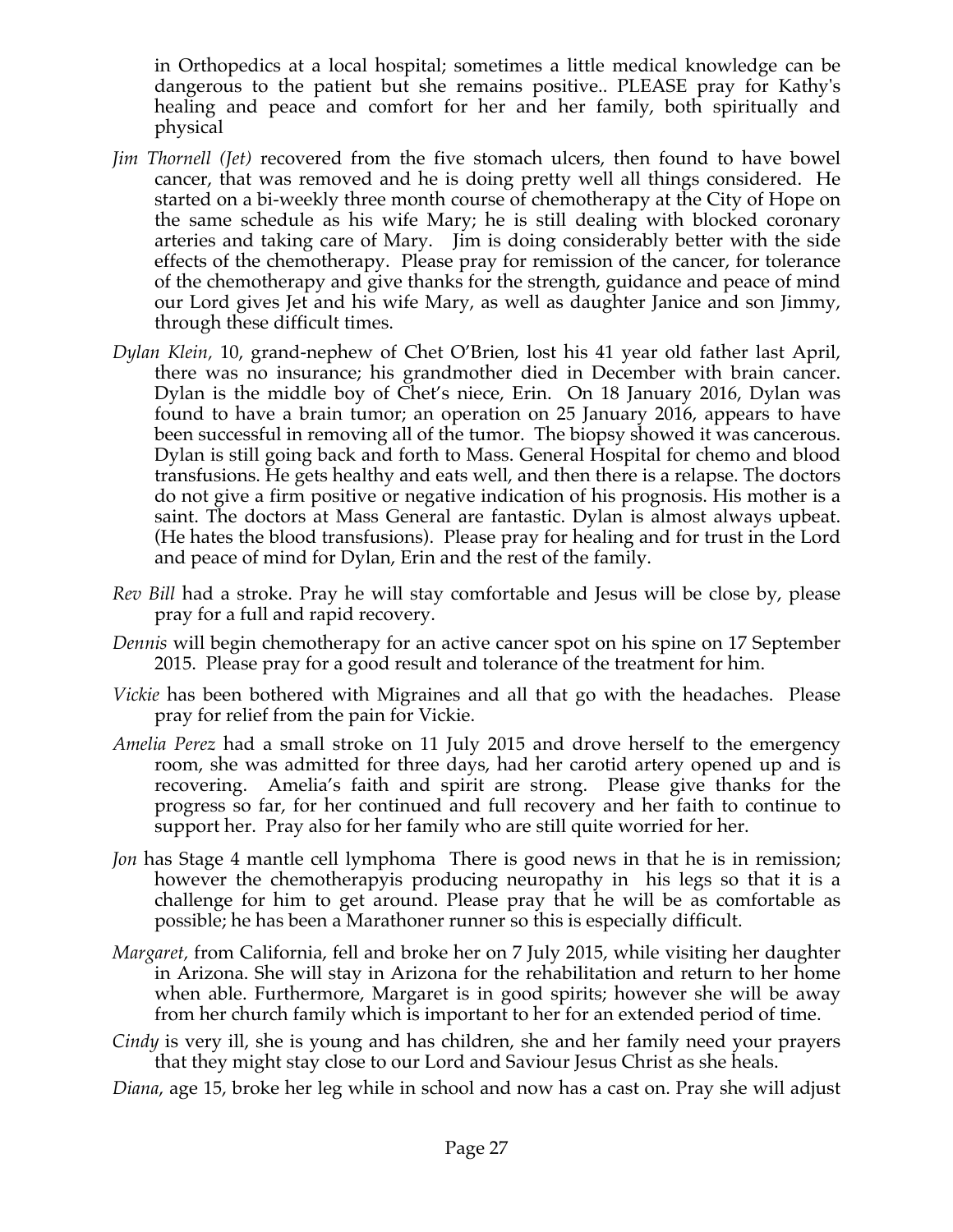and be healed soon

- *Amy* has melanoma in her lungs, liver and kidneys; they have found a treatment for her that has a high success rate however the side effects are debilitating. Please pray she will be able to tolerate the side effects and the treatment is successful. Amy has full trust in the Lord, but would still appreciate your prayers.
- *Debbie* is just beginning chemotherapy for cancer of the lymph nodes. Prayer she will be able to tolerate the therapy acceptably and remain strong as she remembers the Lord is with her at all times.
- *Liz* had a massive stroke at age thirty-seven. The prognosis is good but she has a long road ahead. . Please pray for guidance for those treating her, for trust in our Lord for Liz and her family, for healing.
- *Ebick* is suffering from a severe ulcer but the Doctors cannot give her the proper dosage of the medicine due to her six month pregnancy. Please pray doctors will find an alternative avenue for treatment or that God will provide.
- *Stan* is going through chemotherapy and radiation treatments for cancer. He is elderly and the treatments are tiring him. Please pray for his wife *Marvelene* as they do this together.
- *Donald* is in the hospital and had his leg amputated on 14 April 2014. Pray he will adjust and healing will begin.
- *David* has many concussions and unable to go to school, read books, watch TV and has headaches and migraines. He has trouble sleeping and his family will appreciate your prayers for this 10 year old young man.
- *Gladys* has breast cancer and has had a lumpectomy. She needs to take a year off of her work to have chemo treatments.
- *Alwin Jack* has had a stroke and recently has had a relapse. Please pray for those who treat Alwin that they might chose the best possible treatment and pray for peace of mind for Alwin during the recovery phase.
- *Carolyn* has Multiple Sclerosis with complications. Pray Carolyn and her children will be close to our Lord Jesus Christ as they and family members help to ease the problems.
- *Bill* had malignant growth removed from a lip last month and seems to be experiencing a re-growth of the cancer. He asks your prayer for the medical team treating him and for peace of mind for himself.
- *Hank* has osteoporosis, which has caused him a great deal of pain and inconvenience in the past few years. Pray for his healing and that his medical bills will be met.
- *Evelyn is* an elderly woman who has had problems with her eyes and is now blind. It appears some sight will return shortly, pray for that to happen!
- *Joanne* has begun kidney dialysis as a result of kidney failure due to extensive chemotherapy. Additionally she cares for an adopted drug addicted baby who is now nine years old. Please pray for her to keep her faith, to let the Lord carry her worry and concern and to give her strength. Pray also for those treating her that they might pay attention and do their best.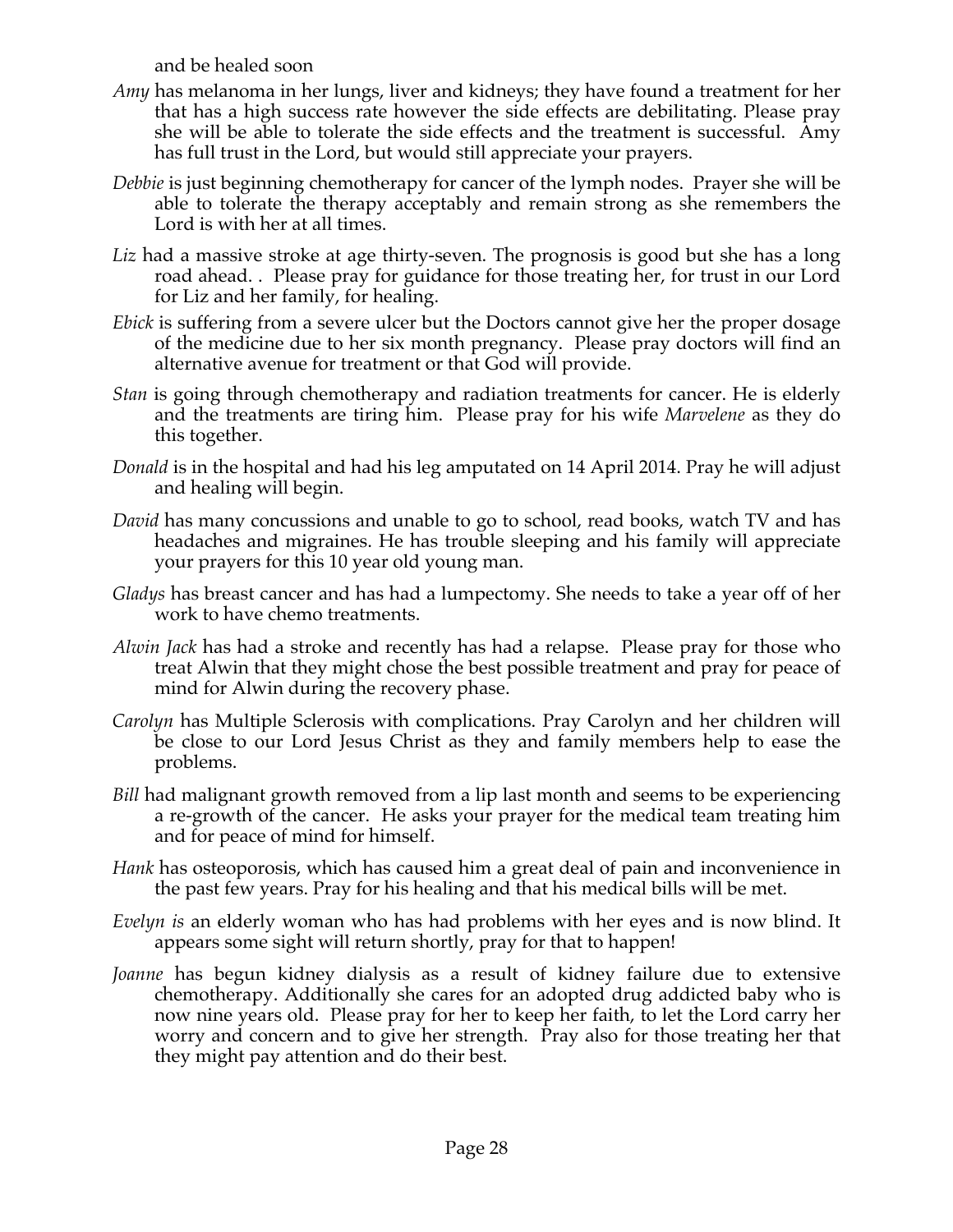- *Mr. N. Anand* is in the hospital and is seriously ill. He is being encouraged to pray for repentance of his sins and to depend upon our dependable God for a cure and recovery of his health. Pray that he will be a strong witness for Christ.
- *Jacob* has been going through some dental procedures and has some pain and aggravation with the numbness. Please pray for comfort and strength for him, as well as for guidance for the medical team treating him that they might pay attention and do their best.
- *Bud and his wife* for their continued welfare and enthusiasm. Bud has been advised of an aneurism in his heart of a size not mandating immediate surgery. This comes at a time when he has sole care of his wife who recently broke two vertebrae and thereafter sustained pneumonia.
- *Virginia* has sinus and allergy issues giving her severe problems. Pray that the Doctor will discover why it continues and find a cure.
- *Arlen* is receiving treatment for lung cancer and recently experienced a ruptured colon during treatment. She is alone in Oregon but does have a friend who has traveled a great distance to be at her side. Please pray for guidance for the medical team treating her and for strength and trust for Arlen.
- *Oscar* discovered some time ago he had blood clots in his leg and lung. He has been treated for them and has not been cured. He now will be facing surgery. Please keep him in your prayers.
- *Angela* had an ischemic stroke (clot). Please pray for guidance for the medical team treating her and for strength and trust for Angela. Please pray also that she and her family might put their worries on our Lord's back so she can work hard towards recovery.
- *Nora* had a stroke mid February 2013. Please pray for guidance for the medical team treating her and for strength and trust for Nora. Please pray also that she and her family might put their worries on our Lord's back so she can work hard towards recovery.
- *Linda* has been hospitalized for several days with a gastrointestinal problem. Please pray for guidance for the medical team treating her and for strength and trust for Linda.
- *Dester* is suffering from unknown skin and diseases. Please guide the medical team treating him to find out what the problem is and cure it. Pray also for Dester to trust in the Lord.
- *Lee* has Arterial Fibrillation, sheis doing much better and she and her family thank you for your prayers. Her pain level is high and some medications have bad side effects. Please continue her in Prayer in the weeks ahead as she heals.
- *Nell* recently adopted two children and has just been diagnosed with multiple myeloma.
- *Mary Lou* has been suffering with seizures. She was in the hospital with a 24 hour monitor and is being sent home from the hospital with two medications and orders to return in 2 months for another MRI to review whatever is going on in her brain. Please pray for guidance for the medical people treating her, as well as peace of mind and trust in God for her and her family.

*Kathleen* has spent the last two weeks in the hospital. She has been diagnosed with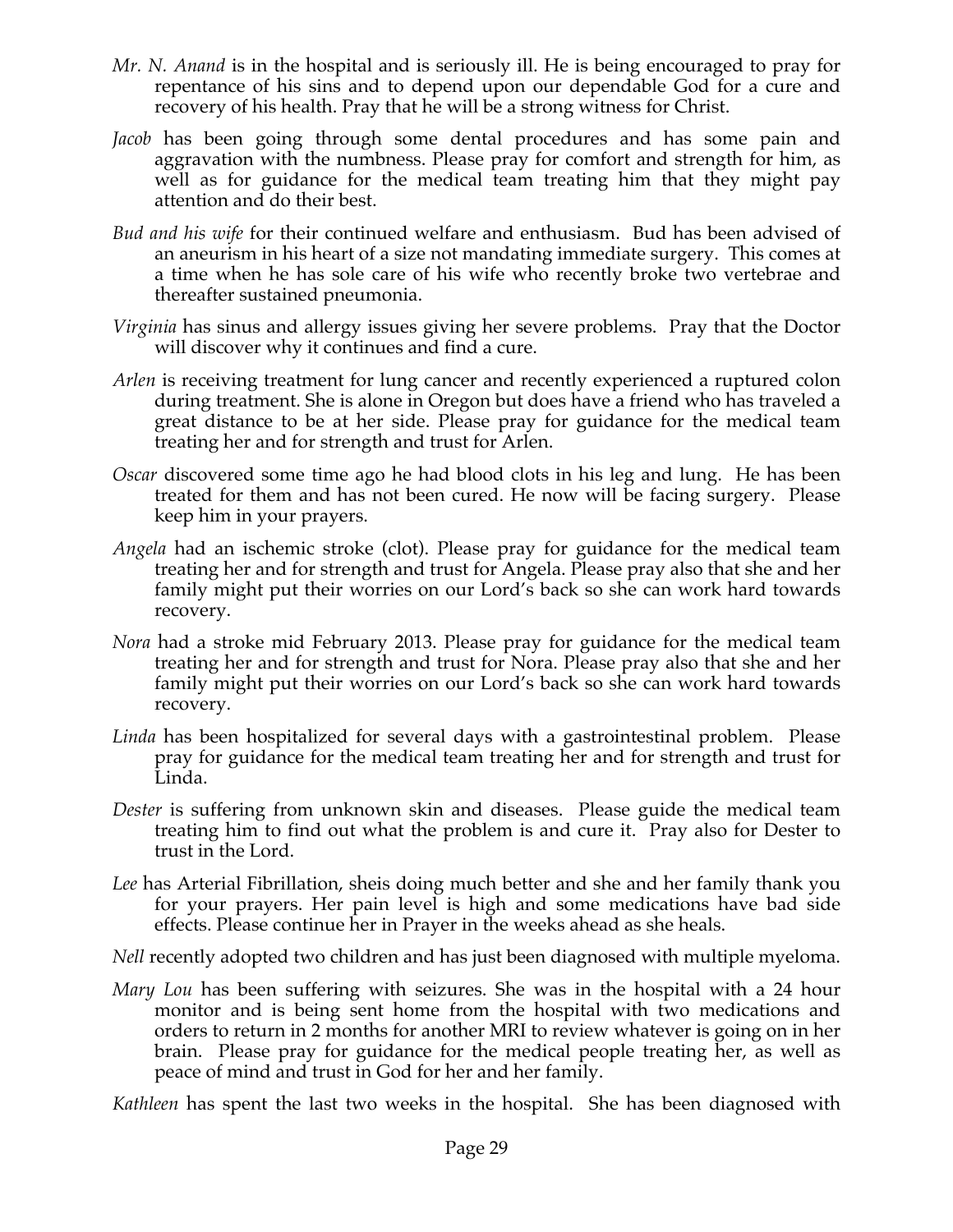colitis, shingles and possibly colon cancer. Pray she will be comfortable and begin to heal.

- *Rachel* has Mitochondrial Myopathy. This is a hereditary disease of the muscles and they do not have a cure for it. Part of her pain is her family does not believe she is indeed ill, as she appears to be just fine. Please pray her family will learn the truth and be supportive of her; pray also the medical people treating her will find the right measures to minimize the disease. Most particularly pray for Rachel's trust in God.
- *Nicolas* is in the hospital with serious symptoms of a heart disorder. Please pray for peace of mind for him and guidance for the medical team looking for the cause and cure.
- *Juanita* is a young girl who was in a coma because of a blood disease. She has not come out and is gaining strength. They are awaiting results from blood samples. Her family thanks you for your prayers and asks that you continue.
- *George* had foot surgery. Please give thanks for the surgery and pray for a full and rapid recovery.
- *Nellie* is in the emergency room of a hospital in a great deal of pain. Please pray for peace of mind for her and guidance for the medical team looking for the cause and cure.
- *Lauralee Meade* underwent a lumpectomy on Friday after Thanksgiving. A further anomaly has been discovered and she had additional preventative radiation treatment. Please pray for a complete remission of the cancer. Pray also Lauralee will maintain her great attitude and trust in God.
- *Kay Denton* (Mrs. Kay) was able to get a hip replacement in spite of her heart and kidney problems and is recovering remarkably! Please give thanks for this great evet and result! Please pray for continued peace of mind for Mrs. Kay and her family. Give thanks for her trust in the Lord and her positive attitude.

#### *Healing and Patience*

- *Kym* (43) has various hip problems which seems to be related to osteoarthritis. And, her mother *Ruth* is in the early stages of dementia. Pray for guidance for those treating both of them, as well as patience and trust in the Lord for both of them.
- *Christopher* has had problems with his leg for some time. Now he has to have it casted and it will stay that way for what to him seems an interminable time. Pray for patience and peace of mind for this young man who has much he wants to do.
- *James* for the Lord's healing of health issues and give a remedy for many personal challenges at the moment

# *Thanksgiving and Continued Healing*

- *Bill* had surgery November 2016 for a kidney tumor; he is one kidney short, but recovering very well for the present. It appears the cancer has spread to another spot. Please pray for Bill as he undergoes chemotherapy and perhaps other treatment. Pray Bill and his family will stay strong in their faith and draw the strength they need from our Lord.
- *Anita* had surgery on 4 November 2016 to remove what they thought were five tumors in her right lung, but turned out to be eight. They removed all eight. In addition, her lung was folded from her previous coil embolization. They removed the coils,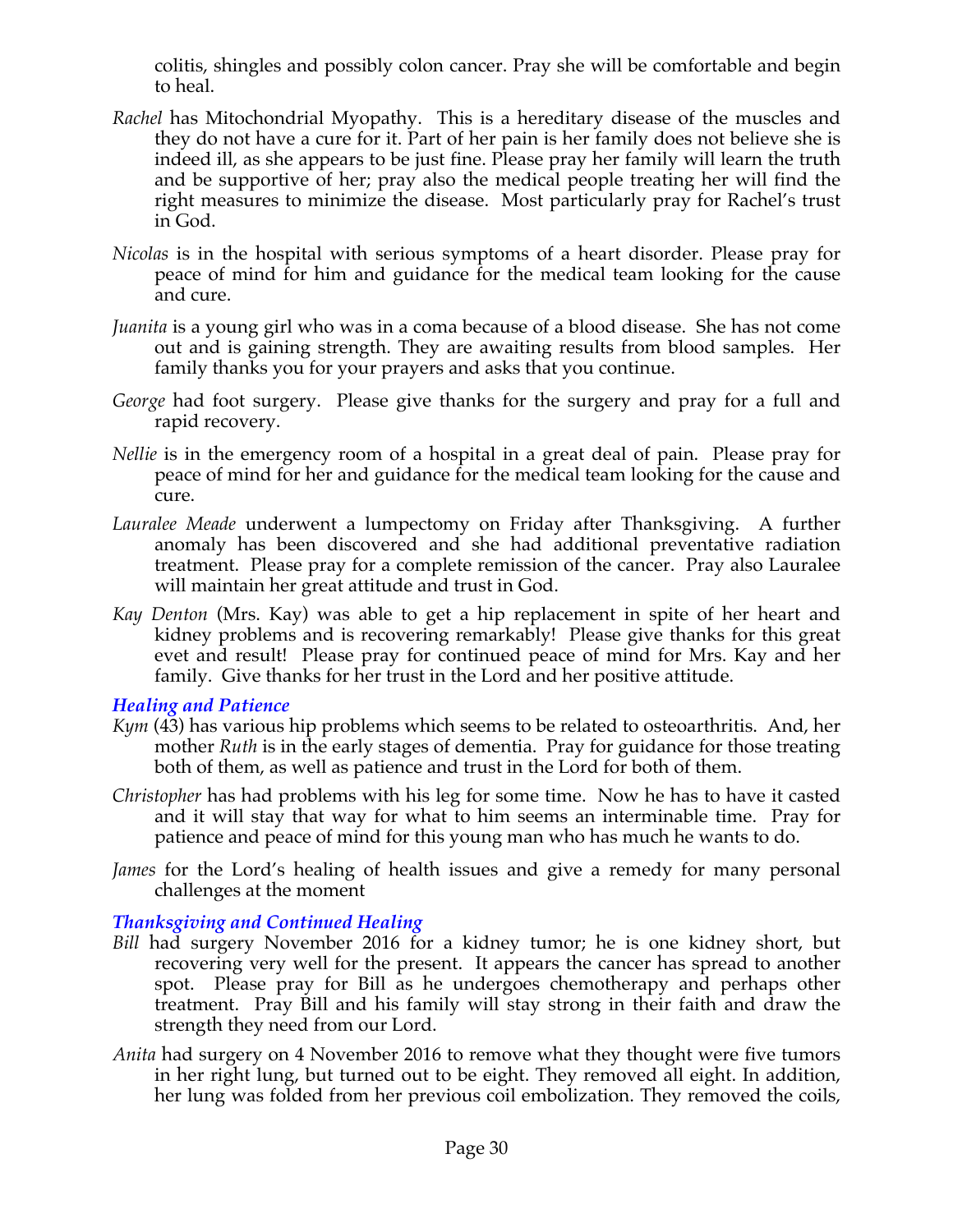unfolding her lower right lobe and oversewed the area. In reality she may come away with increased lung capacity. Anita, her husband Michael and family express for the power of your continued prayers and expressions of love. Please join them in giving thanks for God's Grace and pray for her continued healing.

- *Alejandra Jasso* (Doug Witherspoon's mother in law) had a kidney transplant; the surgery was a success and the kidney is working, please give thanks for that. Pray for continued healing and non-rejection of the transplant. Please pray also for her and her family, in particular her daughter Ines, to let the Lord carry their worry, concern and even terror, putting their whole trust in our Lord as *Alejandra* goes through this difficult time and for a full recovery for her.
- *Bob Reisor* had surgery on 19 September 2016 for a kidney tumor; he is one kidney short, but recovering very well for the present. It appears the cancer has spread to his lung and another spot. Five years ago there was no treatment, but now it appears there is an oral medication that has shown great effectiveness on this particular cancer. Please pray for Bob as he undergoes chemotherapy and perhaps other treatment. Pray he and his family will be drawn closer to our Lord.
- *Shamu* had surgery on 30 June 2016, her eleventh, to reconnect her insides, which then failed and now she is trying to recover. She needs to gain strength and raise her blood pressure. She is still weak and has been re-hospitalized several times for apparent dehydration. She is now home. Please pray for strength; physical, mental and spiritual for her. Pray for guidance for the medical team treating her. Pray also for her to continue her trust in our Lord as she goes through this difficult time.
- *Ron Cardin* had another artificial knee implanted on 23 September 2016 after the previous one got infected and was replaced with a spacer for several months of antibiotics. The surgery went well, he feels better than in well over a year. Join the Cardin family in giving thanks and pray for a full and rapid recovery.
- *Jan Jessup* is recovering reasonably well from surgery to place a new knee joint in her right leg. Pray for her family to be able to properly care for her as she returns home and for Jan and her husband Roger to be able to put their worry on God's shoulders.
- *Ashiei* had surgery on Tuesday 1 December 2015, to remove a tumor from her chest; complications ensued. Please continue Ashiei in your prayers and pray for the medical team to be open to God's guidance on further treatment, to their best and for a good outcome. Pray also Ashiei and her family will be able to put their worry on God's shoulders.
- *Atina* has skin cancer, which is now in remission. Please give thanks for the remission, pray for continued remission of the cancer; pray also for continued faith for Atina and her family.
- *Clay* has melanoma which is now in remission. Please give thanks for the remission, pray for continued remission of the cancer; pray also for continued faith for Clay and his family.
- *Cindy (81)* had an operation to remove a cancerous growth in her stomach which was successful. She is now home, but in a bit of pain. Please give thanks for the good result, pray for full and complete healing and remission of the cancer, as well as cessation of the pain; pray also for continued faith for Cindy and her husband Les (91).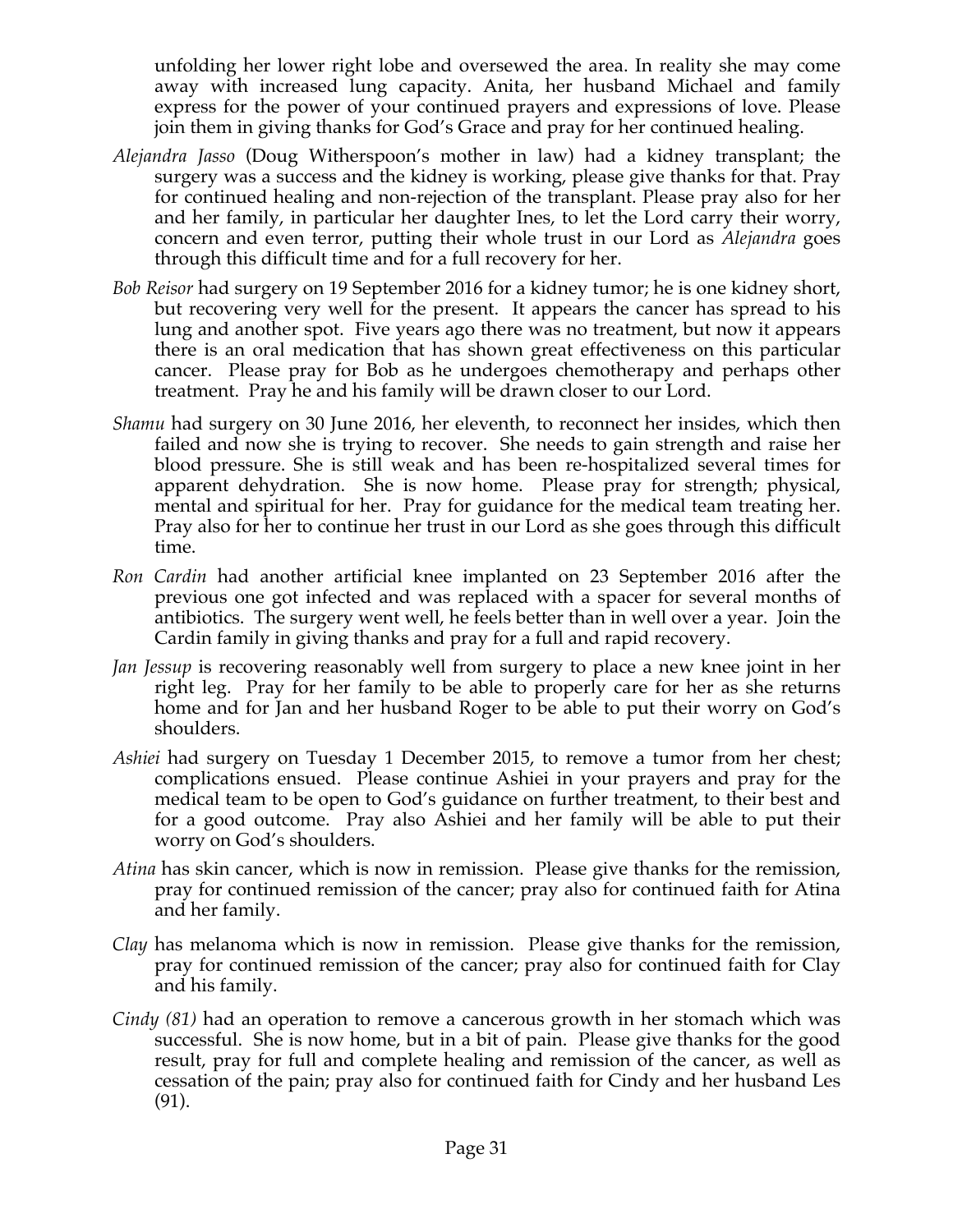- *Jim Flanagan,* Bishop of Pennsylvania (AOC) had a Lumbar Laminectomy and fusion on Tuesday 7 June 2016, to help with pain in his L3, L4 & L5 areas. The surgery appears to have been successful, but he had difficulty recovering from the anesthetic, which has now resolved Please give thanks for the successful surgery, recovery from the anesthetic and the start of healing. Please pray for strength, physical, mental and spiritual for Jim and his lovely wife Mary Lou. Pray for guidance for the medical team treating him, that they will pay attention and do their very best. Pray also for Jim and Mary Lou to continue their trust in our Lord as they goes through this difficult time, letting Him carry their worry.
- *Brett Gregr* had surgery on Tuesday, 22 March 2016, to remove a bleeding brain lesion. The surgery, which had potential to end his life, was apparently completely successful. Please give thanks for the great outcome and great work by the surgeons and medical team and please pray for Brett's peace of mind, as well as that of his wife Karin and the rest of his family during his recovery.
- *Linda* had successful dental surgery on 15 December 2015, she is also on a course of chemotherapy and this type of surgery was not recommended for people while they are taking chemotherapy. But, it was an emergency and had to be done. Please give thanks all went well and pray for continued healing and for peace of mind and trust in God for Linda and her family.
- *Ruby* broke her hip on 10 December 2015, surgery was successful. Please give thanks for the successful surgery and pray for her full and rapid recovery.
- *Terry* was undergoing radiation treatment for cancer, which he had to stop to amputate his leg below the knee due to diabetes. The surgery was successful, he has been fitted with a prosthetic leg and foot. He is in good spirits and positive about the remainder of his treatment. Please join Terry and his family in giving thanks for the successful surgery and continue to pray for his return to radiation treatment and then to chemotherapy, ask God to give Terry, his wife and seven year old son trust in him for peace of mind and heart, as well.
- *Janet Jessup* had a stroke on 3 July 2014 and heart problems that were causing huge issues for her. They seem to have gotten her stabilized and she is going home from the hospital. Please join the entire family in giving thanks for this wonderful development. Please pray for those treating her to find the appropriate treatment and for trust in God and peace of mind for Janet and her family, in particular her husband of 43 years, Rev Roger Jessup, retired minister of Saint Joseph of Arimathea Anglican Orthodox Church.
- *Arch Crittenden* has Multiple Myeloma (cancer cells in bone marrow); without this treatment life expectancy is one to two years. The treatment has apparently been effective. Arch and his lovely wife Kathy ask that you pray for their trust in God to remain strong and for a good outcome.
- *Sam* had surgery on his entire large intestine that had become infected. At the time of the operation he was just hours away from a complete organ shutdown. He had had turmoil in his life over the years. Sam is now in the ICU and his Minister visited him and explained to him God had given him another chance for him to make things right with his Lord. Pray for his good health and his spiritual life with Jesus.
- *Ian* had surgery to remove excess skin rendered a nuisance by controlled lost of 200 pounds. Please give thanks for the successful result and for those treating him to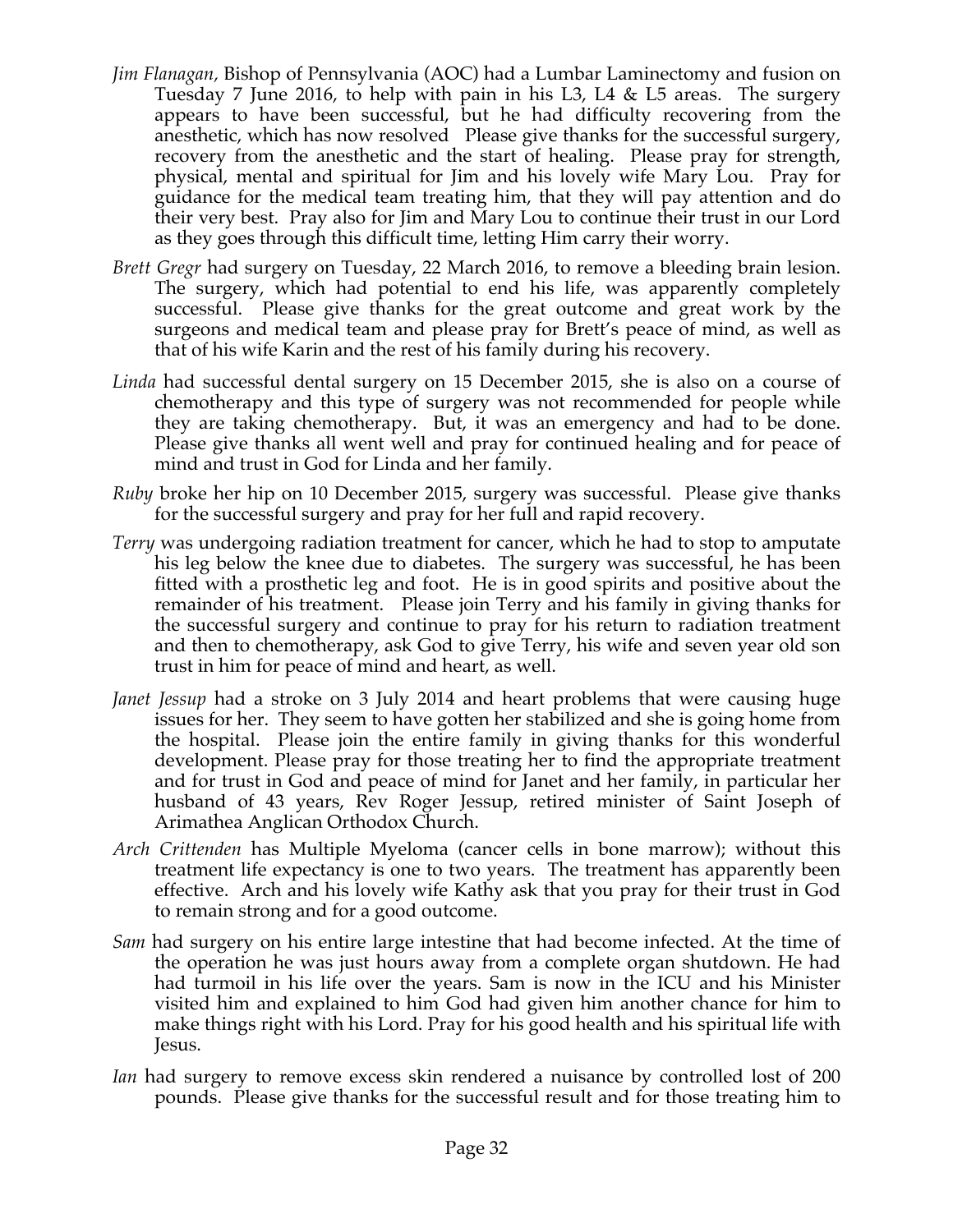have paid attention and done their very best on the lengthy surgery, taking the best possible care of him. Please pray for his continued recovery and strength for his Mother who will be in charge of his after care.

- *Jenniffer* had surgery for breast cancer on 15 October 2014, which seemingly went well; please give thanks for that. She has had other complications which preclude her from making a full recovery in particular, the reconstructive surgery seems to have gravely affected her back muscles and nerves, resulting in both very limited mobility and extreme pain, the drugs are making her terribly sick; please pray those will be overcome. Pray for help for Jenniffer to keep her trust in the Lord and let Him carry her worry and concern as she recovers. Please pray also for strength and courage for her family as they try their best to help her.
- *Mary Thornell* has been battling colon cancer for three years now, she is currently treating at the City of Hope. Things seem to be going well, the numbers seem headed in the right direction. Please pray for guidance for those treating her, as well as strength, guidance and peace of mind for Mary and her husband Jim, as well as daughter Janice and son Jimmy, as she undergoes treatment.
- *Elma* is suffering from cancer. She was taken home from the hospital on the advice of her Doctor. We were asked to pray Elma's remaining time here on earth might be good and Elma and family might put their trust in the Lord and let Him carry their worry. Since then, Elma's Bishop told us a great Miracle of the Lord is working over Elma. Doctors sent her home to die, but now she seems to be doing all right. On behalf of her, thank you for all of your prayers. Please continue praying for her complete healing.
- *Dennis* has heart problems; now the medical people treating him discovered a large mass on his liver which turned out to be a cyst! Please give thanks for this great development and pray for peace of mind and trust in the Lord for Dennis and for God's guidance for the medical people treating him that the contemplated surgery might go well.
- *Dwight* had major oral surgery, for which he gives thanks. He is recovering slowly and asks your prayers to speed the process.
- *Mike* is a veteran who has served his country when she called. Please pray he will open his heart to God so He can make Mike's crooked road straight and pull him towards the summit rather than to the pit.

#### *Business*

*James* and *Sarah* who have recently moved to a new area and have new positions in employment. They are finding much stress in the new surroundings and will appreciate your prayers as they adjust.

#### *Financial Guidance and Employment*

- *Kona* is applying for a job in the hospital. Pray our Lord will find the right position for her and she will glorify Him in the work.
- *Doug* recently became unemployed from his job of 18 years. He has been applying for jobs, but unable to get one at this time. His wife is working; this is not enough for the family. Please pray he will find employment with a firm that will be able to use his considerable skill and hard work to benefit both the firm and the family.
- *Catherine and Lewis* are at a low ebb due to a struggle for employment. Your fervent prayers will be appreciated.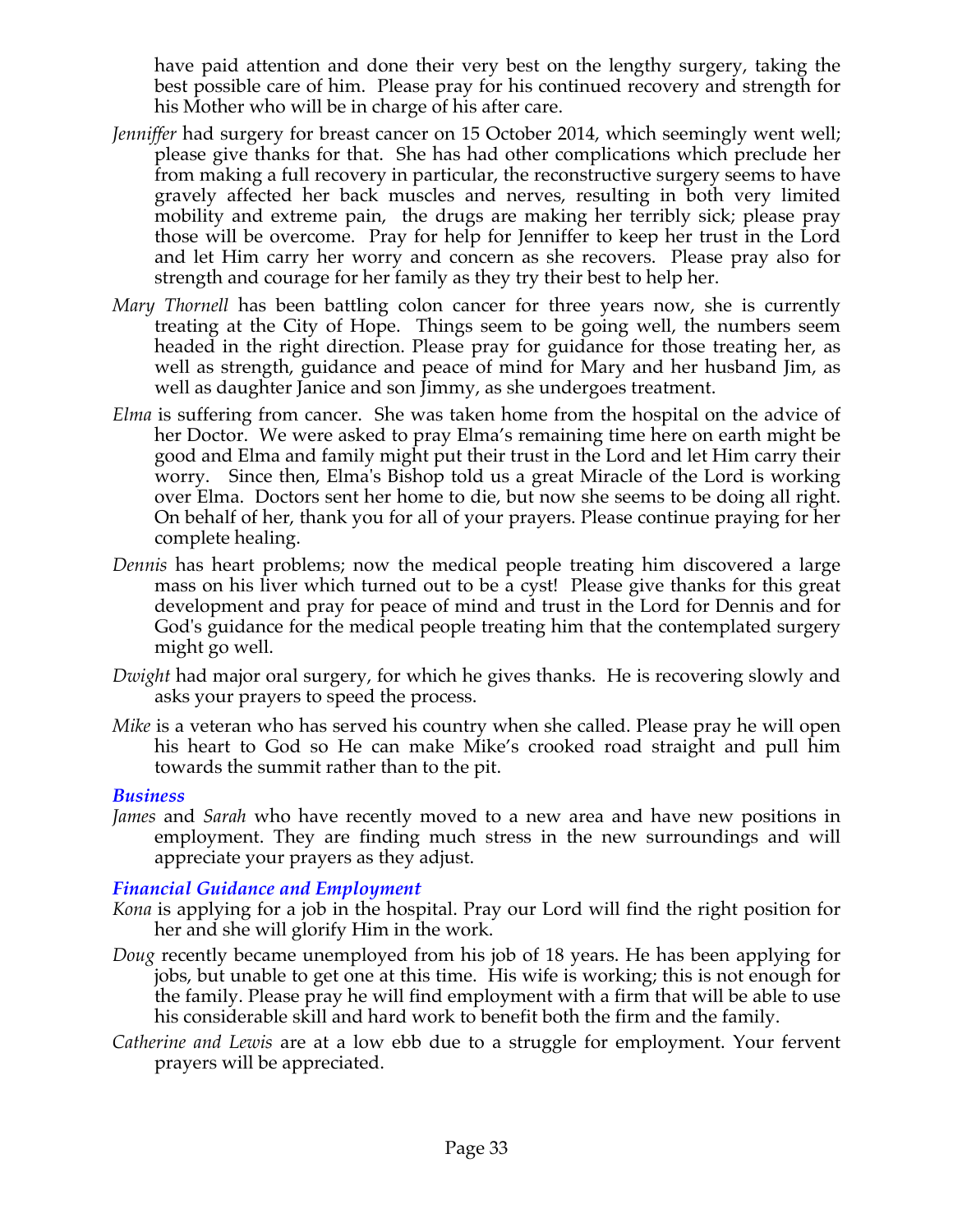- Lori is considering a potential change in her employment. Please pray for God's guidance in considering all aspect of her potential work.
- *Sara* is concerned about the future with her company. She would appreciate prayers for her continued employment and that her firm might find more and better ways to use her considerable skills.

## *Financial Guidance and Healing*

- *Clark* is in need of salvation; for God's Will to be done in his life. Pray his family will be blessed with the financial miracles that come from doing His Will.
- *Timothy and Sharon* had their home foreclosed the morning of 15 April 2014. They are experiencing spiritual, emotional and financial crisis at the current time. Please pray for God's guidance as to how they might handle the financial difficulties in which they have found themselves and more importantly have them draw closer to God and each other.
- *Linda, Rick, Christian and Sawyer* are a family experiencing spiritual, emotional and financial crisis at the current time. Please pray for God's guidance as to how they might handle the financial difficulties in which they have found themselves and more importantly have them draw closer to God and each other.
- *David and Lorna* are having financial problems. They are trying to find a smaller home which may be more affordable. *Lorna* has had an ongoing battle with brain cancer, her trips back and forth to the hospital have drained their finances to the point they sometimes struggle to have enough food in the house. Pleaser pray for Lorna's healing and guidance on how they might handle the financial difficulties in which they have found themselves.

## *God's Strength and Peace of Soul*

- *Hyo Son Pak*, a high school student, suffers from depression and anxiety. He cannot say why; on the one hand knowing rationally things are okay and on the other hand feeling what he knows to be irrationally that doom is impending. He asks your prayer the Holy Ghost might fill his heart with light and drive the darkness far away.
- *Thomas Schopp* is currently in the Lemon Creek Correctional Center, Juneau, Alaska. He asks that you pray for guidance for him and for him to open his heart fully to the Holy Ghost that he might be guided to be a force of good in this world and be able to be a productive member of our society. He adds that he much appreciates your prayer on his behalf as he is confident the Lord listens.
- *Adrian Heywood (17)* (friend of *Thomas Schopp)* is living with an abusive alcoholic stepfather, while his mother looks the other way, seemingly because she needs the stepfather's money. Thomas asks you pray for guidance for *Adrian*, that he might be helped to open his heart fully to the Holy Ghost to be guided to be a force of good in this world and be able to be a productive member of our society. *Thomas*  adds he much appreciates your prayer on Adrian's behalf as he is confident the Lord listens.
- *Krysti* has issues stemming from habitual drug abuse. Pray she will take help from God through Christians trying to lead her to our Lord.
- *Charlie McCormack* is really feeling down again. He cannot say why; on the one hand knowing rationally things are pretty darn good and on the other hand feeling what he knows to be irrationally that doom is impending. He asks your prayer the Holy Ghost might fill his heart with light and drive the darkness far away.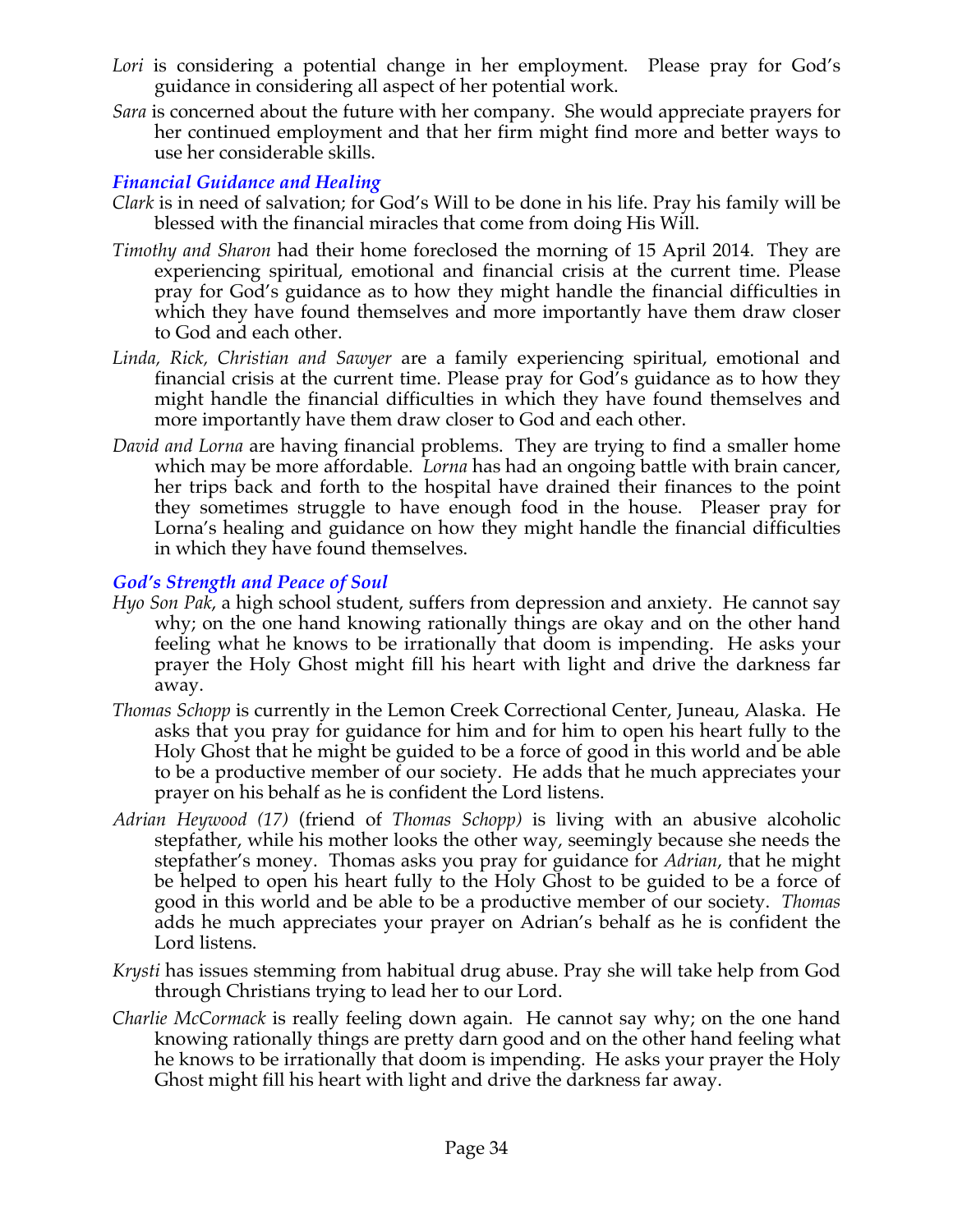## *Guidance*

- *Judy* seemingly does not want to allow the Holy Ghost into her heart so she might come to know our Lord and Savior, despite the efforts of her family. Please pray for her to open her heat and for her family to be at peace with their efforts.
- *Barbara* has been recovering from cancer for the last three years. Pray for her husband Bill who has come down with a mental illness that may have been caused by much stress the last few years. Barbara and Bill will appreciate your prayers.
- *Larry* is very weak and has periods of confusion and depression. Larry has been in the hospital and recently moved to a rehab. Please keep him in prayer as he begins to gain strength in the days ahead.
- *Thomas* recently learned as the result of a parole violation he will not be allowed to return to society for the remainder of his life. He is despairing and fearful of his inability to cope with this new news and God's plan for his life. Please pray he will be able to work with God to live with the choices he has made and go forward.
- *Cam* has gotten into some of the issues being with the wrong crowds, too much dinking and making the wrong decisions. Pray he will ask God to send the Holy Ghost in to straighten things out and he will listen when He speaks to him.
- *Paul* recently had his large toe amputated due to diabetes and is having a difficult recovery filled with fear about dying. He recently accepted Jesus as his savior and his family Rosie and Brenda are very grateful. Pray for strength for both Rosie and Brenda who are staying by his side through it all encouraging him on.
- *Steve* is addicted to alcohol, pain pills and gambling. Pray for wisdom, courage and strength to stick with treatment and follow God's plan for his life.
- *Eli* has some mental issues and has lost his way. He has yet to come to grips with the demons chasing him. Pray he will return to the Lord and his family. Eli's brother *Carl* has gotten little to no support from the family, he being the one to get Eli into treatment. Daughter Katie seems to be the least helpful. Pray they will ask God to send the Holy Ghost in to straighten things out and they will listen when He speaks to them. The family has been open to the Prince of Darkness and needs help.
- *Debbie* has family problems that must be dealt with and she asks God's guidance in making the correct decisions and how to stand.
- *Edward (45)* had the opportunity to meet with a Christian during the conversation she discovered Edward had some background about God but thought He was not relevant to this day. Edward asked many questions about the Bible and was surprised at the answers and continued to ask questions. They both went their separate ways and the Christian told Edward that she would pray for him. Will you join in prayer for Edward, please?
- *Michael and his Family* ask your prayers for wisdom as they are under trial and affliction to follow the law of the land and yet honor God in so doing.
- *Flora* is in remission with cancer, but has high blood pressure and fatigue. Flora's Mother recently died and this has caused added stress. Please pray that she will be able to let God carry her worry and sorrow so she can do the things she needs to do.

*Elizabeth* needs your prayers for her general well being. Pray she might see the Light of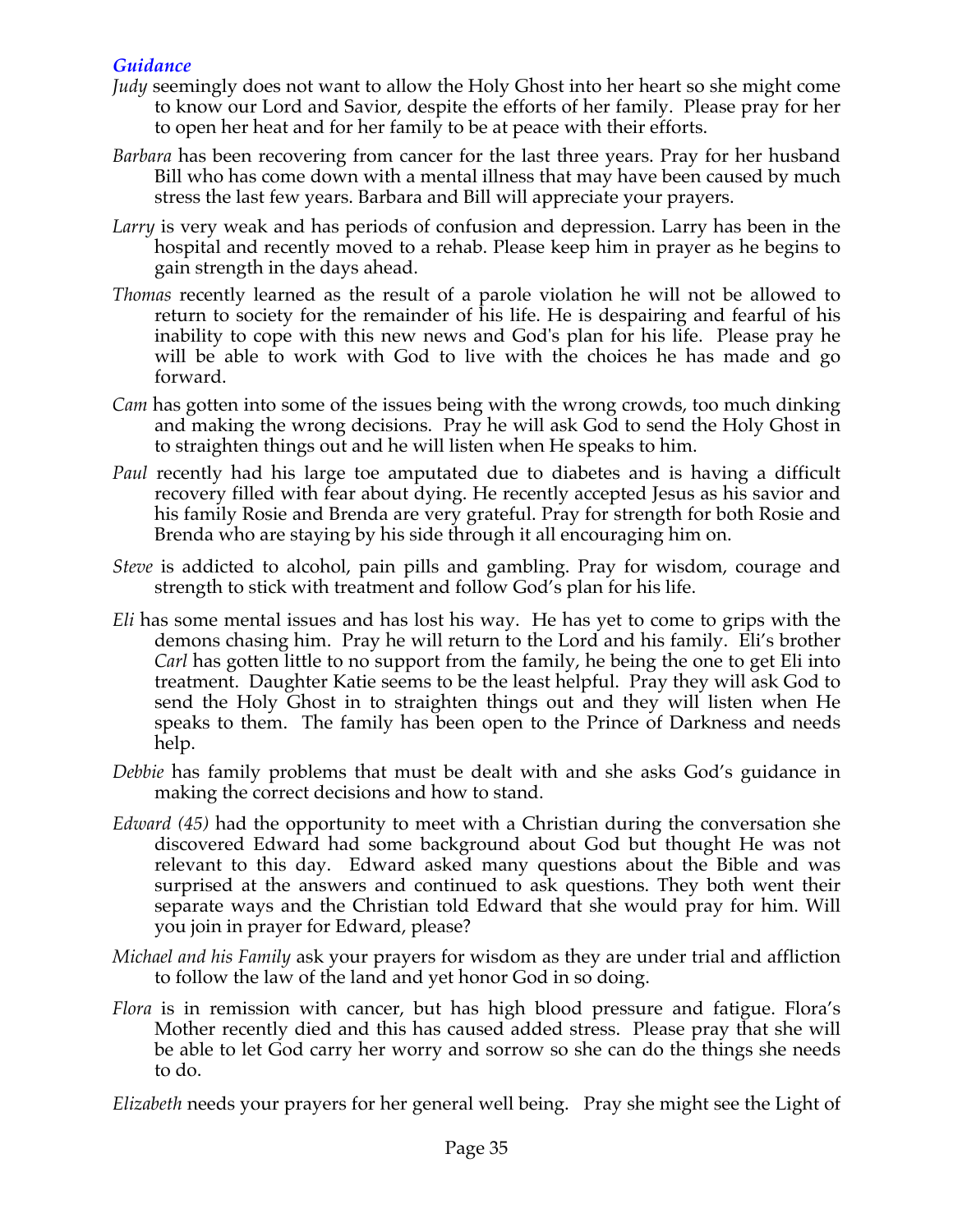the Lord and let Him guide her life.

- *Gunner* need your prayers for his general well being. Pray he might see the Light of the Lord and let Him guide his life.
- *Eli* has lost his way both spiritually and mentally, please pray for him and his parents Ed and Barb, who are having great struggles seeing their son, go through these afflictions having brought up in a Christian home. Please pray his parents can find a way to help Eli.
- *Mitten* has a Christian talking to him about Christ. Mitten does not believe and does not seem to care. Please pray Mitten will see the light.
- *Kristen, Rickey and their two children* ask you to pray for grace, wisdom and understanding as they attempt to cope with infidelity, separation and possibly divorce as a result of backsliding from the Lord into the World.
- *Helene and her family* ask your prayers for them as they deal with the loss of Alan, husband and father.
- *Stephanie* seems to be very deeply into post partum depression after her baby was born prematurely. Please pray for her Mother in Law who is going a great distance to help Stephanie and her new Grandson. Pray that Stephanie will be able to direct her attention outward, rather than inward.
- *Caitlin* is in the grip of the Prince of Darkness; she thinks there is escape from reality in drugs. The saddest part is that reality is not as she sees it. Her family is despairing as they can do nothing to help her and ask that you pray for the Holy Ghost to enter into heart and show her the need for change before it is too late.
- *Nathaniel* is in spiritual turmoil. His family and friends will appreciate it if you will keep him in your prayers for him to find the root of his trouble and accept God's help.
- *Sam* and her *two children* have been living in a shelter and are to lose their place there. Please pray a place will be found they can stay in and recover.
- *Norrie* is facing daily exams in the weeks ahead. Pray for calmness and concentration and to do the best possible.
- *Jonathan* is addicted to drugs. He is now in jail awaiting trial. His parents and friends will appreciate it if you will keep him in your prayers for him to find the root of his trouble and accept God's help to heal addiction.
- *Beth* is suffering from ungodly treatment in her marriage. Please pray God will guide her in her behavior, actions and thoughts that she might be able to lead her husband to God so her marriage might prosper to the benefit of them.
- *Jeanette* has had many members of her family die from diabetes and several are near death now. Jeanette does not know the Lord and is despondent and perplexed about her family and herself. Please pray she can open her heart to allow the Holy Ghost in to bring her knowledge and understanding.
- *Sara* asks that you pray for guidance for her as she deals with the stresses of her family and life. Pray that she can separate those things which she can affect from those things which she cannot and give her grace to accept that she cannot do everything and can only change those things within her control. She asks for God's help for her business so that she might remain gainfully employed while keeping up with the needs of her mother and husband and healing her own problems.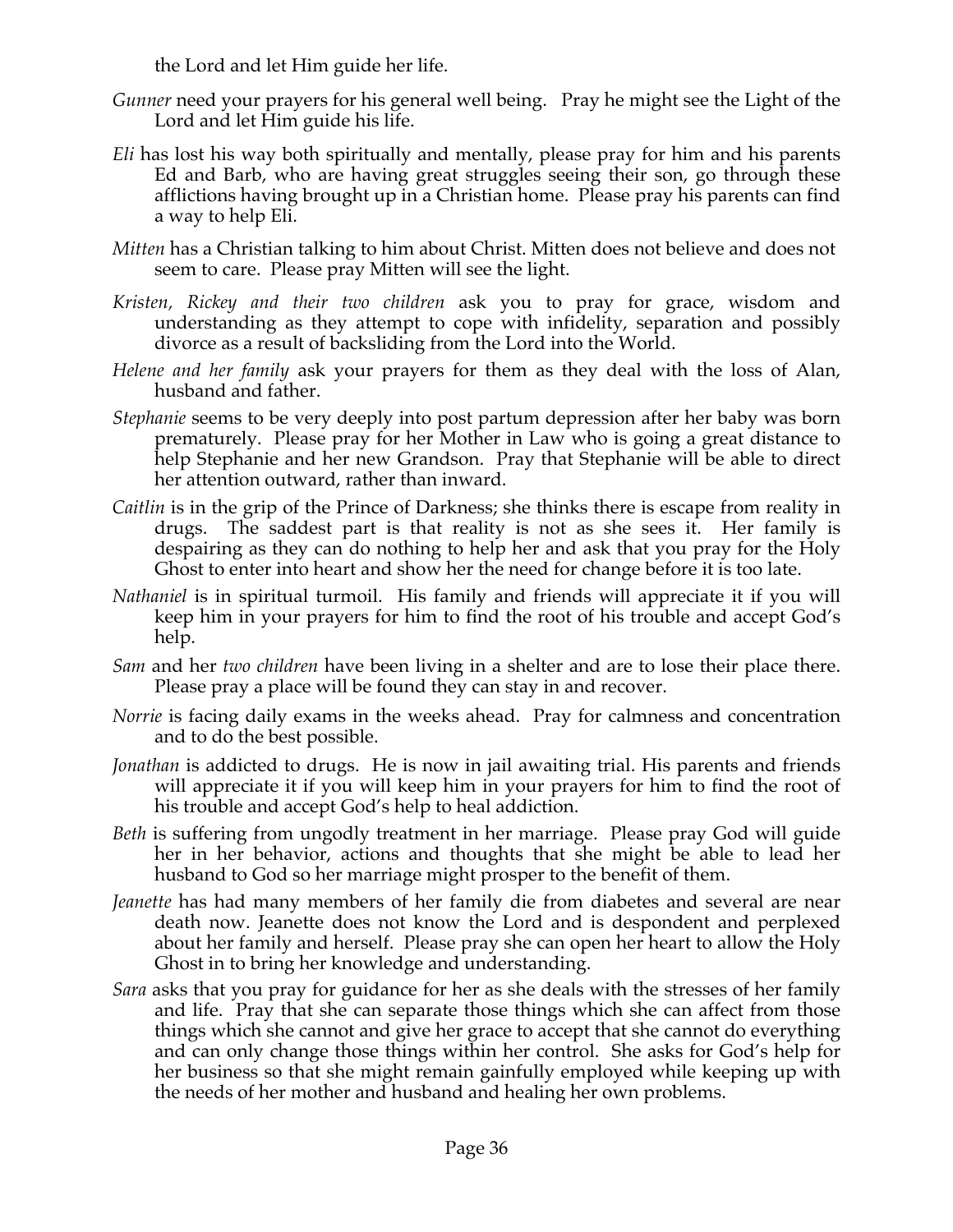*Jacquie* to open her heart to God and accept His Love and Grace.

## *School Challenges*

Destiny, Blake and Janet

#### *Anglican Orthodox Church*

*Worldwide*

*Anglican Orthodox Church Worldwide* are meeting for their Biennial Convention in Statesville, North Carolina. Please pray God will be with them as they make decisions.

#### *Solomon Islands*

*Anglican Orthodox Church in the Solomon Islands* are meeting for their Biennial Convention. Please pray God will be with them as they make decisions.

## *Fiji*

Please pray for the people in the *Fiji Islands* that have had floods for several days and Cyclones are expected. Pray for *Rev. Jack Andrew and all members of the Anglican Orthodox Church* throughout the Islands.

## *Indonesia*

Please pray for the Lord's will regarding the establishment of an AOC church in Indonesia.

#### *Kenya*

The Anglican Orthodox Church is making plans for establishment of a presence in *Kissi, Kenya.* There are six parishes, a total of 161 members, 68 adults, 93 children with two ministers. Please pray for the church there and guidance for the people involved.

#### *Macedonia*

There is massive flooding in the capital of Skokie dues to torrential rains; many have perished. Three and a half inches of rain fell during the storm and the water level was five feet in some of the areas, Homes remain flooded and without electricity, and some are collapsed. Your prayers we be appreciated.

## *Pakistan*

*General and Ongoing -* The forces of evil are strong in Pakistan. The force of God stronger. Pray for our Christian family there.

*Ernest Jacob* Presiding Bishop Pakistan

*Christian Community of Warsak, Pakistan* and for the family of *Sammuel Sardear* who was martyred in an Islamic bombing of the compound there. Pray for people to recognize islam is of the Prince of this World and to understand that evil anywhere is evil everywhere. Pray for comfort strength and adaptation for Sammuel's family.

## *Congo*

Jimmy is a missionary in the Congo. There has been violent unrest in this country and also a water shortage. Please pray people will find water to drink and Jimmy will be a means of helping others to find the Lord.

## *Serbia*

Bishop Igor Djurcik asks us to pray for his students in Serbia. He has excellent young people in Belgrade who are having services and classes on the Bible.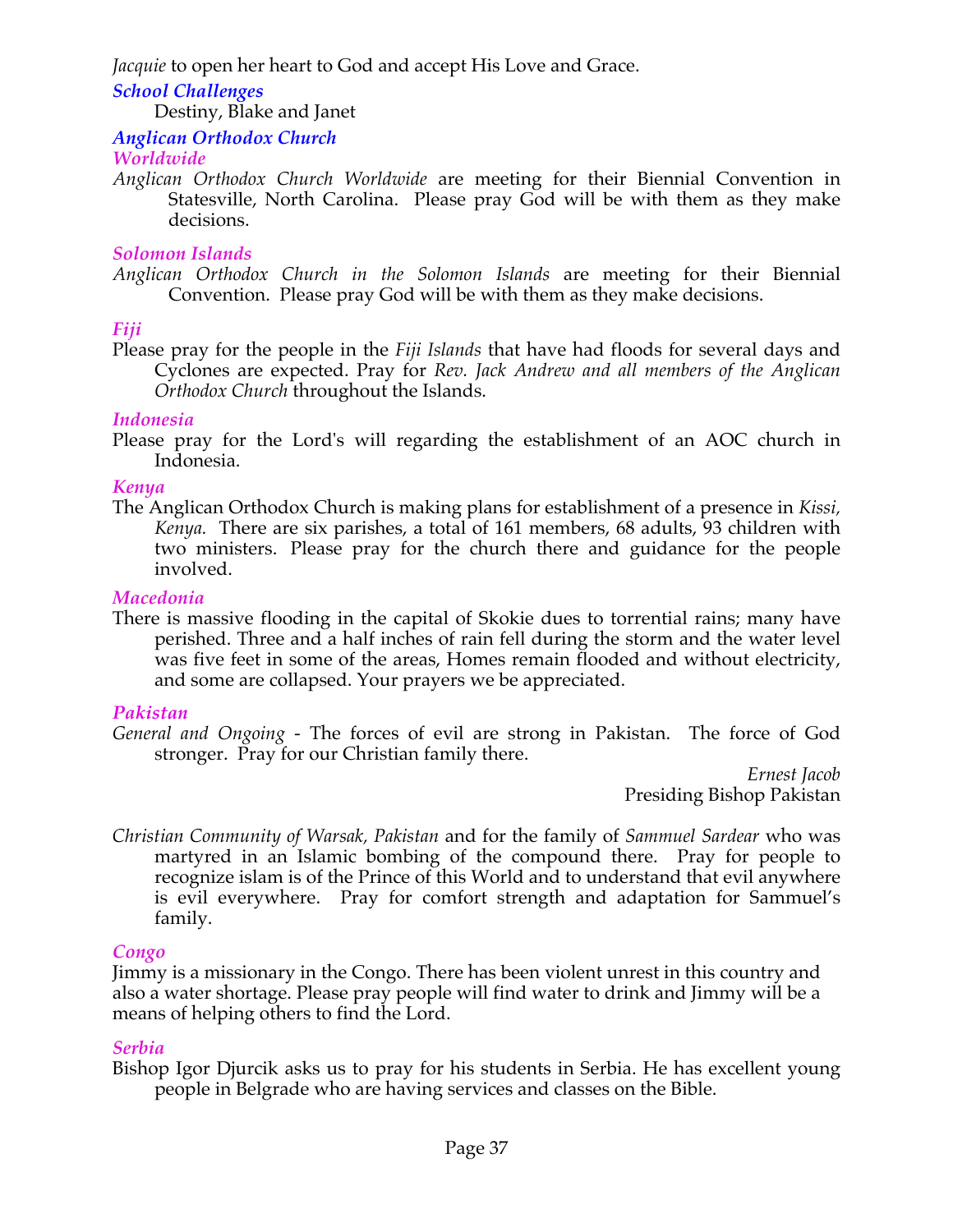#### *Philippines*

Please pray a *Minister* will be found who would like to serve in Tabuk, in the Philippine Islands. The Anglican Orthodox Church has an established Church there and in the surrounding areas and need a Shepherd to lead the flock*.*

#### *Diocese of the Epiphany*

*Saint Paul's, Moberly, Missouri* would like your prayers that the Holy Ghost might enter more fully into their hearts so that they might be more effective in spreading the Word of God.

#### *Diocese of Virginia*

*Saint Joseph of Arimathea Anglican Orthodox Church* is under a lot of stress. We all are, but they need even more prayer. Rev Roger Jessup, their wonderful minister, had to retire as he was so pressed by the duties of a primary care giver, in addition to all the worries of this world. Pray for trust in God for each member of the parish and for them to find economic relief.

#### *Armed Forces & Contractors*

Dustin (USAF - Stateside), Kristyna and Luis Aviles (Army – Fort Lewis, Washington), Airman Donny Patton (USAF - Hulbert Field, Florida), Jordan Brown (USMC – Fleet Marine Force - Pacific), Trevor Jennings (USAF - KC-10 Boom Operator – New Jersey), Trevor Di Marco (USN – Whidbey Island, EF-18 Pilot), Kurt Thomas (USN – Camp Foster, Okinawa), Ethan (US Army Airborne – Southwest Asia)

#### *For Our Country*

Our country has lost its way. Over half the people that vote, voted for a government that promises them things it cannot deliver in return for their souls which it can, will and does take. Our foreign policy backs the rise of Islam, we turn our backs on those who would follow God and arm those who murder them. Pray God will raise up a leader from among the people who can turn the country's course 180° and attempt to come back to God. Pray the people will recognize that they are headed down a smooth wide road into the pit, a road that will get smoother and smoother, steeper and steeper until the only possible way is down. Down, into the depths of the pit. Pray people will recognize there is:

- One True and Triune God who is goodness in and of Himself
- All religions are not equal
- All ways of life are not equal;
- The Bible holds the Key to Life;
- All rights come from God, not the State;
- Good;
- Bad;
- Evil;
- Right;
- Wrong;
- Allah is the Devil;
- Abortion is no more than sacrifice of children to Baal.

Pray this recognition will not come too late. Pray we will, each of us, do our duty to God, Country and Family, putting His Honor above all.

## *Persecuted*

The Islamist group (ISIS) took over Quaragosh, the biggest Christian city in Iraq; 164